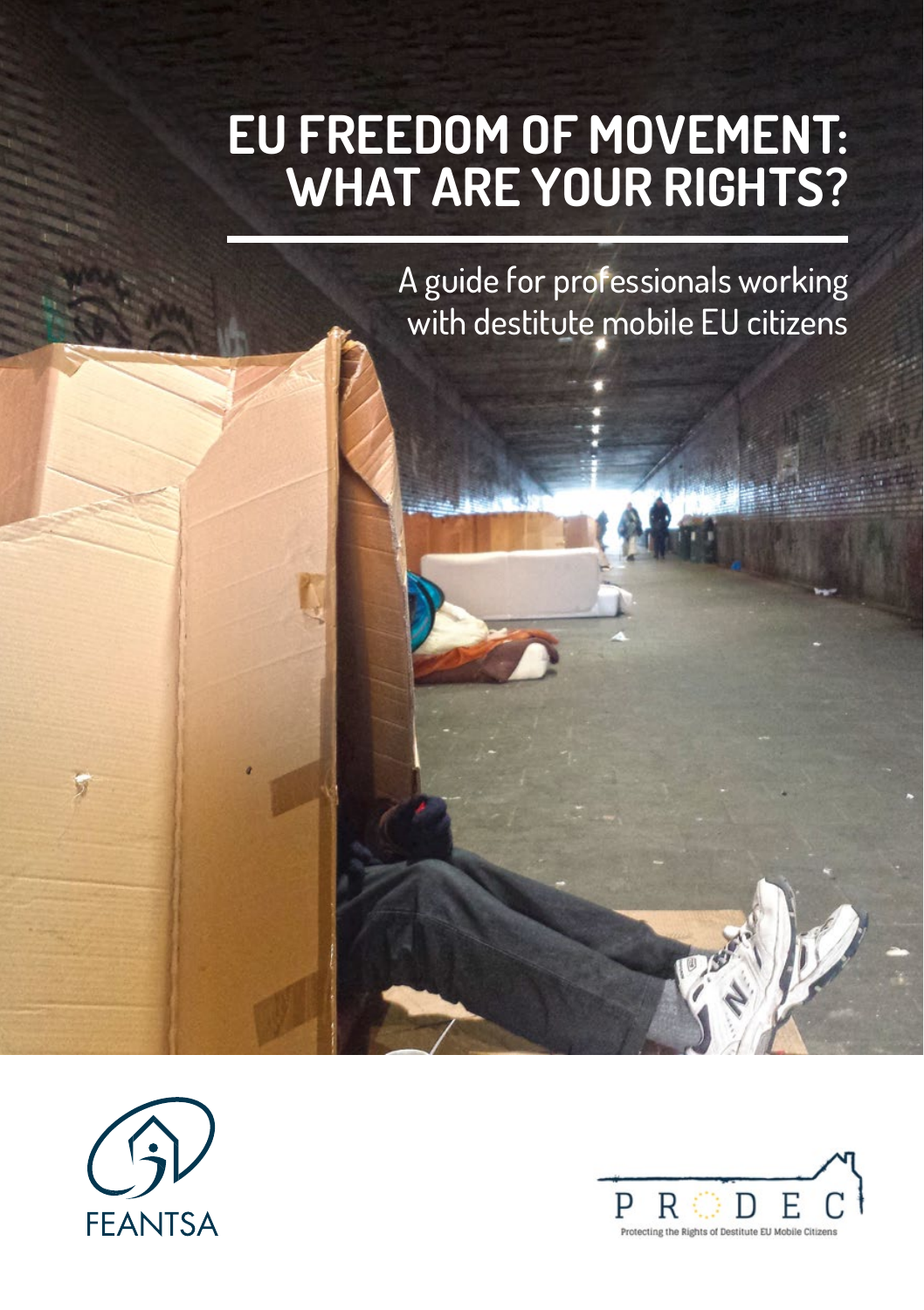This work is supported by the European Programme for Integration and Migration (EPIM).

Sole responsibility for the contents lies with the author and the contents may not necessarily reflect the positions of EPIM or its partner foundations.



This guide takes account of EU law as of 2018. A comprehensive overview of the EU legal framework is beyond the scope of this Guide; only the most basic concepts from Court of Justice of the European Union case-law and Directive 2004/38 are presented. The authors are not responsible for the use which might be made of the following information.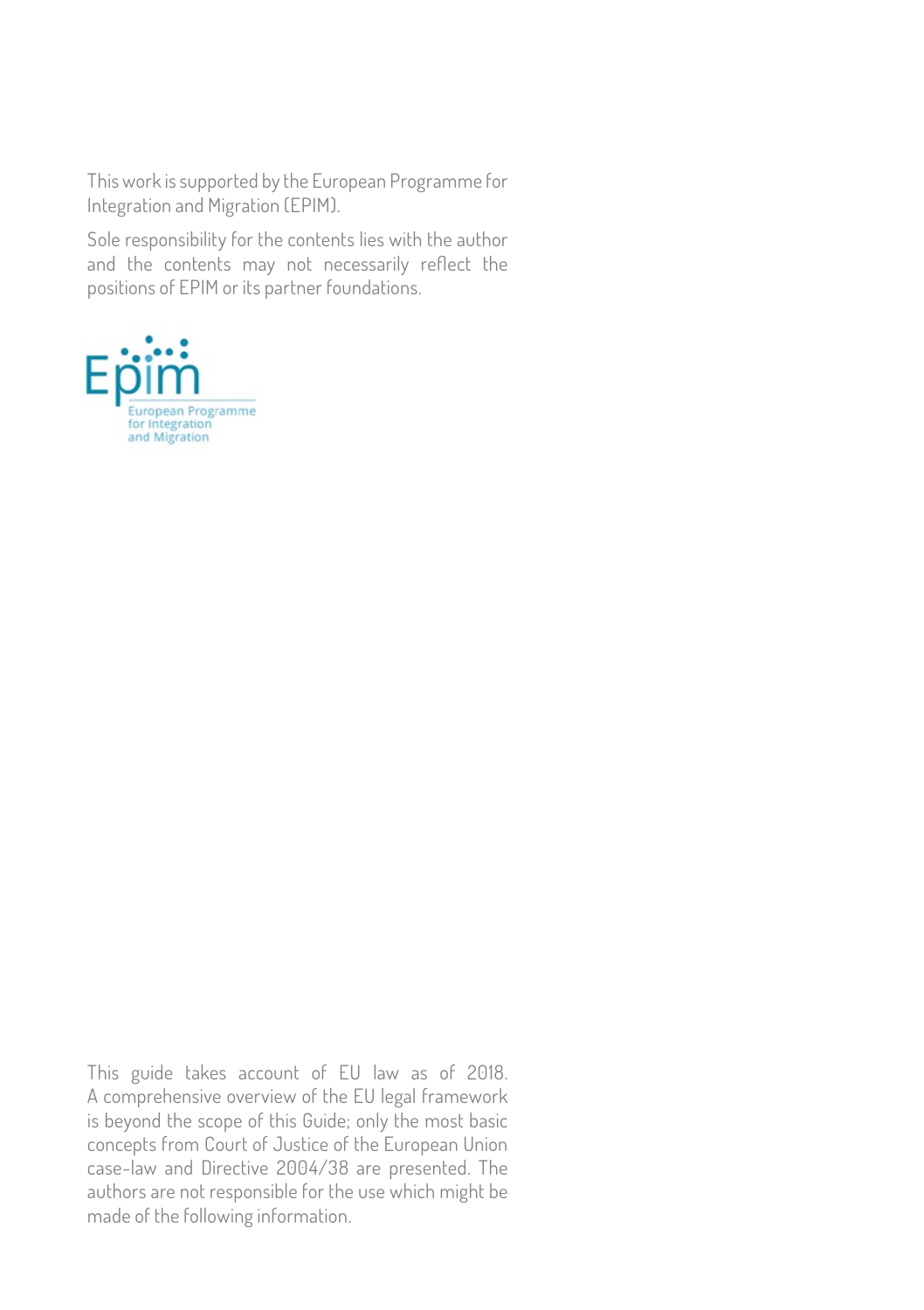### CHAPTER **I**

| 5  | Who can benefit from EU free movement rights under Directive 2004/38?                                 |
|----|-------------------------------------------------------------------------------------------------------|
| 5. | Which residence periods are taken into account?                                                       |
| 6  | What is the status that permits EU citizens and family members to<br>regularly reside after 3 months? |
| 7  | Who are mobile EU citizens and family members?                                                        |
| 7  | What are the conditions to be considered a mobile EU citizen?                                         |
| 7  | In which cases does a family member of a mobile EU citizen enjoy the right to<br>free movement?       |
| 8  | Does the family member have to be regularly residing?                                                 |
| 8  | Who is considered a family member?                                                                    |
| 9  | When are family members considered dependent?                                                         |
| 9  | Case studies – Family Members                                                                         |
| 10 | What happens to family members in case of death and departure of the EU<br>citizen or of divorce?     |

### CHAPTER **II**

| 11 | The first three months: what are the rights and the conditions to be met? |  |  |
|----|---------------------------------------------------------------------------|--|--|
|    |                                                                           |  |  |

- 11 [Which documents are required?](#page-12-0)
- 11 [Are there additional requirements?](#page-12-0)
- 12 [Do mobile EU citizens have access to social assistance and student benefits in](#page-13-0)  [the first three months?](#page-13-0)
- 12 Is it possible to exit and re-enter the same MS and enjoying again the 3 months [period?](#page-13-0)

### CHAPTER **III**

- **13** [After the first three months: what are the rights and the conditions to be](#page-14-0)  [met?](#page-14-0)
- 13 [What status allows regular residence?](#page-14-0)
- 14 [Which are the documents required to register?](#page-15-0)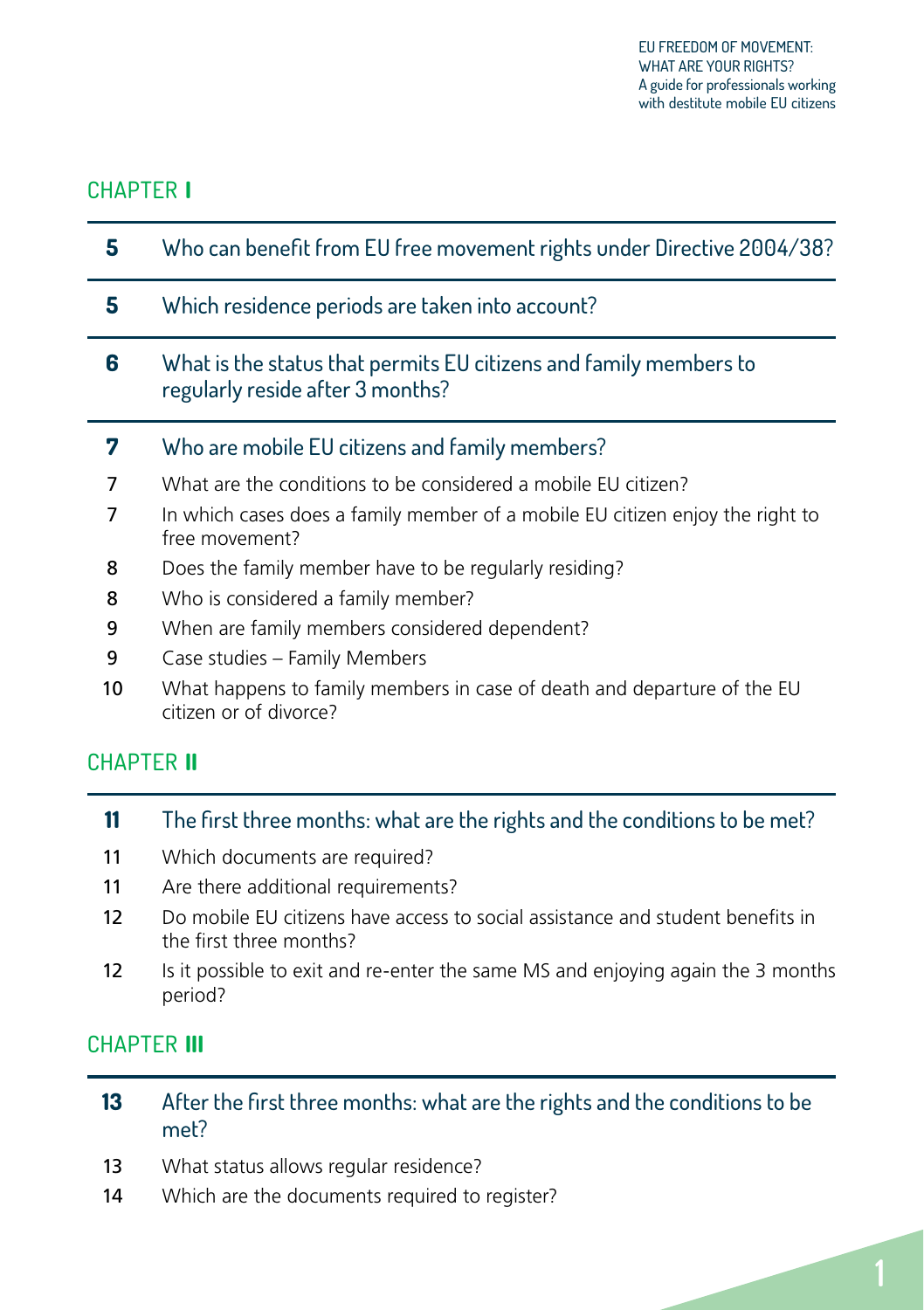- 15 [Is registration a condition for staying in the host MS?](#page-16-0)
- 15 Is the existence of an address a condition to register?
- 15 [What happens to those who are not regularly residing after 3 months?](#page-16-0)
- 15 [Do mobile EU citizens who have been residing for more than 3 months have](#page-16-0)  [access to social benefits?](#page-16-0)

### CHAPTER **IV**

| 16 |  | After five years: what are the conditions to be met? |  |  |
|----|--|------------------------------------------------------|--|--|
|----|--|------------------------------------------------------|--|--|

- 16 [What does legal residence mean?](#page-17-0)
- 17 [What does continuous residence mean?](#page-18-0)
- 17 [Do mobile EU citizens who are permanent residents enjoy equal treatment with](#page-18-0)  [nationals?](#page-18-0)

### CHAPTER **V**

- **18** [Who may enjoy equal treatment with the national of the host MS?](#page-19-0)
- 18 [What is the difference between social security and social assistance benefits?](#page-19-0)
- 19 [Do mobile EU citizens have access to social assistance and social security in the](#page-20-0)  [first three months in the host MS?](#page-20-0)
- 19 Do mobile EU citizens who have been residing for more than 3 months have [access to social assistance in the host MS?](#page-20-0)
- 20 Do mobile EU citizens who have been residing for more than 3 months have [access to social security in the host MS?](#page-21-0)
- 20 Do jobseekers who have been residing for more than 3 months have access to [social assistance and social security?](#page-21-0)

### CHAPTER **VI**

| 24<br>-24 | Who can be considered a worker?<br>When is the economic activity considered genuine? |
|-----------|--------------------------------------------------------------------------------------|
| -25.      | Case studies: notion of worker                                                       |
| 26        | Who can be considered as a self-employed person?                                     |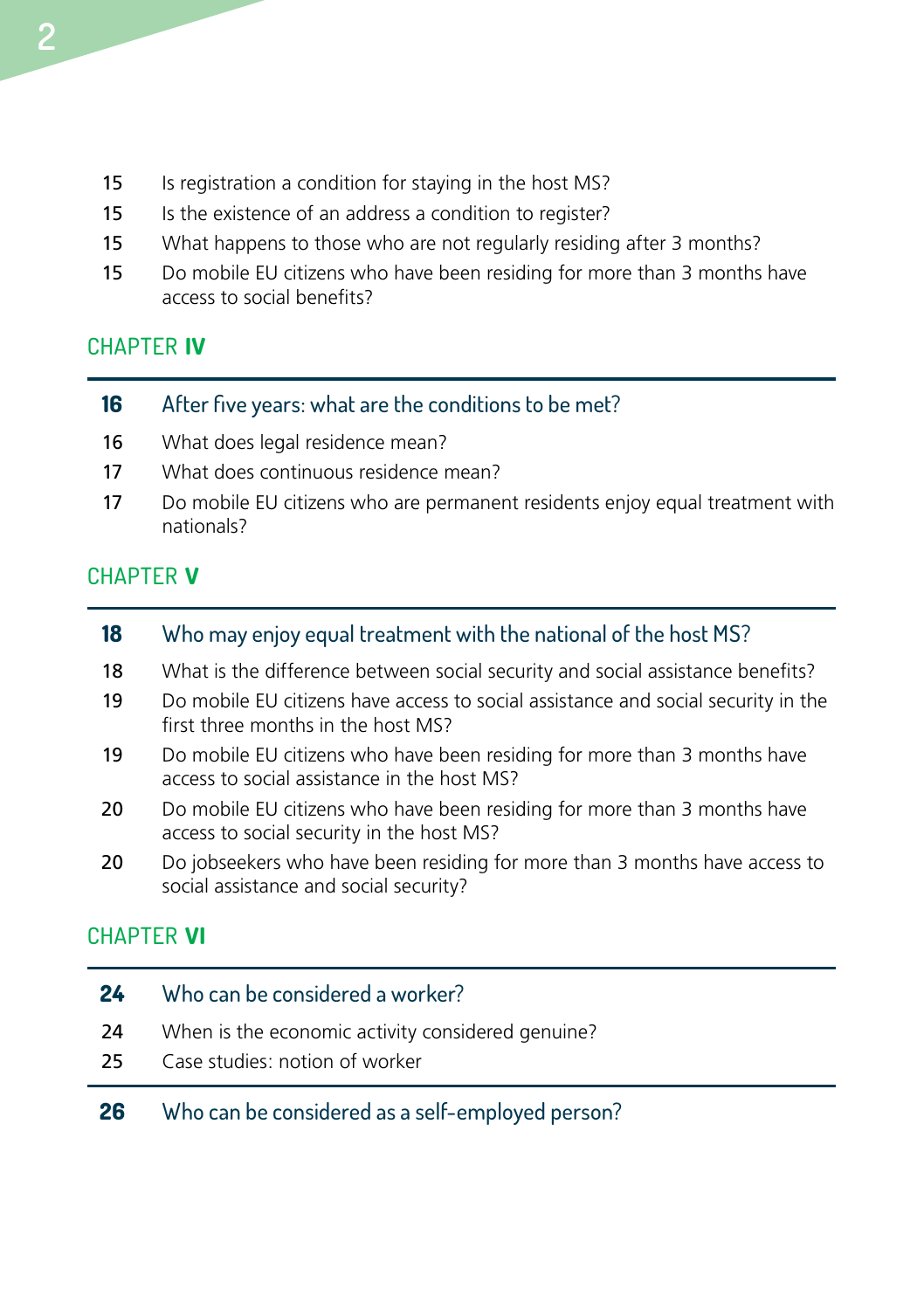| 27 | In which cases do mobile EU citizens retain the status of worker or self-<br>employed? |
|----|----------------------------------------------------------------------------------------|
| 28 | Who is considered as a job-seeker?                                                     |
| 28 | What are the conditions for job-seekers to enjoy residence rights?                     |
| 29 | Who decides whether the individual concerned can be considered a<br>job-seeker?        |
| 29 | What does "actively looking for a job" mean?                                           |
| 29 | What does "having a genuine chance to find a job" mean?                                |
| 30 | Who can be considered as having 'sufficient resources'?                                |
| 30 | How much money is needed to be considered as having 'sufficient resources'?            |
| 31 | Is the origin of the resources important?                                              |
| 31 | Can social assistance be considered when assessing 'sufficient resources'?             |
| 32 | What is a comprehensive sickness insurance?                                            |
|    |                                                                                        |

32 [Who needs to prove that s/he has a comprehensive sickness insurance?](#page-33-0)

### CHAPTER **VII**

| 33 | Can MS expel mobile EU citizens and for which reasons?                                                                                         |
|----|------------------------------------------------------------------------------------------------------------------------------------------------|
| 33 | What happens to mobile EU citizens once they are expelled?                                                                                     |
| 34 | What should be included in an expulsion order?                                                                                                 |
| 34 | What is public policy or public security as a ground for expulsion?                                                                            |
| 34 | Is the residence period important in the assessment of whether a mobile EU<br>citizen must be expelled on ground of public policy or security? |
| 35 | What needs to be considered in the assessment of a threat to public policy or<br>security?                                                     |
| 36 | When is an expulsion order adopted on ground of public policy or security<br>proportionate?                                                    |
| 38 | When are expulsions possible in case of loss of residence rights?                                                                              |
| 40 | When and how can a MS check if a mobile EU citizen is regularly residing?                                                                      |

- 40 [When do mobile EU citizens become an unreasonable burden?](#page-41-0)
- 41 [What is fraud or abuse of rights? What can that entail?](#page-42-0)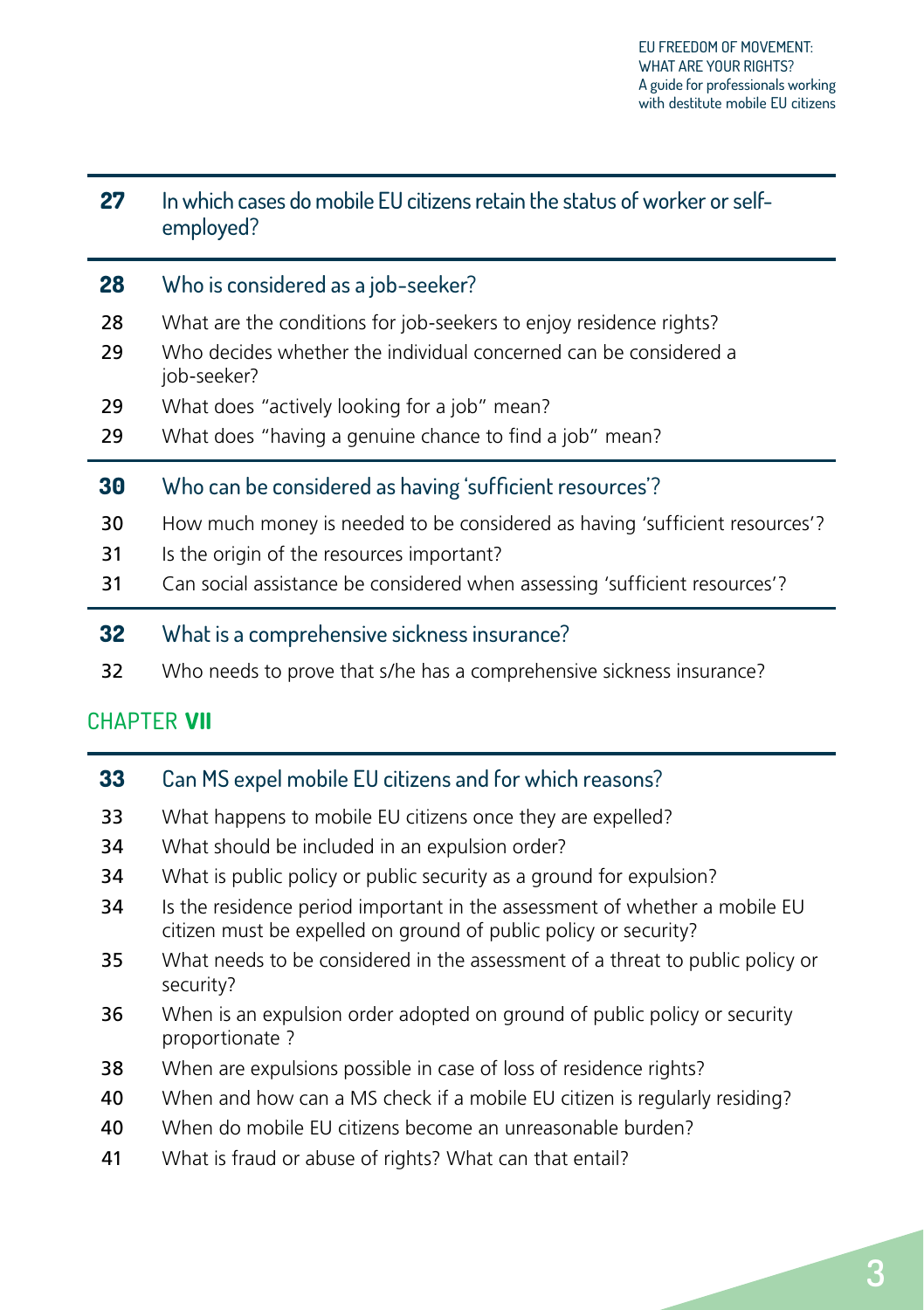### **GLOSSARY**

- **EU** European Union
- **MS** Member State
- **NHS** UK National Health System
- **TCN** Third-country national
- **UK** United Kingdom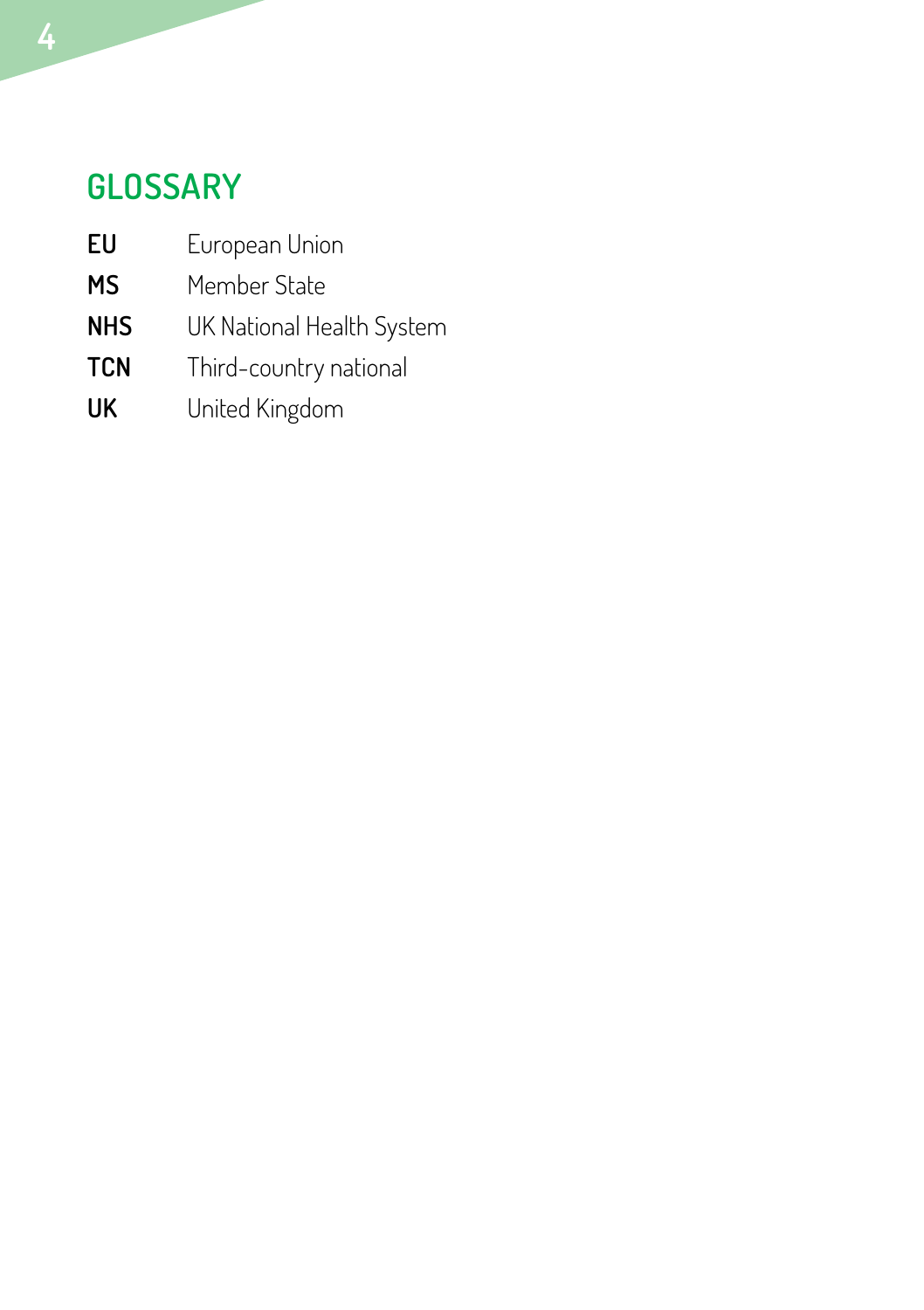# <span id="page-6-0"></span>**CHAPTER I**

Who can benefit from EU free movement rights under Directive 2004/38<sup>'?</sup>

- $\triangleright$  [Mobile EU citizens](#page-8-1);
- $\blacktriangleright$  [family members](#page-8-1) of a mobile EU citizen.

# Which residence periods are taken into account?

- $\blacktriangleright$  All EU citizens and family members may stay in the host MS [up to 3 months](#page-12-1);
- $\triangleright$  only EU citizens and family members having a certain status that permit them to regularly reside in the host MS may stay [for more than 3 months and up to 5 years](#page-14-1)<sup>2</sup>;
- $\triangleright$  permanent residents for all EU citizens and family members [after 5 years](#page-17-1) of regular residence.

2 In some cases, as retirement and permanent incapacity to work, active mobile EU citizens and their family members may enjoy the right of permanent residence even before the completion of a period of 5 years (see Article 17 of the Directive).

<sup>1</sup> Directive 2004/38/EC of the European Parliament and of the Council of 29 April 2004 on the right of citizens of the Union and their family members to move and reside freely within the territory of the Member (hereinafter the Directive).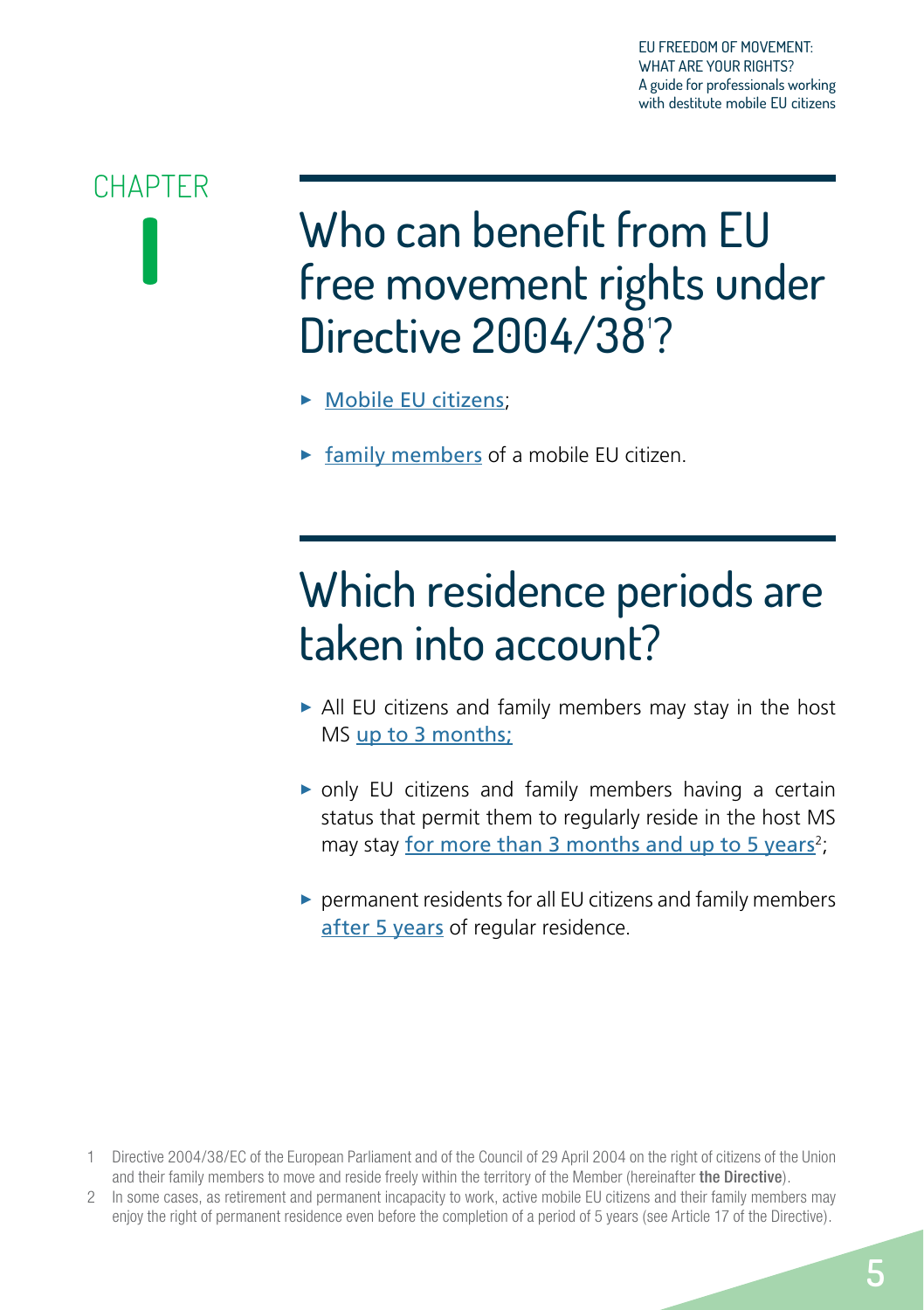# <span id="page-7-0"></span>What is the status that permits EU citizens and family members to regularly reside after 3 months?

- $\blacktriangleright$  Economically active:
	- $\triangleright$  [workers](#page-25-1);
	- $\triangleright$  [self-employed](#page-27-1);
	- $\triangleright$  [persons who retain the status of workers](#page-28-1) [or self-employed](#page-28-1);
	- $\triangleright$  [jobseekers](#page-29-1)
- $\blacktriangleright$  [self sufficient](#page-31-1);
- $\blacktriangleright$  students;
- $\blacktriangleright$  [family members](#page-8-2).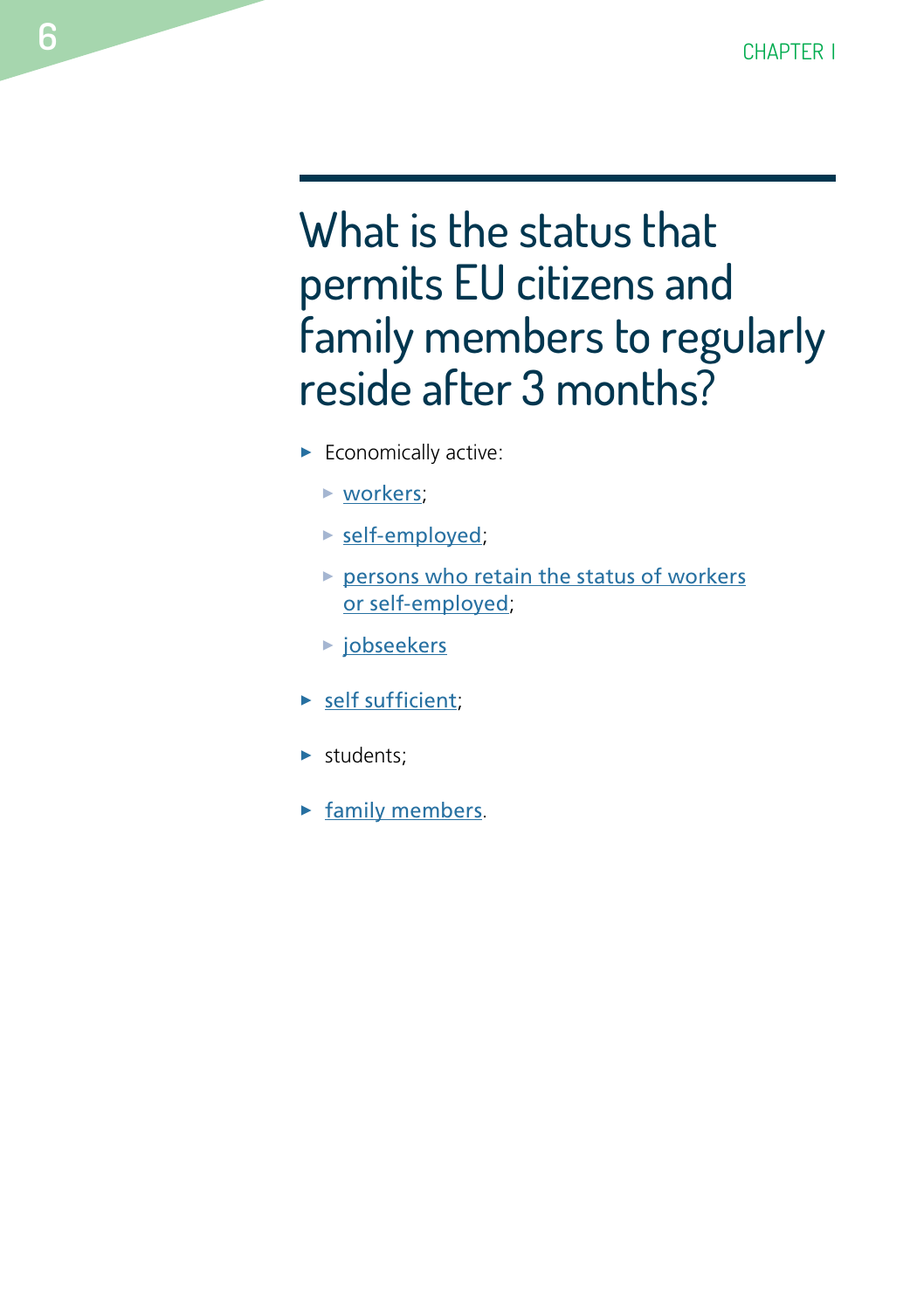# <span id="page-8-1"></span><span id="page-8-0"></span>Who are mobile EU citizens and family members?

### What are the conditions to be considered a mobile EU citizen?

There are two cumulative conditions to be satisfied:

- $\triangleright$  s/he needs to hold EU citizenship, which means holding the nationality of a Member State (MS) of the EU. A third country national is not an EU citizen because s/he is a national of a country not in the European Union;
- **>** s/he must exercise, or have exercised, the right to free movement. This means that
	- $\triangleright$  s/he must have moved from a Member State of which s/he is national to another Member State – for instance, a Portuguese national who lives in Belgium;
	- $\triangleright$  or resided in a Member State of which s/he is not a national in the past for instance, a French national who resided in Germany and then came back to France<sup>3</sup>.

### <span id="page-8-2"></span>In which cases does a family member of a mobile EU citizen enjoy the right to free movement?

The right to free movement also applies to family members of a mobile EU citizen. This is particularly relevant for third-country nationals, but also for EU citizens who do not have an autonomous right to reside in the host Member State. It is very important to bear in mind that free movement rights are enjoyed by family members only when they accompany or join an EU citizen who has exercised his right to free movement.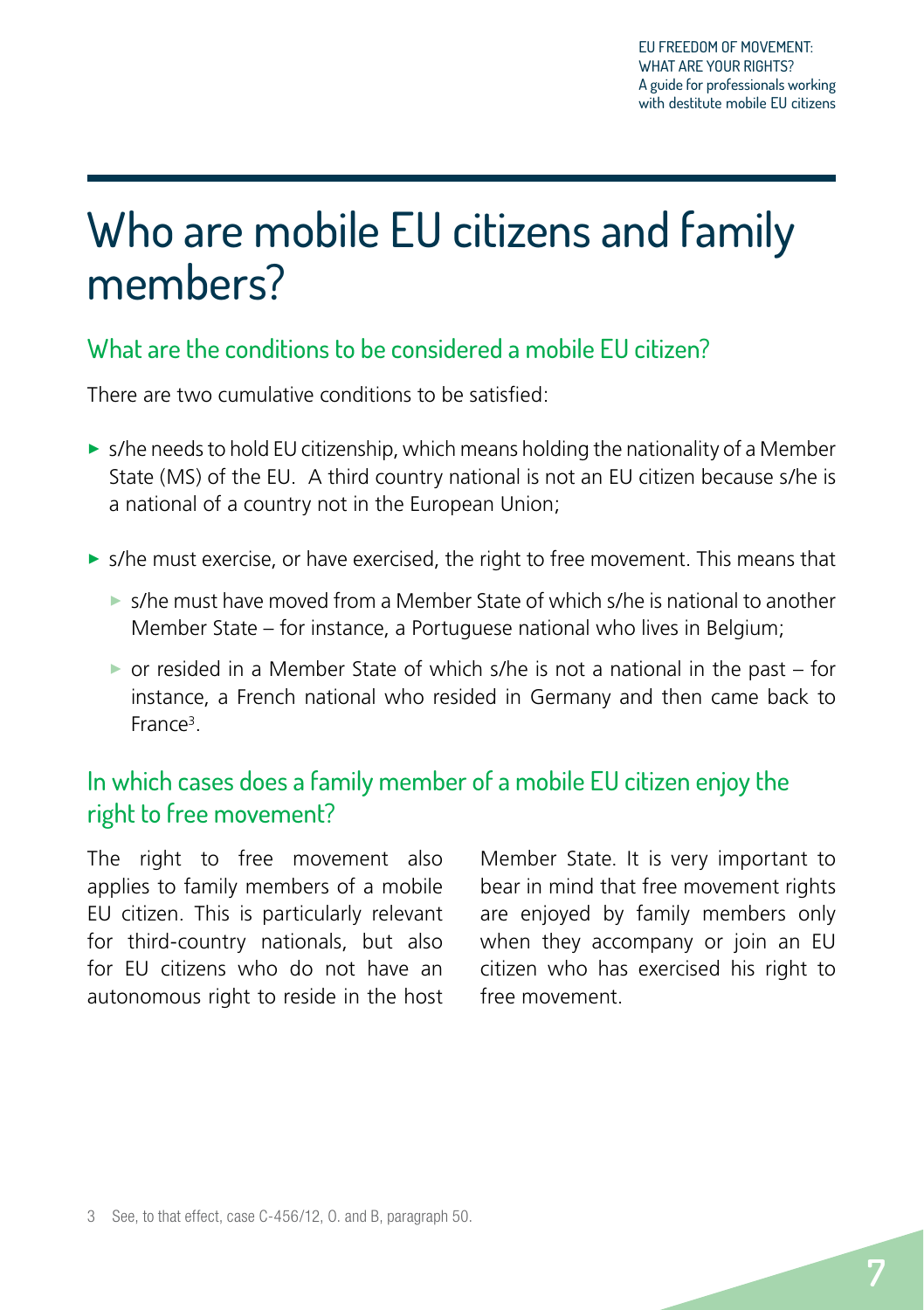A Cuban citizen joins her/his Spanish wife who lives in Sweden. Free movement applies, and the case is regulated by EU law

The same Cuban joins her/his Spanish wife who lives in Spain and has never exercised the right to free movement. EU law does not apply, and the case is regulated by national law, which might be stricter. This situation is referred to as reverse discrimination: EU mobile citizens may enjoy more favourable treatment that non-mobile.  $\boldsymbol{\nabla}$ 

Family members can accompany the EU citizen as they move between Member States, join her/him from outside the EU or begin the relationship in the Member State where the mobile EU citizen moved to.

### Does the family member have to be regularly residing?

The European Court of Justice ruled that a TCN who is the spouse of an EU mobile citizen enjoy derivative free movement rights irrespective of when and where their marriage took place and of how the national of a non-member country entered the host Member State (no prior lawful residence is required)4.

### Who is considered a family member?

- $\blacktriangleright$  The spouse<sup>5</sup> or registered partner (if the partnership is recognised by both host and home MS);
- **•** children (also adopted) under 21 years of age or dependent, including the children of the spouse or partner;
- $\blacktriangleright$  dependent parents of the EU citizen and those of the spouse or partner;
- $\triangleright$  TCN parents who are the primary carers of EU children living in the MS of nationality of the children<sup>6</sup>.

<span id="page-9-0"></span> $\mathbf{L}$ 

<sup>4</sup> Case C-127/08, Metock.

<sup>5</sup> In the case of the same-sex spouse of an EU citizen see the case C-673/16, Coman.

<sup>6</sup> This category of family members is not formally recognised by the Directive, but the EU Court confirmed that third Country Nationals may enjoy residence rights in the host MS if their children with EU citizenship depend on them (Case C-34/09, Ruiz Zambrano).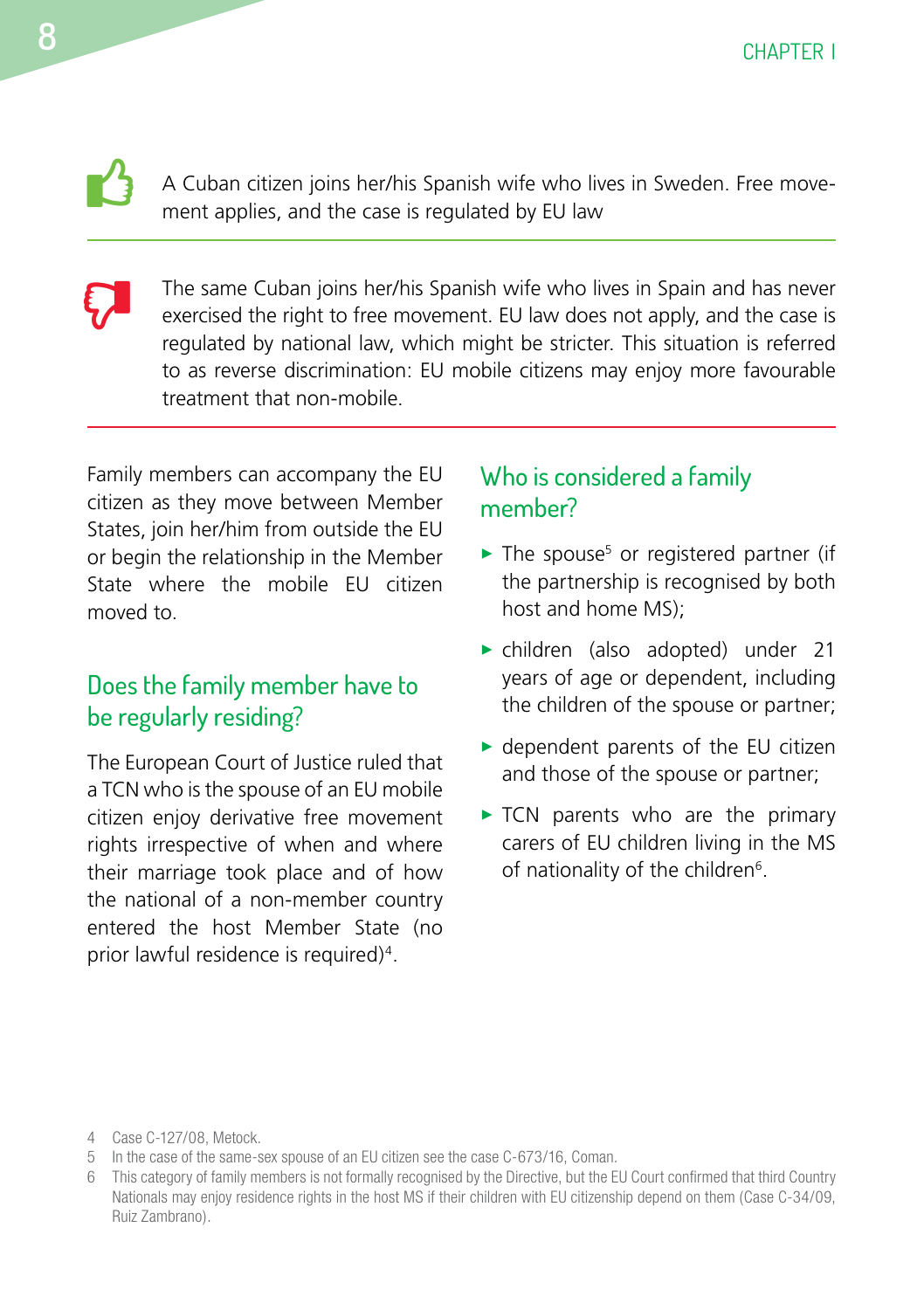<span id="page-10-0"></span>The entry and residence of other family members (extended) has to be facilitated for:

- $\blacktriangleright$  any other family member dependent on, or member of household of, or having serious health conditions requiring personal care by, EU citizens, and for;
- $\triangleright$  partners with a durable relationship duly attested (this covers partnership not recognised by host MS).

### When are family members considered dependent?

A family member is dependent when her/his material support is provided by the EU citizen or by his/her spouse/ partner. This is irrespective to the duration of the dependency or the amount of support.

### Case studies – Family Members

### **a. Children under 21 years old**  $\mathbf{L}$

Aziz, 15 years old, Moroccan who resides in Morocco, is the son of a French woman living in Belgium. Aziz can enjoy free movement and join her mother in Belgium.

### **b.Children over 21 years old and not dependant**

Karim, 25 years old, Moroccan who resides in Morocco, is the son of a French woman living in Belgium. Karim is not supported by his mother thus not considered dependant on an EU citizen and must rely on Belgian immigration rules to move to Belgium.  $\boldsymbol{\nabla}$ 

### **c. Dependent parent**  $\mathbf{B}$

Li, a Chinese national, is married to a German and both are residing in Sweden. Ms Jia, mother of Li and Chinese herself, lives in China and relies on the financial contribution from her son and his wife. Ms. Jia, being a dependent family member of an EU citizen, is entitled to a residence permit in Sweden7 *.*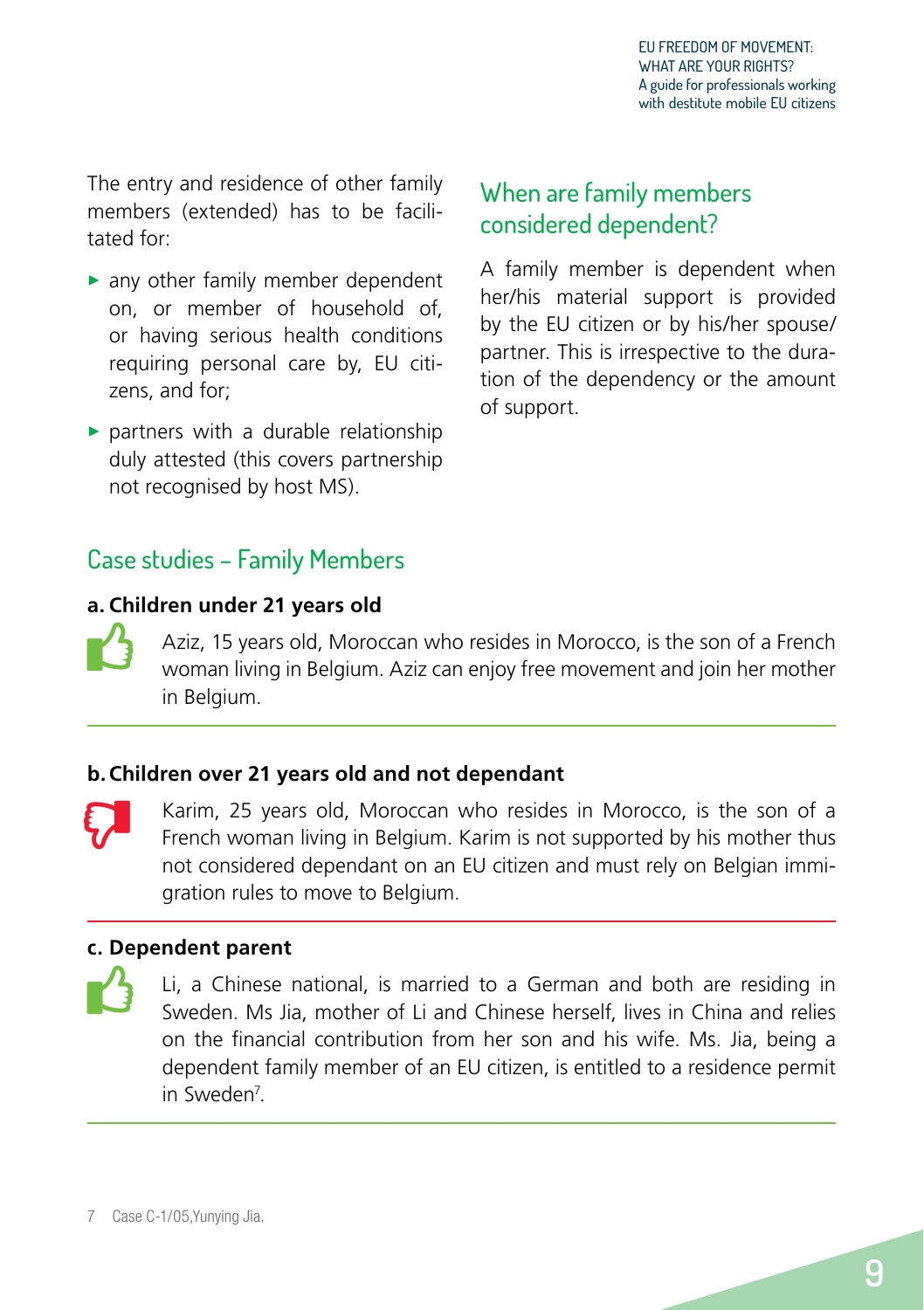<span id="page-11-0"></span>What happens to family members in case of death and departure of the EU citizen or of divorce?

The residence right is retained in case of death or departure of the EU citizen:

- $\triangleright$  by EU family members in case of death and departure of the EU citizen;
- by TCN family members in case of death (but not departure) of the EU citizen provided that they have been residing in the host MS for at least one year before the death;
- $\blacktriangleright$  in case of death or departure of the EU citizen by his TCN children and by the TCN parent having the custody until completion of the studies.

The residence right is retained in case of divorce or termination of partnership:

- $\blacktriangleright$  by EU family members;
- $\blacktriangleright$  by TCN family members provided that the marriage or registered partnership has lasted at least three years (including one year in the host MS) or when the TCN has the children custody or a right to access to a minor child or in case of domestic violence.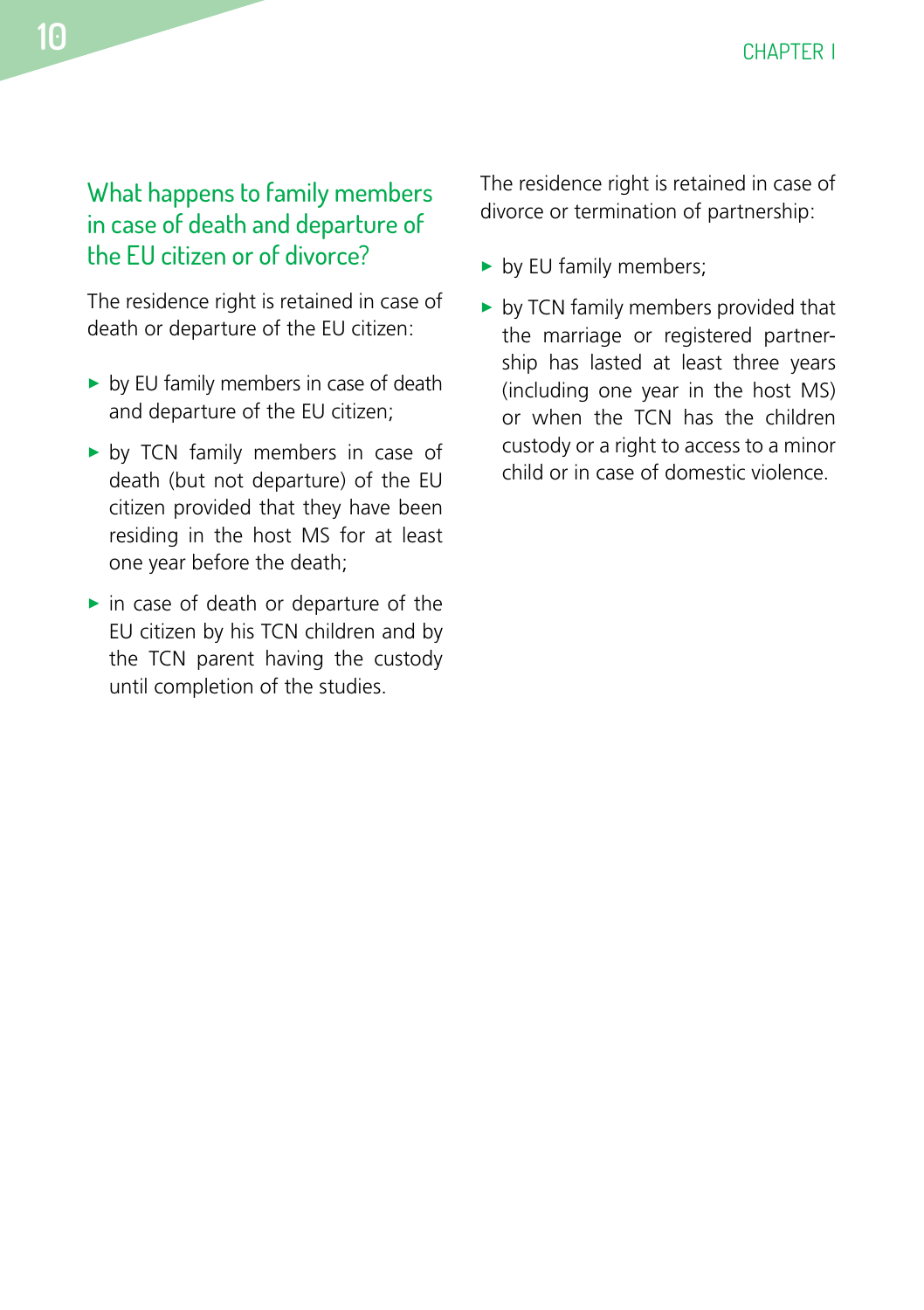# <span id="page-12-0"></span>**CHAPTER**

# <span id="page-12-1"></span>**II** The first three months:<br>
what are the rights and the conditions to be met?

EU Citizens and their family members have the right to move to and reside in another EU Member State for up to three months. However, economically inactive EU citizens may not become an unreasonable burden on the social assistance system of the host MS (Article 14(1) Dir. 2004/38).

### Which documents are required?

| EU CITIZENS                     | <b>TCN FAMILY MEMBERS</b> |
|---------------------------------|---------------------------|
| Valid identity card or passport | Only passport             |

### Are there additional requirements?

| <b>EU CITIZENS</b>                                          | <b>TCN FAMILY MEMBERS</b>                                                                                                    |
|-------------------------------------------------------------|------------------------------------------------------------------------------------------------------------------------------|
| MS (of exit and of entering)<br>may not require any visa or | Host MS may require upon entering to obtain an entry visa.<br>Such visa shall be granted free of charge as soon as possible. |
| equivalent formality                                        | This does not apply if such TCN family members already<br>possess a valid residence card in an EU MS <sup>8</sup> .          |

- $\triangleright$  A delay of more than 4 weeks for issuing a visa for TCN family members is not reasonable;
- $\triangleright$  TCN family members entering without documents or visa may prove their identity or marital ties and must be accepted if there is no risk to public policy<sup>9</sup>.

8 Case C-203/13, McCarthy.

<sup>9</sup> Case C-459/99, MRAX, paragraph 61.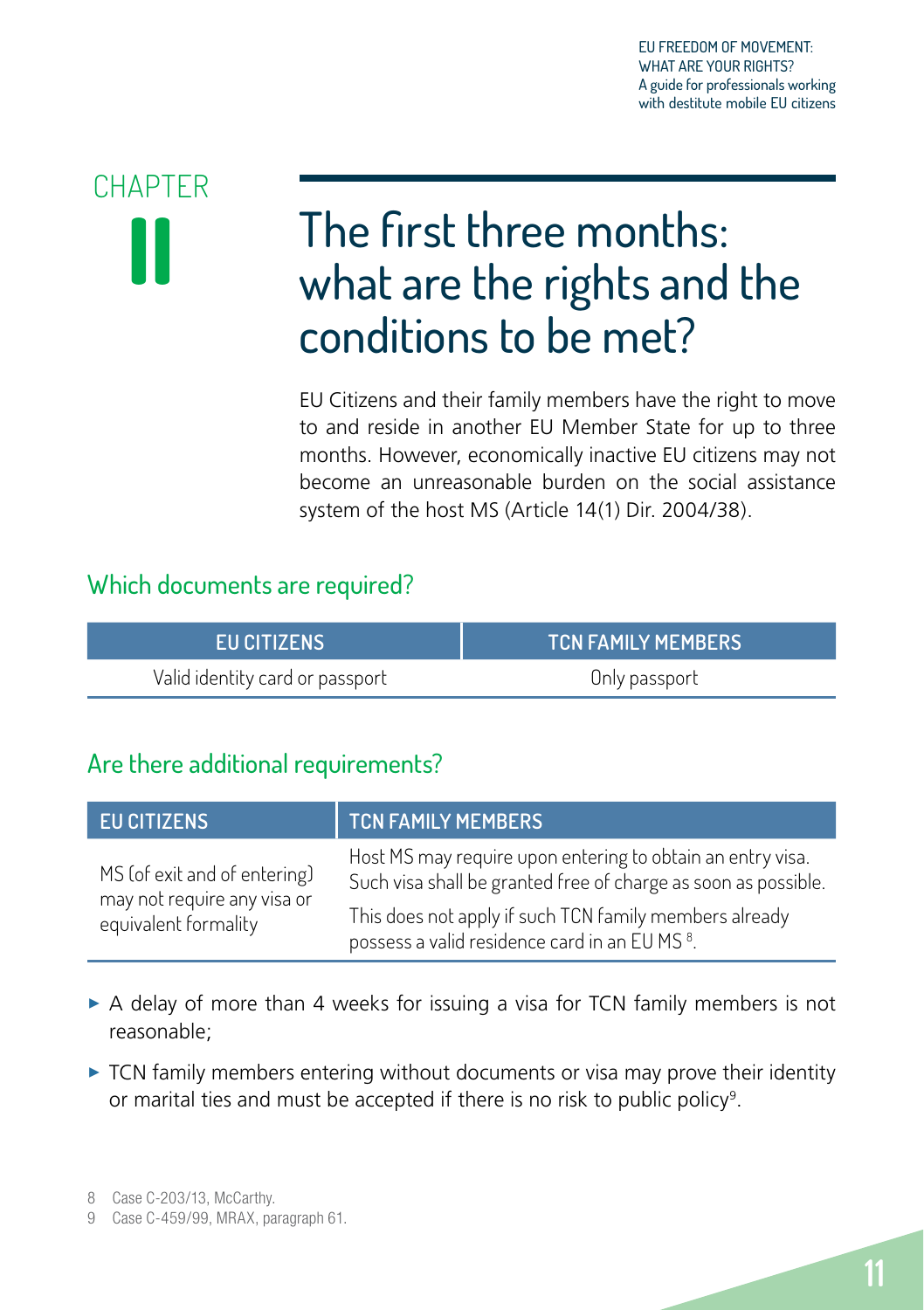<span id="page-13-0"></span>Do mobile EU citizens have access to social assistance and student benefits in the first three months?

They are not entitled to social assistance unless they are:

- $\triangleright$  w[orkers](#page-25-1); or
- [self-employed](#page-27-1); or
- **>** [persons who retain the status of](#page-28-1) [worker or self-employed](#page-28-1); or
- $\triangleright$  [family members](#page-8-2) of workers or self-employed or of individuals who retain the status of worker.

Access to social assistance for jobseekers is not compulsory.

### Is it possible to exit and re-enter the same MS and enjoying again the 3 months period?

If the person leaves the Member State and comes back again, a new period starts. Some countries like France consider that artificially multiplying short term stays with the goal to maintain the right to stay may amount to an [abuse of EU rights](#page-42-1)<sup>10</sup>.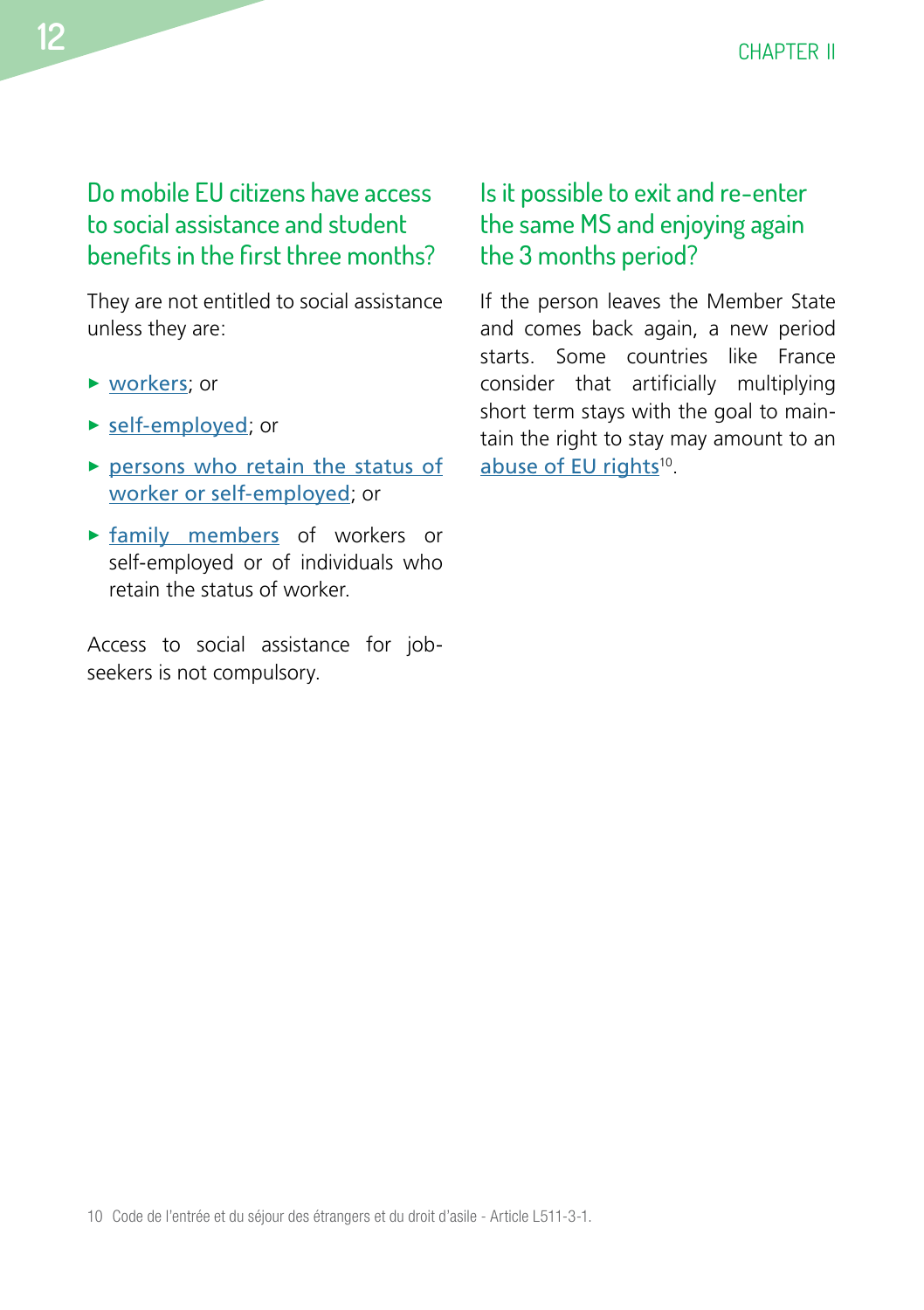# <span id="page-14-0"></span>**CHAPTER III**

# <span id="page-14-1"></span>After the first three months: what are the rights and the conditions to be met?

Mobile EU citizens and their family members may be asked by the host MS to report their presence on the territory within a reasonable period and not less than 3 months from their arrival. National authorities must provide:

- $\triangleright$  mobile EU citizens regularly residing with a residence certificate immediately upon request after verification of the conditions and with a validity of 5 years from the date of issue;
- $\triangleright$  within 6 months, TCN family members of mobile EU citizens with a residence card that has a validity of 5 years but that might expire in case of prolonged absences. The validity of the residence card cannot be affected by temporary absences not exceeding six months a year, or by absences of a longer duration for duly attested reasons.

### <span id="page-14-2"></span>What status allows regular residence?

The Directive sets out the categories of people with a right to reside in a host MS for longer than three months:

 $\triangleright$  economically active individuals: [workers](#page-25-1) with a confirmation of engagement from the employer or certificate of employment; [self-employed persons](#page-27-1); [persons](#page-28-1)  [who retain the status](#page-28-1) of workers or self-employed: [job-seekers](#page-29-1) with a genuine chance to find a job;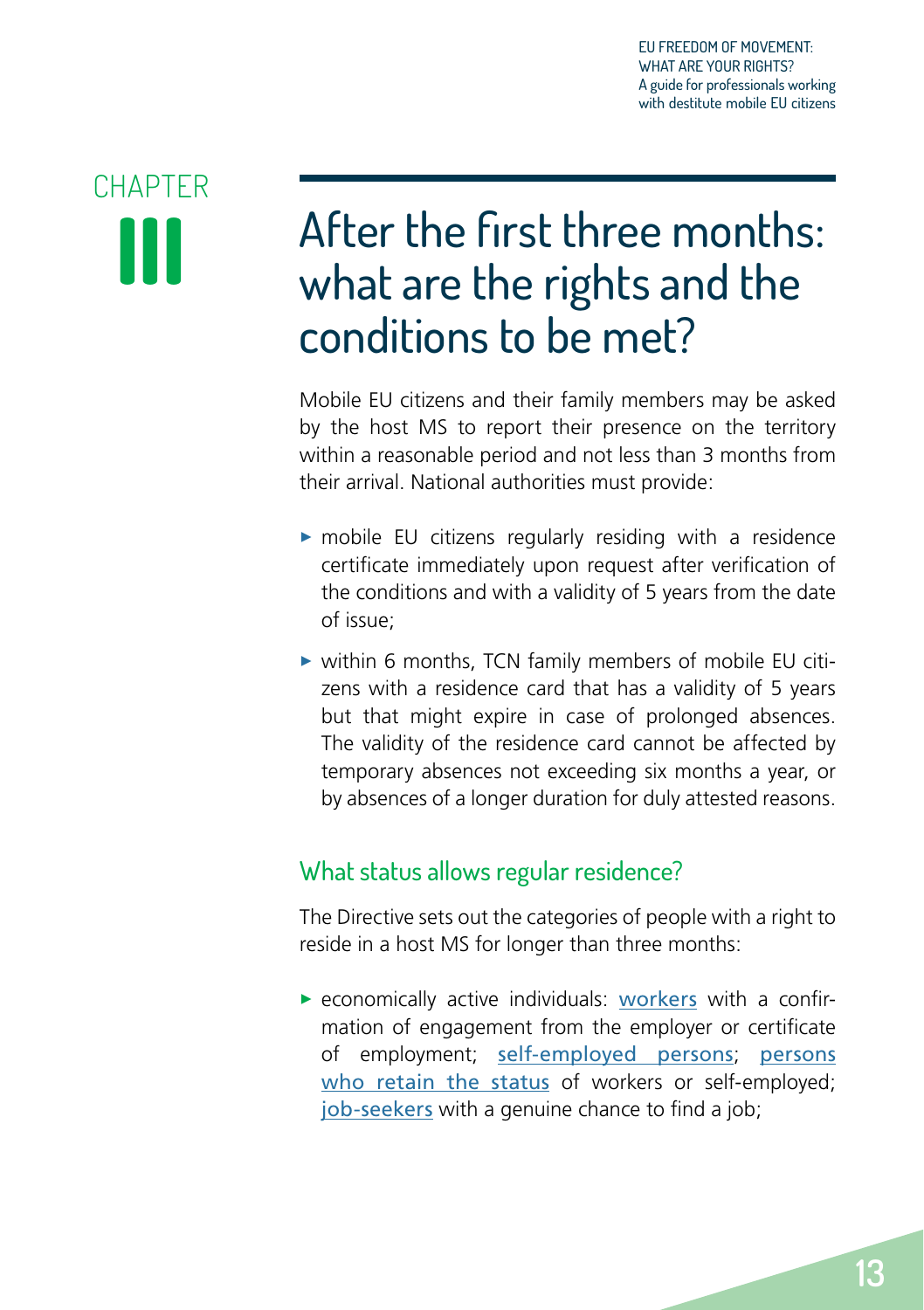- <span id="page-15-0"></span> $\blacktriangleright$  self-sufficient persons: economically inactive individuals who have [suffi](#page-31-1)[cient resources](#page-31-1) for themselves and their family members not to become a burden on the social assistance system and have **[comprehensive](#page-33-1)** [sickness insurance](#page-33-1);
- $\triangleright$  students: who have comprehensive sickness insurance cover and provide a declaration stating that they have sufficient resources for themselves and their family members not to become a burden on the social assistance system;
- $\triangleright$  [family members](#page-8-2) accompanying or joining an EU citizen who has the right to reside.

| <b>WORKERS AND</b><br><b>SELF-EMPLOYED</b>   | $\blacktriangleright$ ID or passport;<br>a confirmation or certificate of employment or proof<br>of self-employment.                                      |
|----------------------------------------------|-----------------------------------------------------------------------------------------------------------------------------------------------------------|
| <b>PERSON OF</b><br><b>INDEPENDENT MEANS</b> | • ID or passport;<br>proof of sufficient resources and sickness insurance.                                                                                |
| <b>STUDENTS</b>                              | $\blacktriangleright$ ID or passport;<br>proof of enrolment and sickness insurance;<br>► declaration on sufficient resources.                             |
| <b>FAMILY MEMBERS</b>                        | $\blacktriangleright$ ID or passport;<br>proof of family relationship;<br>registration certificate of the EU citizen they are<br>accompanying or joining. |
| <b>JOBSEEKERS</b>                            | ID or passport;<br>▶ employment office registration;<br>• evidence of job seeking and of genuine change<br>(if registering after 6 months of staying).    |

### Which are the documents required to register?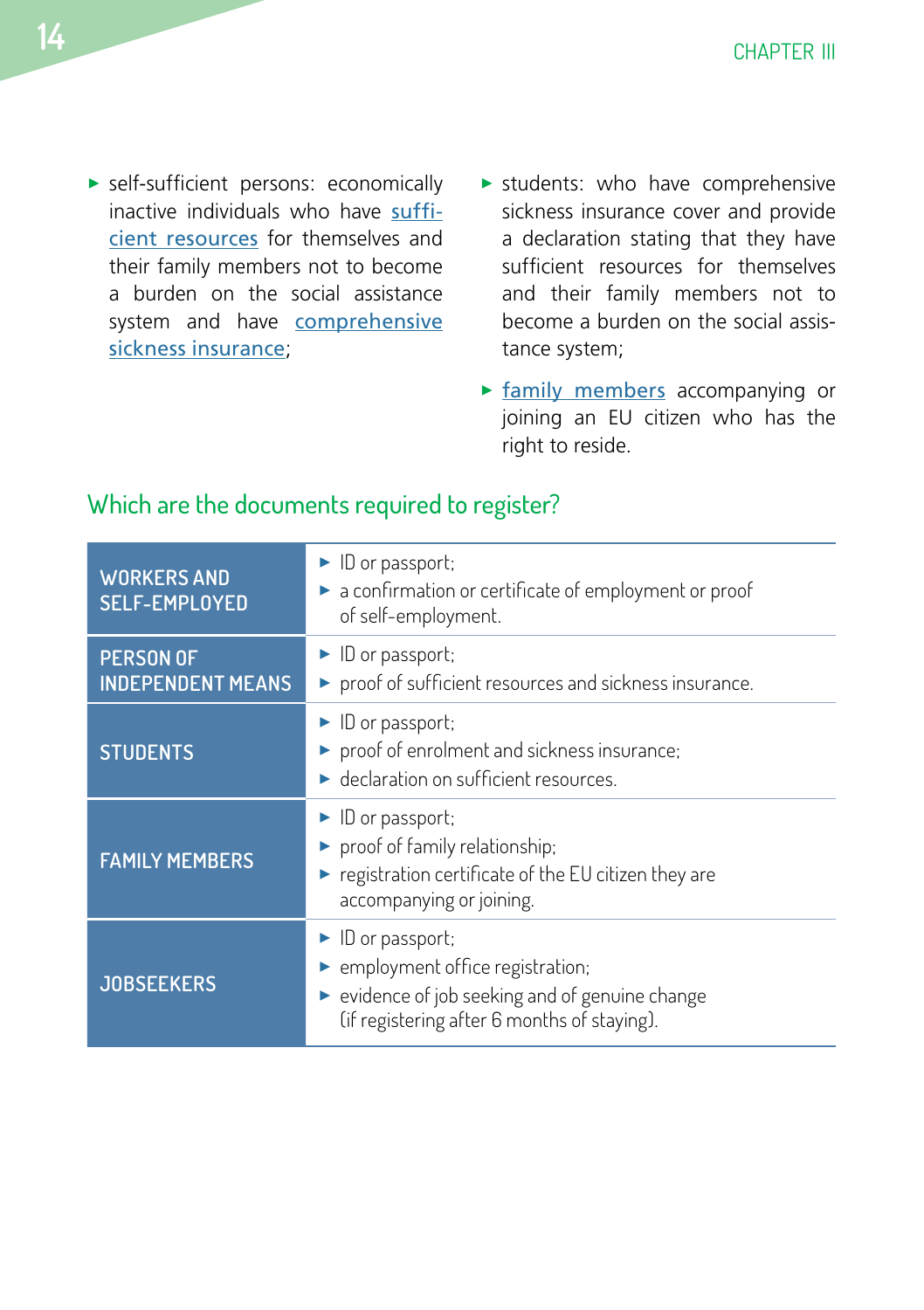### <span id="page-16-0"></span>Is registration a condition for staying in the host MS?

In principle registration or the possession of a document or of a registration certificate are not conditions for enjoying the right to reside in the host MS. Failure to comply with the registration requirement cannot therefore justify the expulsion of a mobile EU citizen.

### Is the existence of an address a condition to register?

EU law precludes a MS from making the right of residence of an EU citizen in another MS subject to a condition of having a permanent or temporary address. EU citizens who meet the conditions set out in the Directive have a right of residence, irrespective of whether they are homeless or not. The EU Commission made it clear that being homeless cannot not be considered as a reason to revoke the right of residence of a EU mobile citizen.

### What happens to those who are not regularly residing after 3 months?

They lose the right to reside and may be expelled or served with an order to leave the territory if they become an [unreasonable burden](#page-41-1) on the social assistance of the host MS.

### Do mobile EU citizens who have been residing for more than 3 months have access to social benefits?

Workers, self-employed persons and persons who retain these statuses, self-sufficient persons and family members who accompany or join people who hold these statuses are entitled at the same level than nationals to host welfare benefits. Access to host welfare benefits is not compulsory for job-seekers with a genuine change to find a job or who do not retain the status of worker and for students.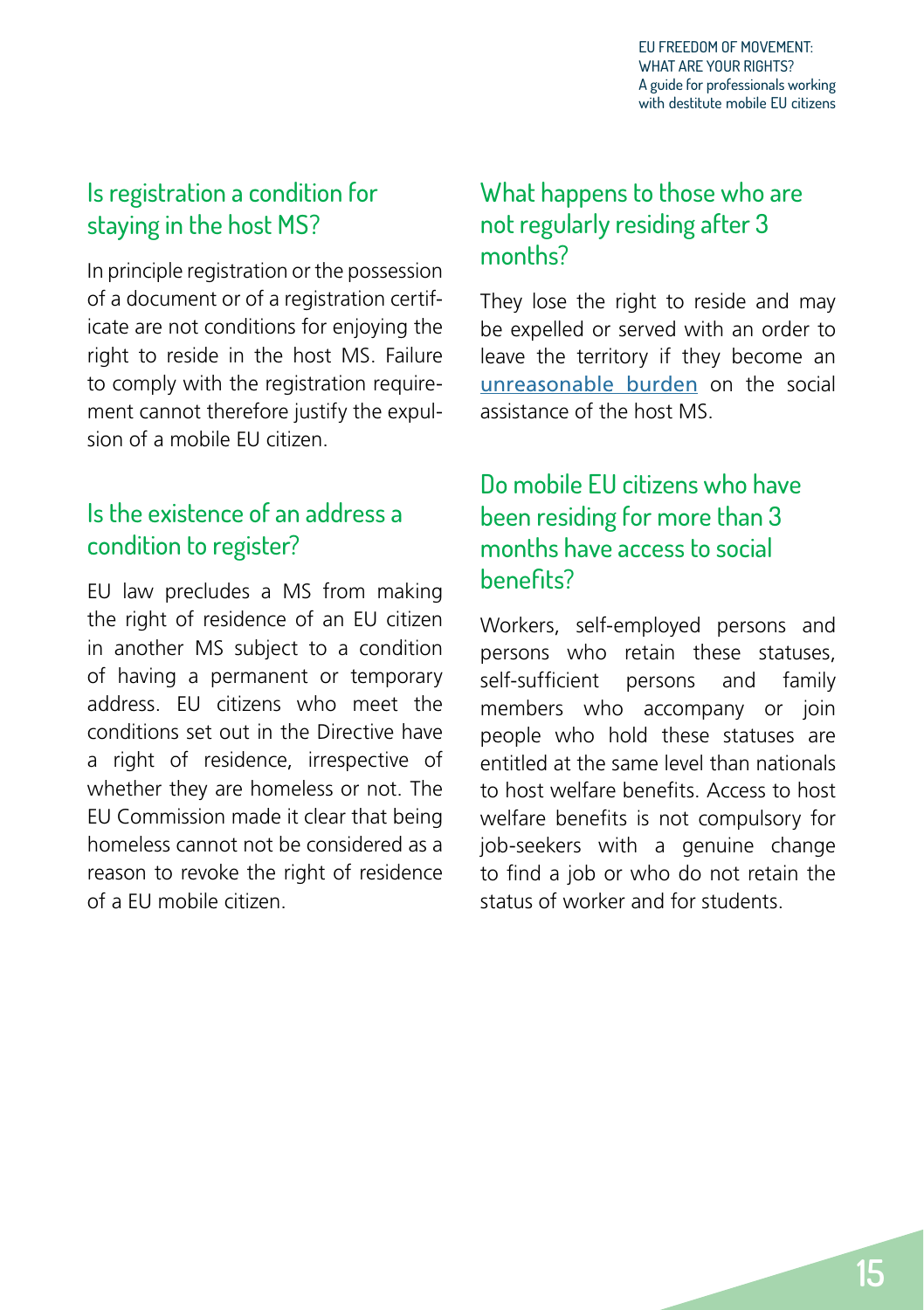# <span id="page-17-0"></span>**CHAPTER IV**

### <span id="page-17-1"></span>After five years: what are the conditions to be met?

After five years of legal and continuous residence, mobile EU citizens are entitled to a permanent residence certificate immediately upon application, and after having verified duration of residence, and TCN family members to a permanent residence card no later than 6 months from the application.

Once acquired, the right of permanent residence may be lost only after an absence from the host MS for a period exceeding two consecutive years. Permanent residents no longer have to provide evidence of being economically active nor of having sufficient resources.

### What does legal residence mean?

It means that the person in question has been residing in the host state under one of the statuses for [regularly residing](#page-14-2) in the host MS after three months.

This may also result in a combination of the statuses for regularly residing. By way of example, if an EU citizen entered the host MS as student or a jobseeker and then found a job, the MS will take into account both periods to calculate the five years of legal residence.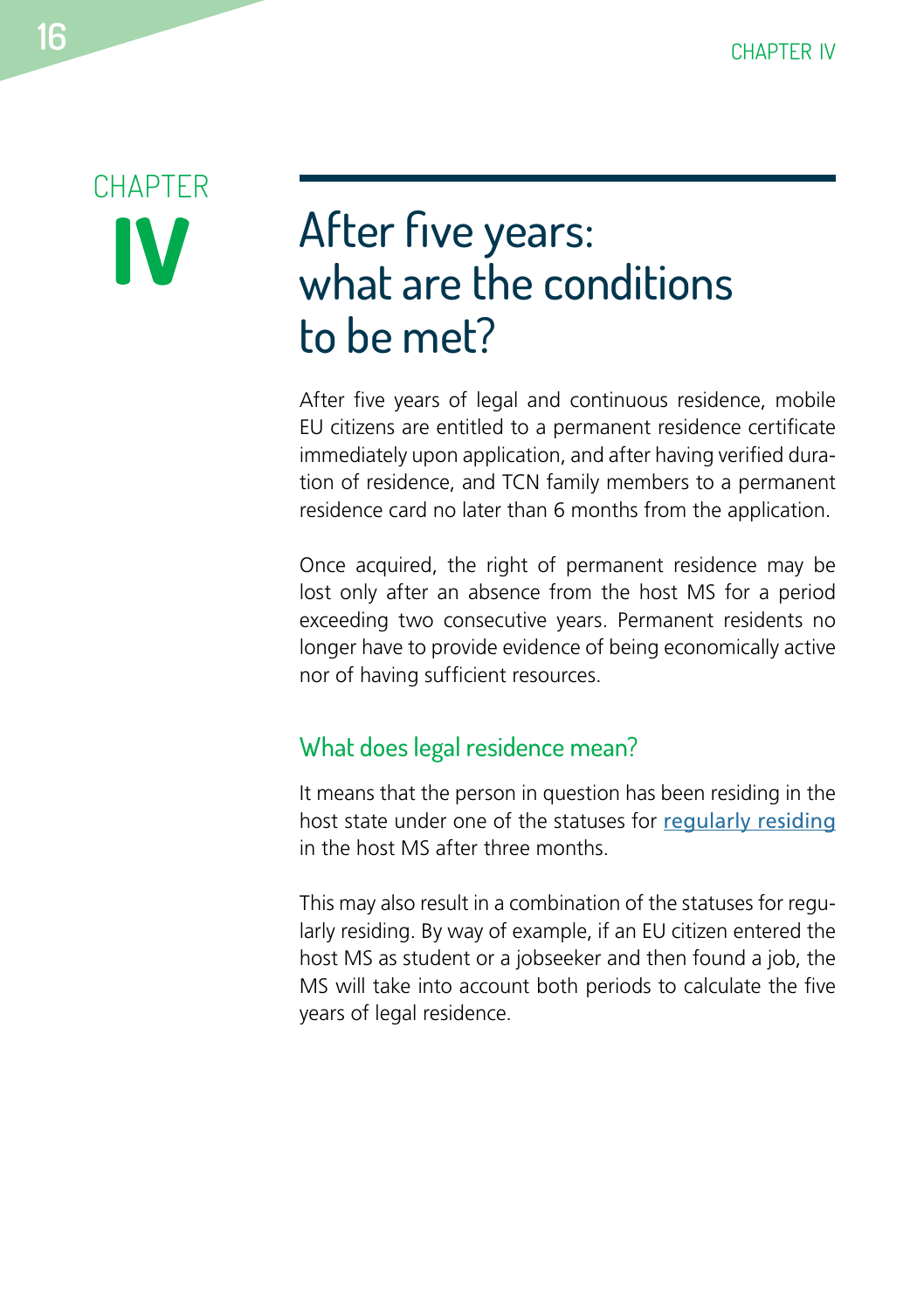### <span id="page-18-0"></span>What does continuous residence mean?

Continuity of residence cannot be affected by temporary absences not exceeding a total of six months a year, or by absences of a longer duration for compulsory military service, or by one absence of a maximum of twelve consecutive months for important reasons such as pregnancy and childbirth, serious illness, study or vocational training, or a posting in another MS or a third country.

### Do mobile EU citizens who are permanent residents enjoy equal treatment with nationals?

Permanent residents enjoy equal treatment with nationals and have full access to the welfare system on the same terms as nationals. This access is irrespective of the status that they hold.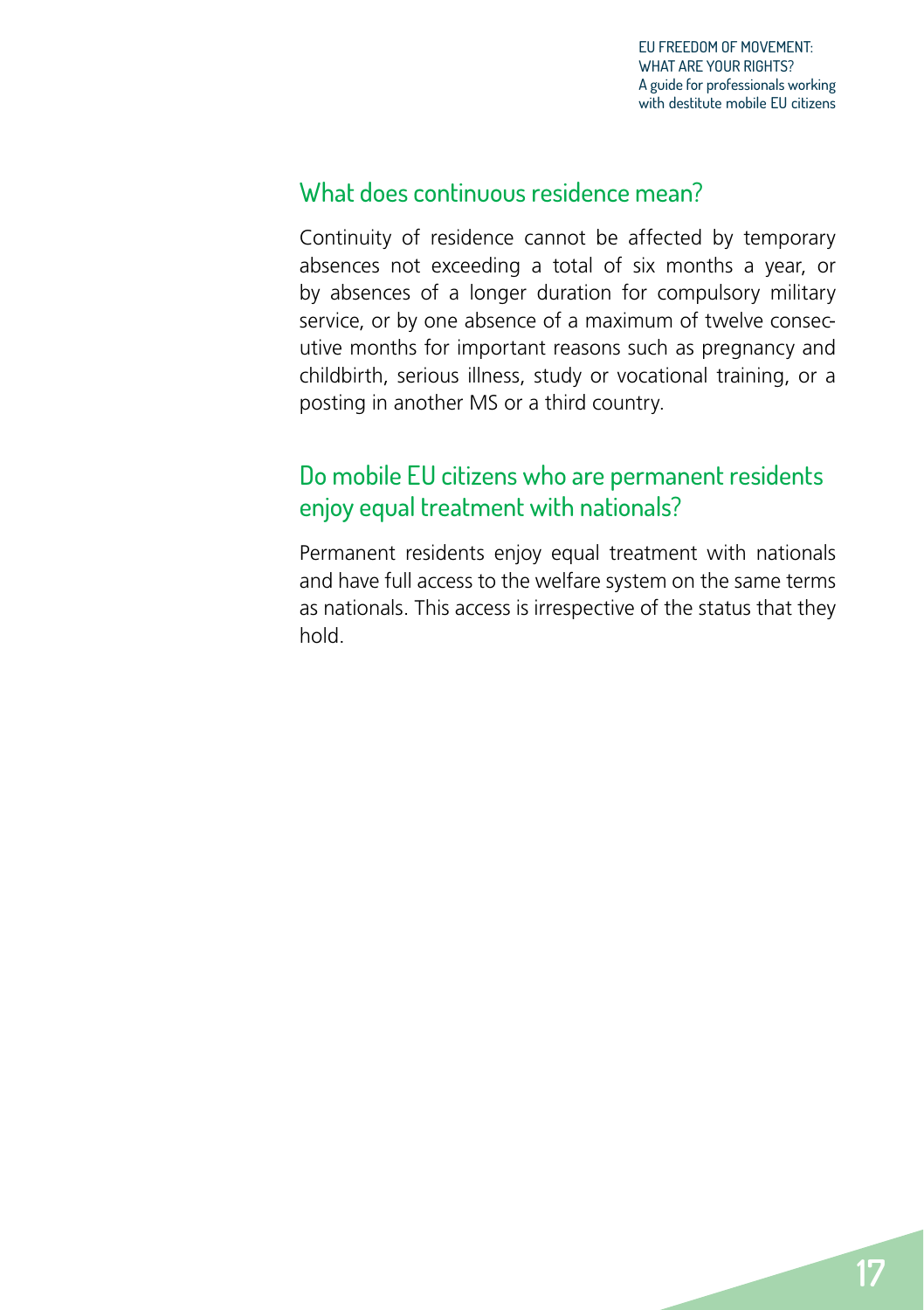# <span id="page-19-0"></span>**CHAPTER V**

# Who may enjoy equal treatment with the national of the host MS?

The prohibition of discrimination under article 18 and article 45 of the Treaty on the Functioning of the EU entitles mobile EU citizens to equal treatment in the host MS under the same conditions as nationals of that MS. In brief, this principle requires MSs to treat mobile EU citizens and their own nationals equally in terms of benefits (social and tax benefits, education and social welfare).

This principle has been confirmed by article 24(1) of Directive 2004/38/EC that extends the right to equal treatment also to family members who are not nationals of a Member State and who have the right of residence or permanent residence.

### What is the difference between social security and social assistance benefits?

Social security benefits are contributory benefits (paid in return for contributions) such as sickness, maternity, work-related accidents, unemployment benefits and pensions. This includes also universal non-contributory social security benefits (as family and child benefits).

The rules concerning the access to these benefits for mobile EU citizens are established in Regulation 883/2004/EC.

Social assistance benefits cover any assistance granted by public authorities to destitute persons who do not have resources sufficient to meet their needs (and of their family).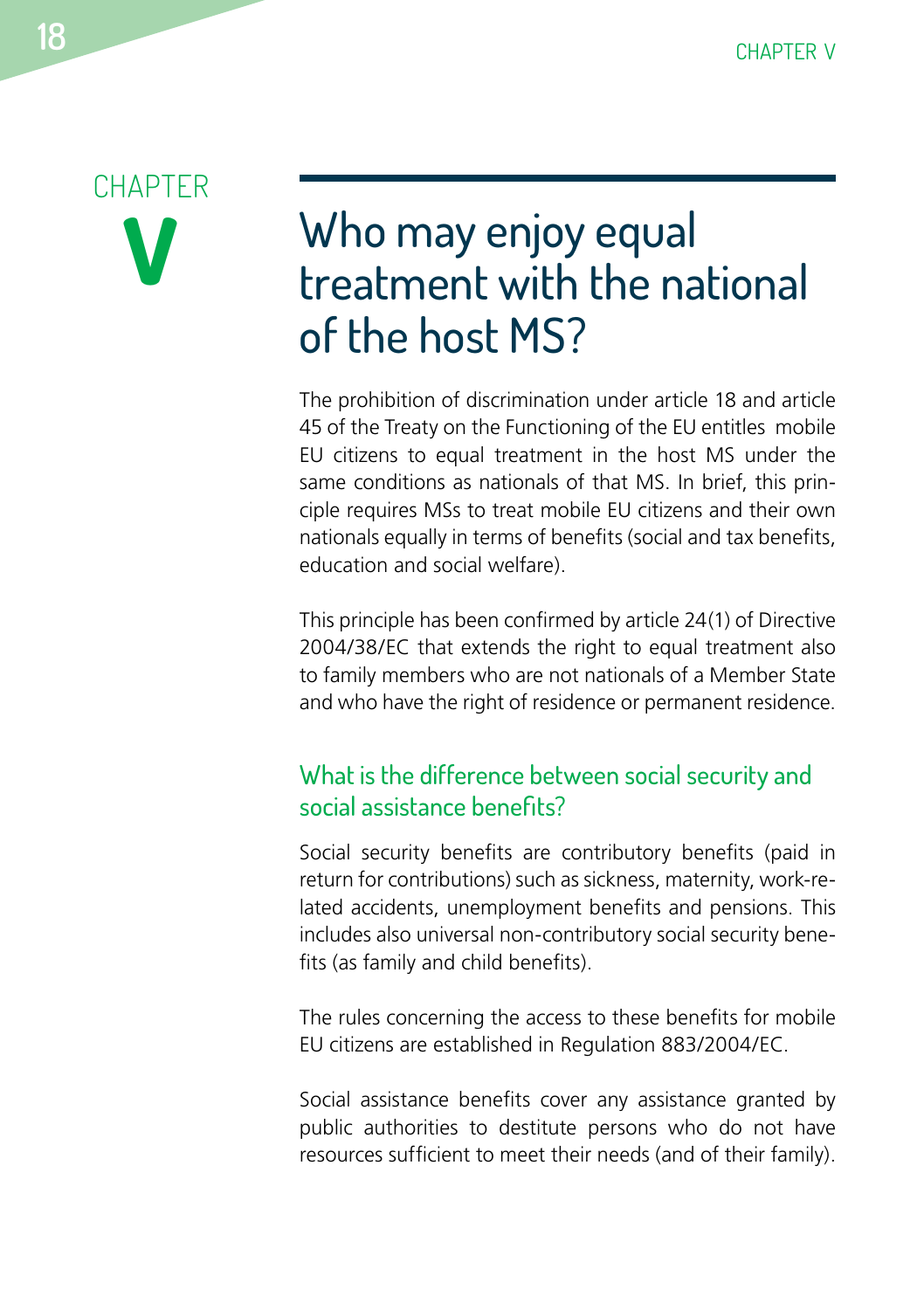<span id="page-20-0"></span>These are non-contributory cash benefits paid with no contribution requirements to cover minimum living expenses (as subsistence benefits, social allowances, contribution to accommodation, heating costs, etc.).

The rules concerning the access to social assistance for mobile EU citizens are established in the Directive 2004/38/ EC. Some of these benefits are also falling under the scope of Regulation 883/2004/EC.

### Do mobile EU citizens have access to social assistance and social security in the first three months in the host MS?

Workers and self-employed and persons who retain these statuses, self-sufficient persons and family members who accompany or join people who hold these statuses are entitled to the same social assistance and social security benefits as nationals from the beginning of their stay<sup>11</sup>. During the first three months of residence the host Member State is not obliged to grant social assistance to economically inactive EU citizens. Neither is it obliged to grant social assistance to first-time jobseekers or jobseekers who did not retain the status of worker or of self-employed person.

### Do mobile EU citizens who have been residing for more than 3 months have access to social assistance in the host MS?

Workers and self-employed and persons who retain these statuses, self-sufficient persons and family members who accompany or join people who hold these statuses are entitled at the same level than nationals to social assistance benefits.

Economically inactive EU citizens without resources or sickness insurance are in principle not entitled to social assistance benefits. Social services may decide on the basis of the national rules to provide also inactive EU mobile citizens with social assistance. However, claiming social assistance can give rise to a reasonable doubt on the part of the national immigration authorities that the person may have become an unreasonable burden on the social assistance system. A Member State may therefore make the grant of a social assistance or special non-contributory benefit to an EU citizen from another Member State conditional upon that citizen meeting the requirements for obtaining a legal right of residence for a period exceeding three months. However, Member States cannot refuse the granting of these

11 In addition, Regulation 883/04 (article 6) entitles mobile EU citizens to have the periods of insurance, employment and residence they have completed in a Member State taken into consideration for the entitlement to benefits in the host MS.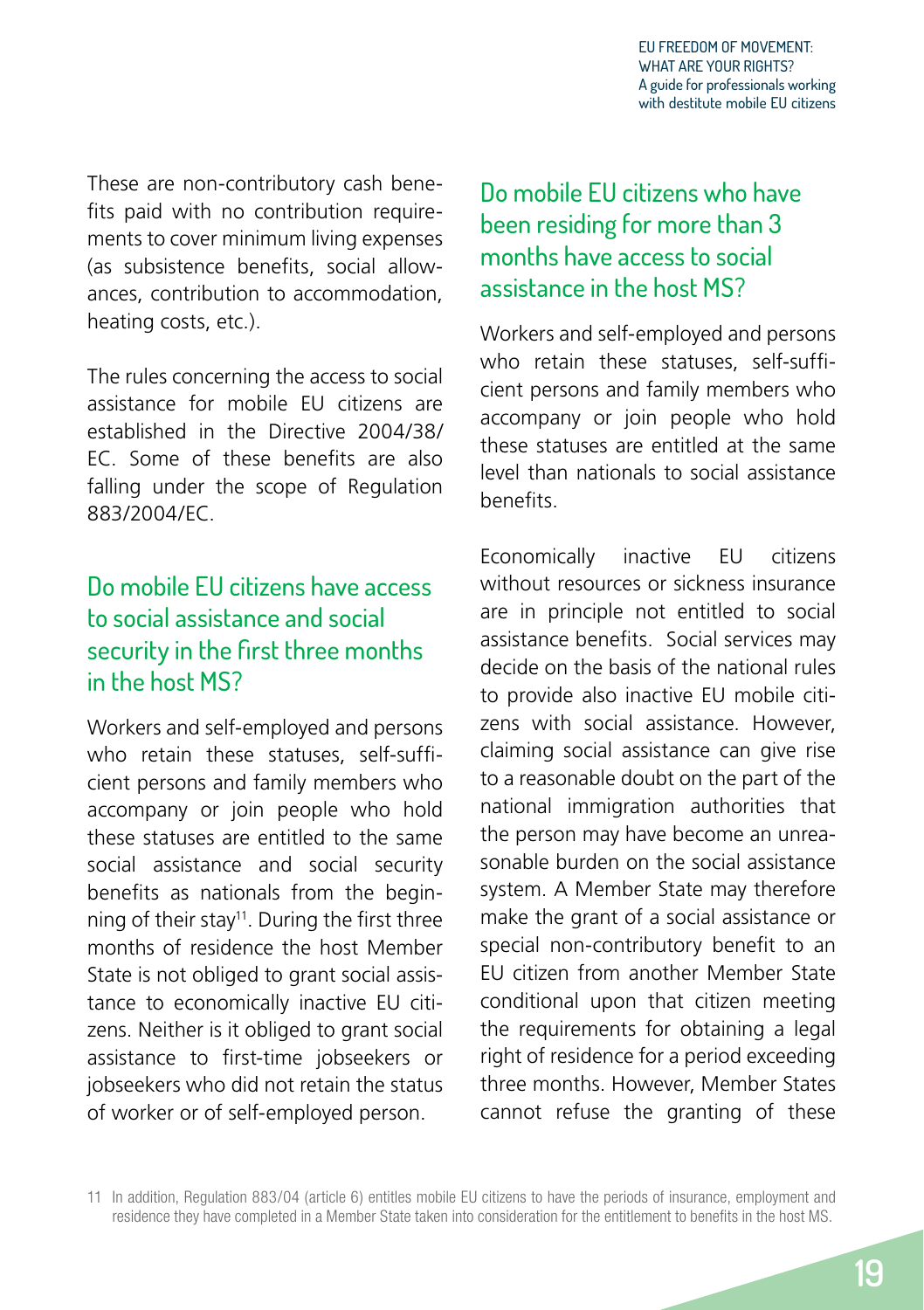<span id="page-21-0"></span>benefits automatically to economically inactive EU citizens nor can they automatically consider those claiming these benefits as not possessing sufficient resources and thus as not having a right of residence. Authorities should assess the individual situation considering a range of factors such as the amount, duration, temporary nature of the difficulty or overall extent of the burden which a grant would place on the national assistance system. If, on this basis, authorities conclude that the persons have become an unreasonable burden, they may terminate their right of residence.

### Do mobile EU citizens who have been residing for more than 3 months have access to social security in the host MS?

Workers, self-employed and persons who retain these statuses, self-sufficient persons and family members who accompany or join people who hold these statuses are entitled at the same level than nationals to social security benefits.

To obtain social security benefits economically inactive EU citizens have to pass a habitual residence test, proving that they have their centre of interest in the Member State in question. They also

have to prove to have a right to reside in the host MS.

### Do jobseekers who have been residing for more than 3 months have access to social assistance and social security?

Job seekers, after three months of staying, even if they fulfil the conditions for not being expelled (job seeking and having a genuine chance), are not entitled to social assistance in equal terms with the national of the host MS.

However, job-seekers, in the opinion of the EU Court, qualify as workers under the Treaty, and therefore have the right to equal treatment and they may be entitled to benefits aimed at facilitating access to employment in the labour market of the host MS (as basic benefits for jobseekers). In case they have their habitual residence in the host MS they may also qualify for social security benefits other than social assistance in the host MS provided they fulfil the substantial requirements (such as family benefits).

In addition, jobseekers may also, under certain conditions, continue to receive unemployment benefits in the host MS from the MS where they became unemployed (the MS of origin)<sup>12</sup>.

<sup>12</sup> For further information https://europa.eu/youreurope/citizens/work/finding-job-abroad/transferring-unemploymentbenefits/index\_en.htm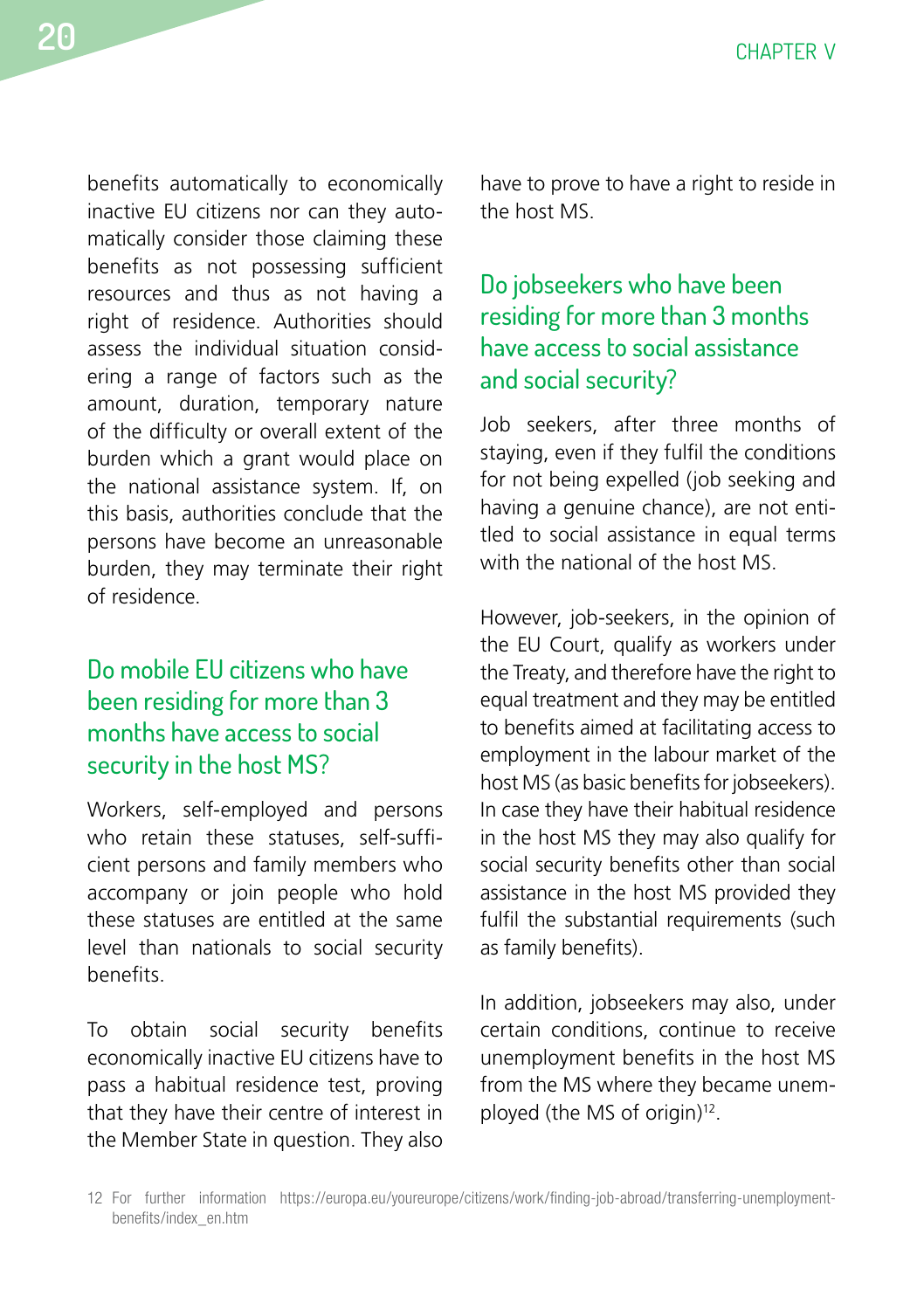*See table on the following page*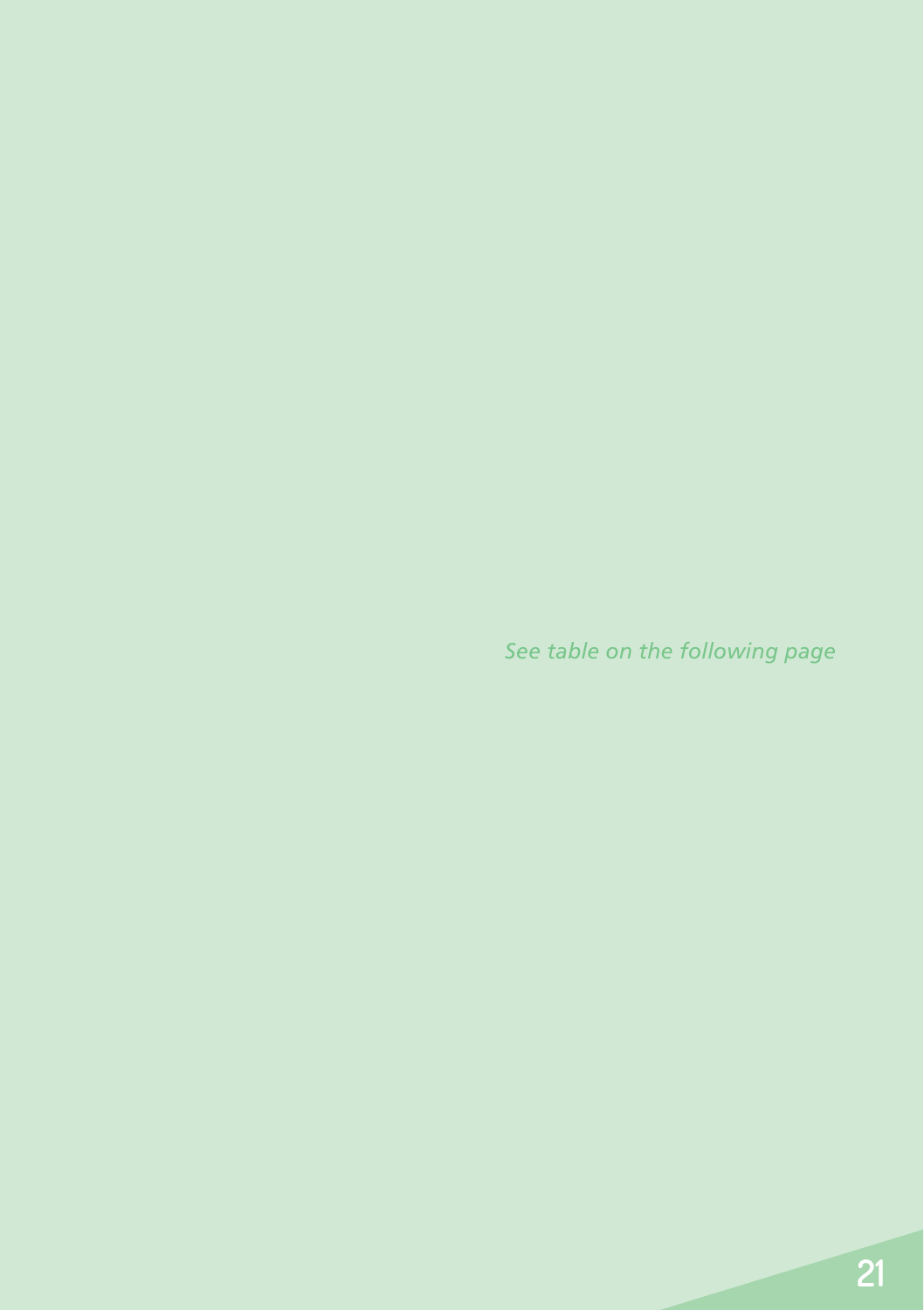| PERIOD OF STAYING          | <b>STATUS</b>                                              |
|----------------------------|------------------------------------------------------------|
| <b>FIRST THREE MONTHS</b>  | Workers, Self Employed and persons who retain the status   |
|                            | <b>Inactive EU citizens</b>                                |
|                            | Family members of EU citizens                              |
|                            |                                                            |
|                            | <b>Jobseekers</b>                                          |
| <b>RESIDENCE BETWEEN 3</b> | Inactive with no resources                                 |
| <b>MONTHS AND 5 YEARS</b>  | Not worker or self-employed;                               |
|                            | not retaining that statuses; or                            |
|                            | not still seeking a job or does not have genuine chance of |
|                            | finding a job.                                             |
|                            | Jobseekers                                                 |

**Former Active Social assistance like national citizens as long as long as the status of worker or self-employed person** 

**Workers or self-employed** 

Self-sufficient persons

|                                             | Family Members of EU citizens with a right to reside |
|---------------------------------------------|------------------------------------------------------|
| <b>PERMANENT RESIDENT</b><br>(OVER 5 YEARS) | EU citizens and their family members                 |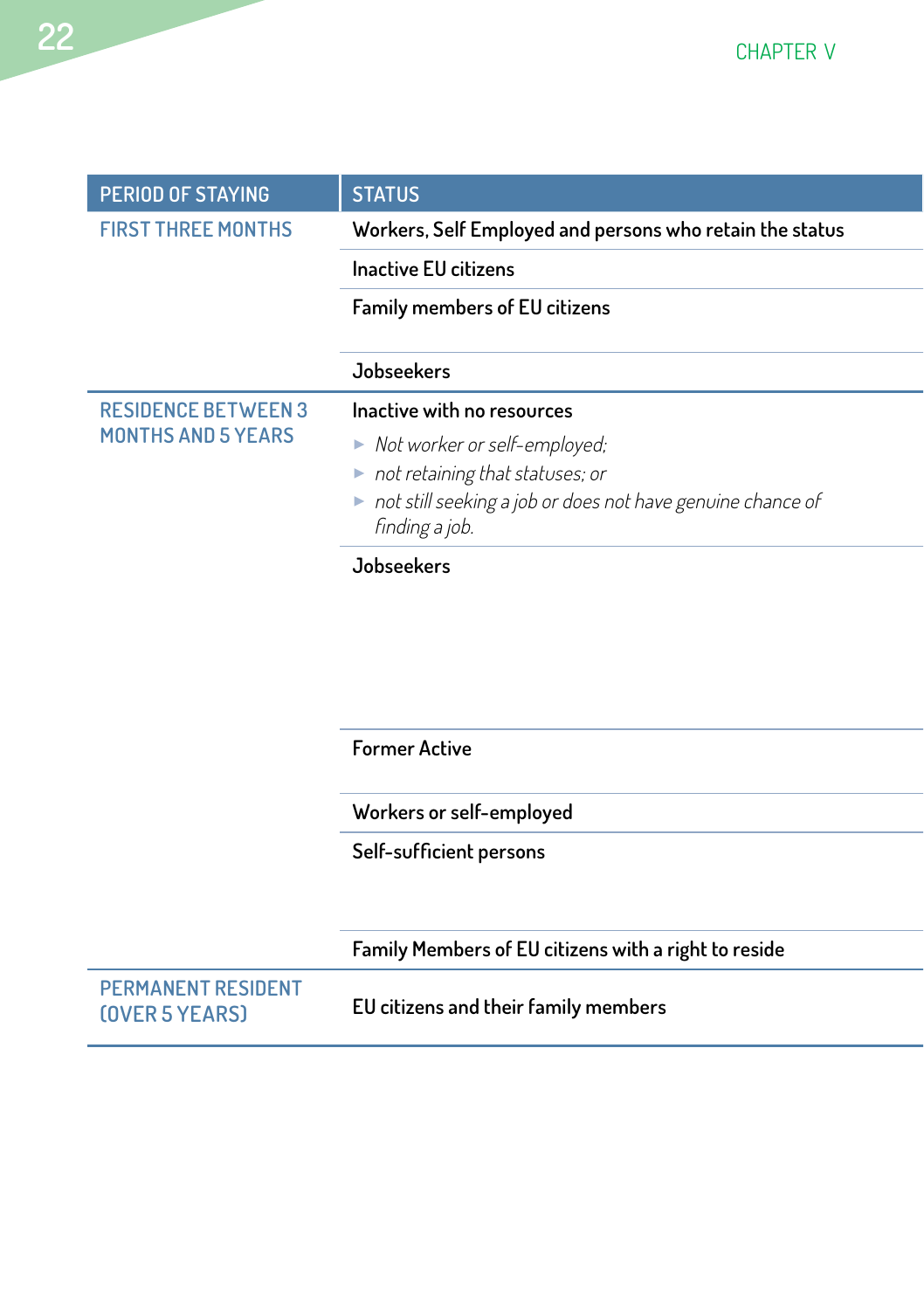### **PERIOD OF STAYING STATUS ACCESS TO SOCIAL ASSISTANCE IN THE HOST MS**

**FIRST THREE MONTHS Workers, Self Employed and persons who retain the status** Social assistance like national citizens.

**In the EU citize** MS have no obligation to grant social assistance

Only family members of workers, self-employed or persons who retain the status are entitled to social assistance during the first three months of staying.

MS have no obligation to grant social assistance

MS have no obligation to grant them social assistance

Social security benefits may be granted if they have their habitual residence and are regularly residing<sup>13</sup> in the host MS

**Jobseekers** Jobseekers up to five years of legal residence in the host MS are not entitled to social assistance, even where the benefit in question appears to be an unemployment benefit.

EU jobseekers are entitled only to claim benefits that facilitate access to the labour market (like job-seekers allowances), but not where the benefit has a social assistance element.

Social security benefits may be granted if they have their habitual residence and are regularly residing in the host MS

**Former Active** Social assistance like national citizens as long as the status of worker or self-employed person is retained

**Workers or self-employed** All social benefits like national citizens

Social assistance like national citizens, unless they become an unreasonable burden

Social security benefits may be granted if they have their habitual residence and are regularly residing in the host MS

**Family Members of EU citizens with a right to reside** All social benefits like national citizens

**(OVER 5 YEARS) EU citizens and their family members** All social benefits like national citizens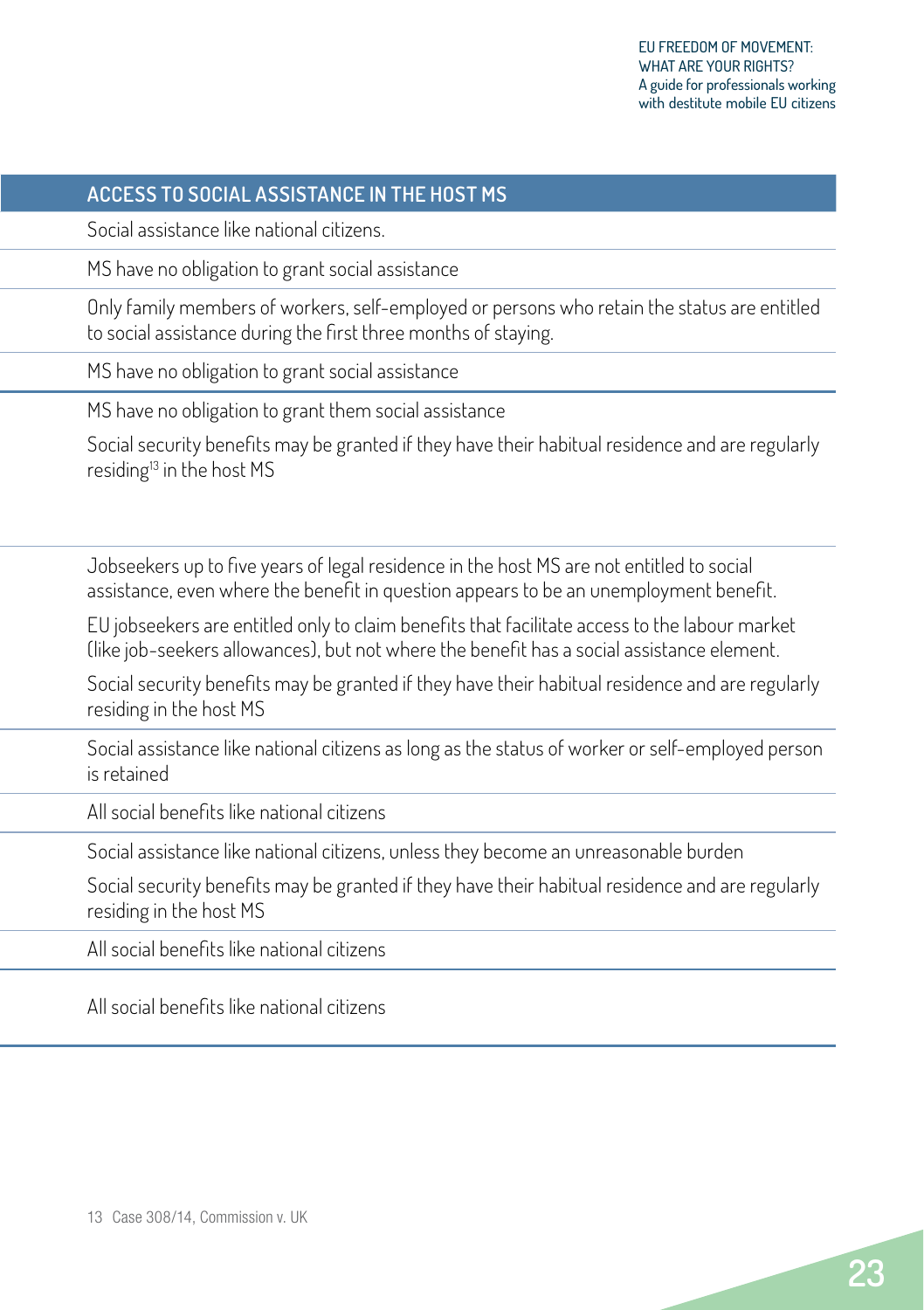# <span id="page-25-0"></span>**CHAPTER VI**

### <span id="page-25-1"></span>Who can be considered a worker?

The broad interpretation of the notion of workers provided by EU Courts is binding and is not subordinated to national labour law.

The main conditions to be considered a worker are:

- $\triangleright$  to carry-out a genuine and effective economic activity, i.e. any work activity that is not marginal or ancillary (also, part-time work; traineeship, apprenticeship, domestic work, au pair work);
- $\triangleright$  for a remuneration. The amount is irrelevant (also low-income or even just food and lodging as remuneration);
- $\triangleright$  for and under the direction of someone else. The employment relationship requires the involvement of two parties;
- $\triangleright$  for a certain period, including short-term activities.

### When is the economic activity considered genuine?

EU case law does not set any minimum number of hours, duration of the working relationship, nor level of compensation among the requirements to be considered as a worker. A national rule or policy that automatically provides a threshold of minimum hours or compensation to be considered a worker is in breach of EU law.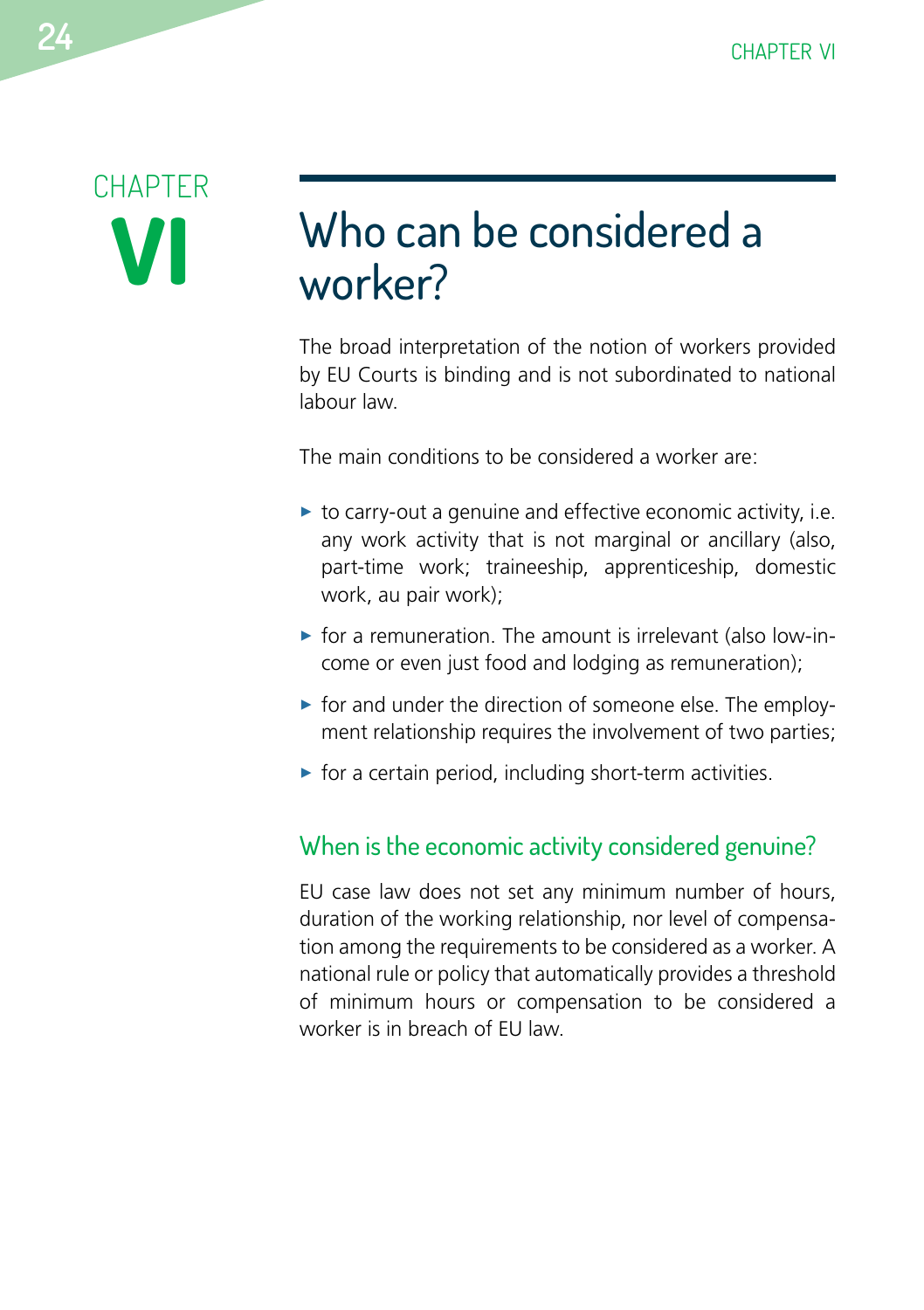### <span id="page-26-0"></span>Case studies: notion of worker

 $\boldsymbol{\nabla}$ 

Early case law considered that an activity provided as part of a drug rehabilitation program cannot be regarded as a real and genuine economic activity since the work was designed for persons who, by reason of addiction to drugs, were unable to work under normal conditions<sup>14</sup>.

The previous decision was partially upheld in a following case where a person employed under a job creation scheme was considered a worker. This was the case of a working contract reserved for recipients of social assistance in order to enable unemployed persons to enter or re-enter the general labour market<sup>15</sup>.  $\mathbf{L}$ 

Work in the context of a reintegration program in the labour market was again confirmed as an activity that could be genuine and real in another decision. A French national living in Belgium who performed for a charity hostel various jobs for 30 hours a week, as part of a personal reintegration programme, in return for which they receive benefits in kind (accommodation) and some pocket money can claim a right of residence as a worker if the activity is real and genuine<sup>16</sup>. The Court considered that neither the sui generis nature of the employment relationship under national law, nor the level of productivity of the person concerned, the origin of the funds from which the remuneration is paid or the limited amount of the remuneration can have any consequence in regard to whether or not the person is a worker.  $\mathbf{L}$ 

A cleaner with a contract of employment of 5.5 hours per week providing them a monthly wage of EUR 175 must be considered as a worker even if the wage covers only partially the minimum necessary for their subsistence<sup>17</sup>.

14 Case C, Bettray, paragraph 17.

 $\mathbf{B}$ 

- 16 Case C-456/02, Trojani, paragraphs 20-24.
- 17 Case C-14/09, Genc, paragraphs 26-28.

<sup>15</sup> Case C-1/97 Birden.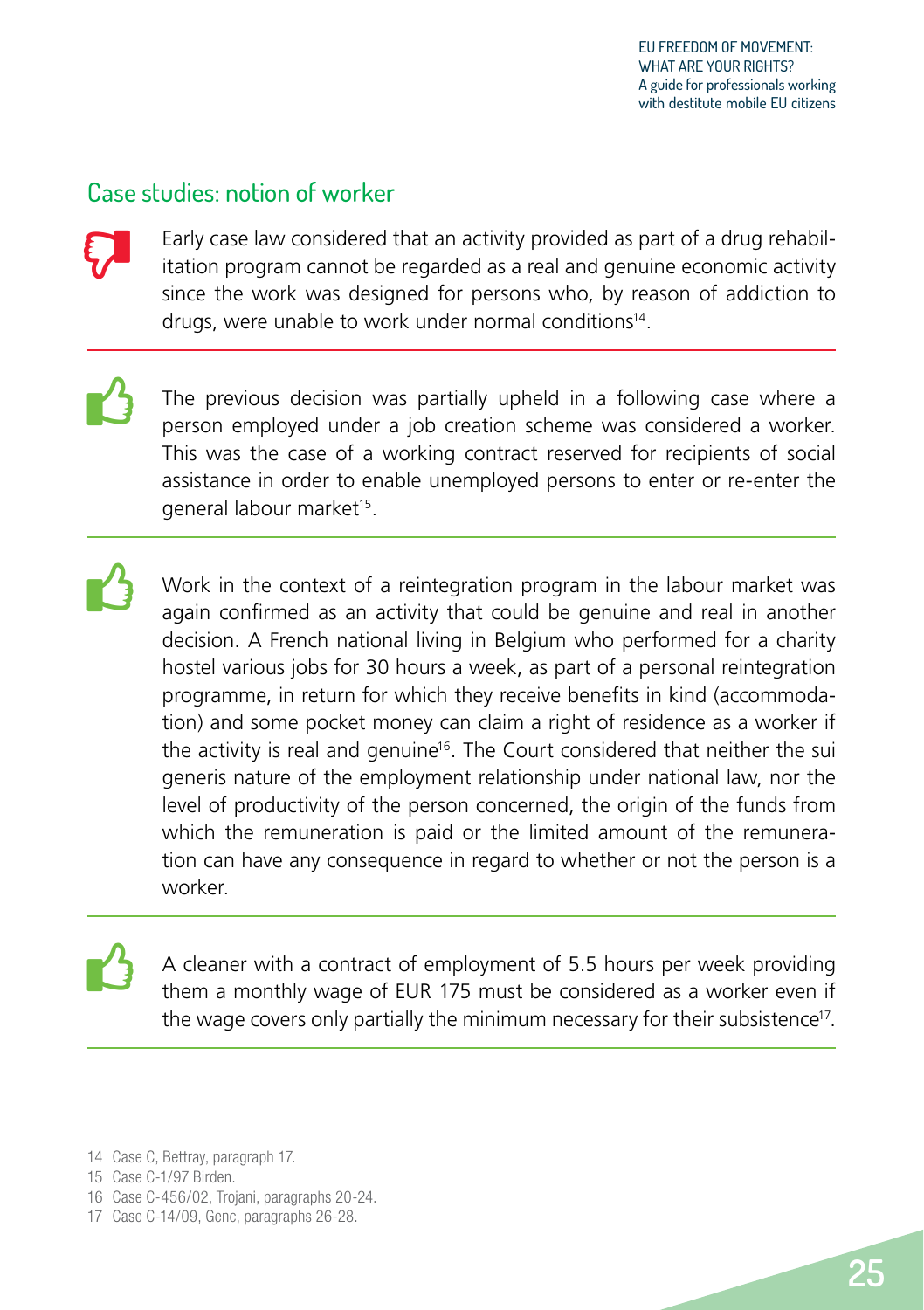<span id="page-27-0"></span> $\boldsymbol{\nabla}$ 

MSs tend to interpret the genuine and effective nature of the activity narrowly in order to exclude EU mobile citizens executing low wage and hour employment from residence rights. Many national public authorities employ hours or earnings thresholds as a means to define what constitutes work. For instance, in Denmark and Belgium work below 10-12 hour is generally considered as marginal and ancillary18.

A person who bases their income on begging cannot be considered a worker because there is not an employment relationship.

# <span id="page-27-1"></span>Who can be considered as a self-employed person?

Self-employed people are those who work in their own business for the purpose of earning a profit. They perform tasks under their own responsibility, outside any subordination relationship, in return for remuneration and bear the economic risk of the business.



Sex work may be considered a provision of services for remuneration and therefore may fall within the concept of economic activities<sup>19</sup>. In MS (like Germany and Netherlands) where street and window or club prostitution is regulated, prostitutes may be considered as self-employed persons and therefore having a right to reside if they are able to furnish proofs of their activity (bills, clothes receipts, registration to the public order office).

18 <http://ec.europa.eu/social/BlobServlet?docId=15476&langId=en>

19 Case C-268/99, Jany.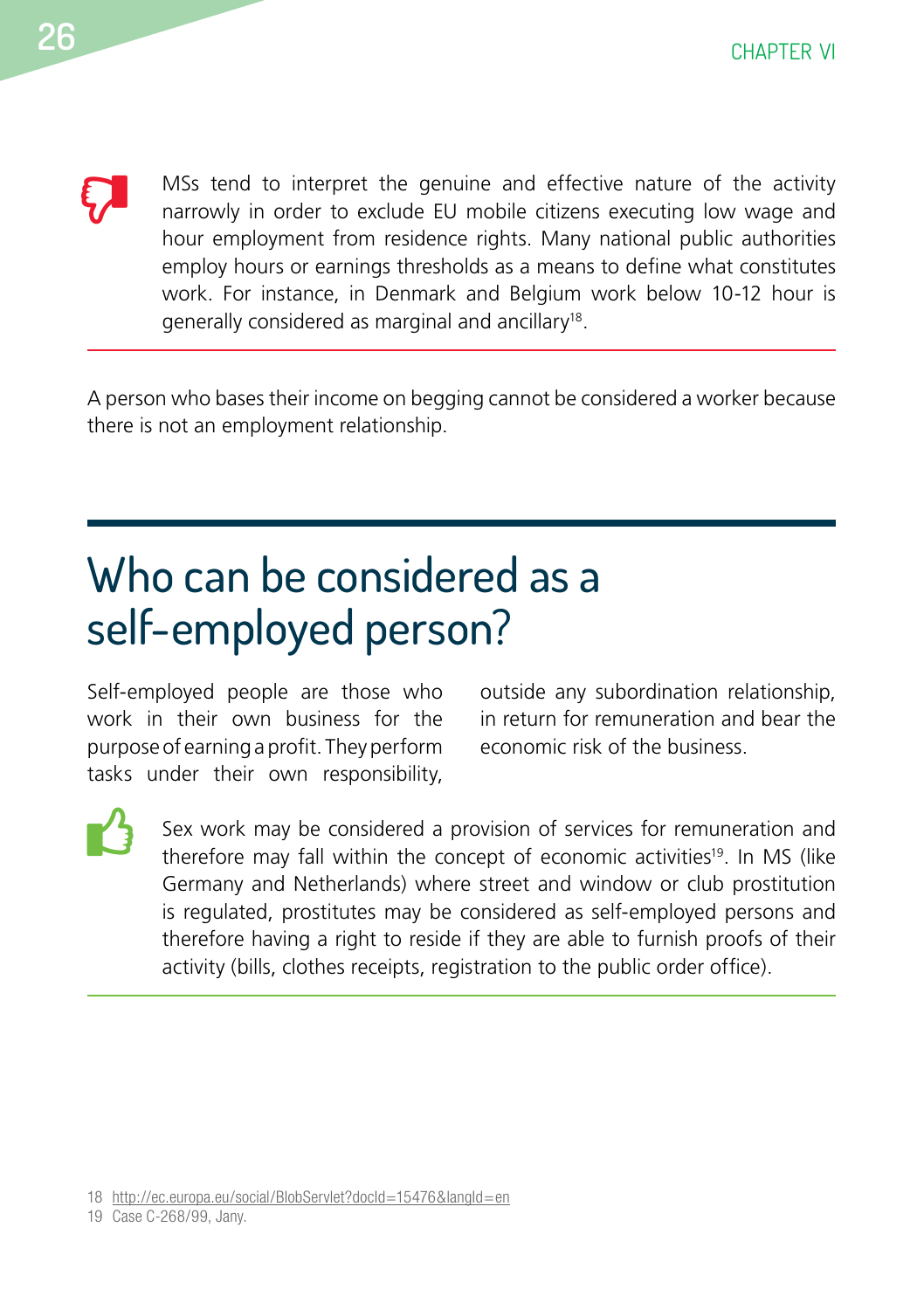<span id="page-28-0"></span>?

In the UK, a homeless mobile EU citizen vendor of a newspaper for the homeless was considered by a British Tribunal as self-employed person and therefore entitled to access housing benefits<sup>20</sup>. However, in another case, a different British Tribunal considered that the vendor could not establish a right to reside on the basis of being a self-employed person given the lack of corroboration of the hours worked each week and the very low level of earnings<sup>21</sup>

# <span id="page-28-1"></span>In which cases do mobile EU citizens retain the status of worker or self-employed $22$ ?

| STATUS     | Temporal<br>inability to<br>work for<br>illness or<br>accident | Involuntary<br>unemployment<br>after having been<br>employed for<br>more than 1 year | Involuntary<br>unemployment<br>after having been<br>employed for less<br>than 1 year | Attending<br>vocational training                                                                               | Maternity <sup>23</sup>                             |
|------------|----------------------------------------------------------------|--------------------------------------------------------------------------------------|--------------------------------------------------------------------------------------|----------------------------------------------------------------------------------------------------------------|-----------------------------------------------------|
| CONDITIONS |                                                                | Being registered<br>as jobseekers                                                    | Being registered<br>as jobseekers                                                    | Unless in case<br>of involuntary<br>unemployment the<br>training must be<br>related to previous<br>employment. | Returning<br>to work or<br>find other<br>employment |
|            | For all the<br>duration                                        | Indefinitely                                                                         | For at least<br>6 months                                                             | For the duration<br>of the vocational                                                                          | Within a<br>reasonable                              |
| DURATION   | of the<br>inability                                            | After 6 months,<br>they may stay in<br>the host MS as<br>jobseekers                  | training                                                                             | time after<br>birth                                                                                            |                                                     |

20 Bristol City Council v FV (HB) [2011] UKUT 494 (AAC), CH/2859/11.

21 DV v SSWP [2017] UKUT 0155 (AAC) - [https://www.gov.uk/administrative-appeals-tribunal-decisions/dv-v-secretary-of](https://www.gov.uk/administrative-appeals-tribunal-decisions/dv-v-secretary-of-state-for-work-and-pensions-2017-ukut-155-aac)[state-for-work-and-pensions-2017-ukut-155-aac](https://www.gov.uk/administrative-appeals-tribunal-decisions/dv-v-secretary-of-state-for-work-and-pensions-2017-ukut-155-aac)

<sup>22</sup> In case C-442/16 Florea Gusa the Court of Justice confirmed that provisions on retention of worker status also apply to mobile Union citizens who have been self-employed

<sup>23</sup> The Court stated that the list of cases in article 7(3) of the Directive is not exhaustive and recognized maternity as a ground for retaining the status (Case C-507/12, Saint-Prix).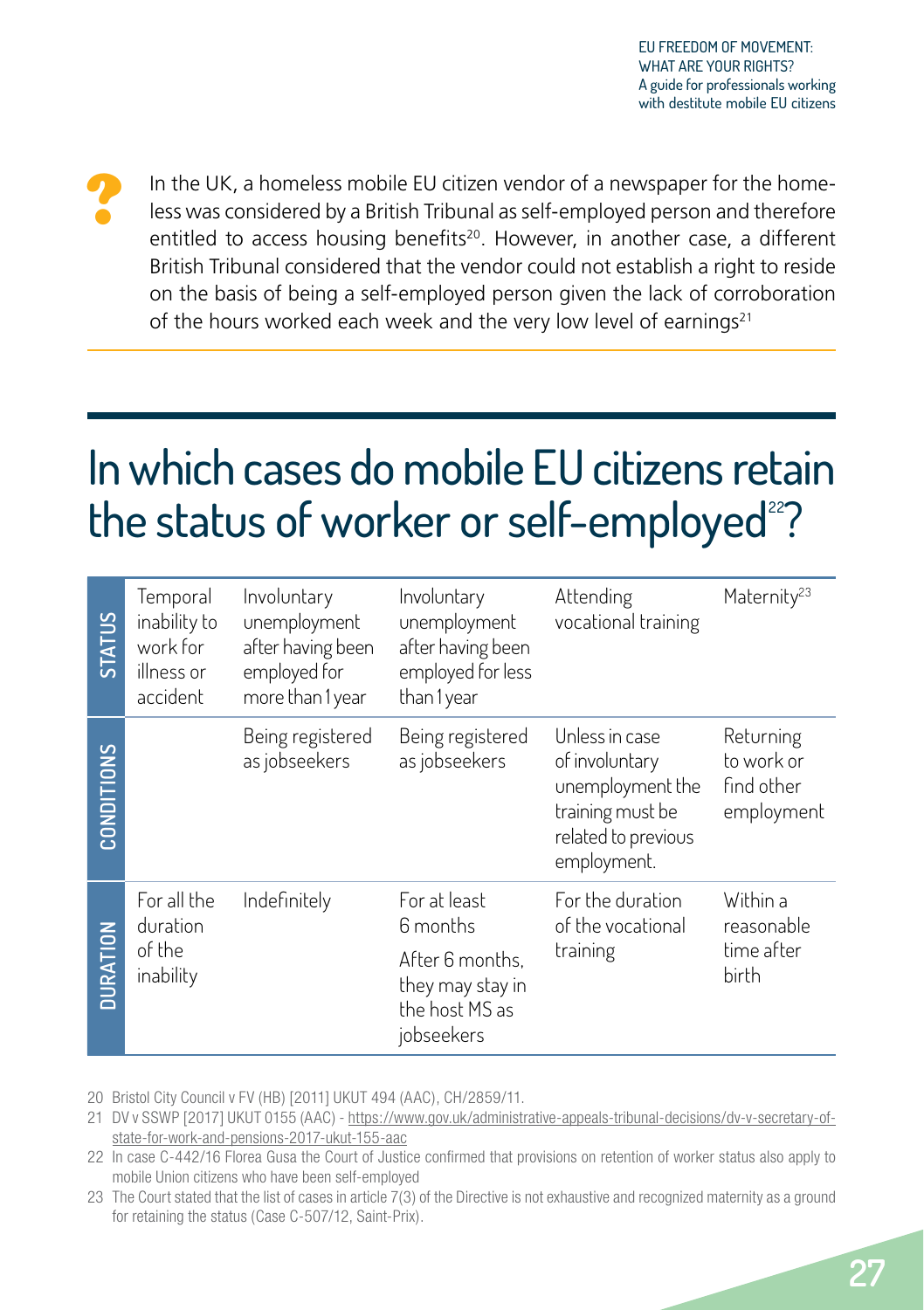#### <span id="page-29-0"></span>**CASE STUDY:**

An EU citizen living and working in Germany who lose his/her job after having worked for less than one year, will initially retain the status of worker for at least 6 months, but after that date, if s/he cannot find a new job and do not fulfil the condition to be considered a jobseeker s/he will lose her right to reside and access to social assistance. However, if that same EU citizen loses his/her job after working for more than one-year s/he may retain the status of worker and keep his/her right to reside in the host member State provided that s/he is registered as a jobseeker $24$ .

### <span id="page-29-1"></span>Who is considered as a job-seeker?

### What are the conditions for job-seekers to enjoy residence rights?

- $\triangleright$  During the first six months of residence, they are only required to hold a valid identity card or passport. Member States cannot automatically require a job-seeker to leave as soon as the six months' period expire;
- $\blacktriangleright$  After six months they can remain and are protected against expulsion if they can provide evidence of having a genuine chance of being engaged and are actively looking for a job

 $\boldsymbol{\nabla}$ 

Some MSs tend to consider that jobseekers have the right of residence without being subject to any conditions or formalities only for a period not exceeding three months. For instance, in Belgium jobseekers need to prove registration to the employment office and to have a genuine chance of being engaged already after three months of staying.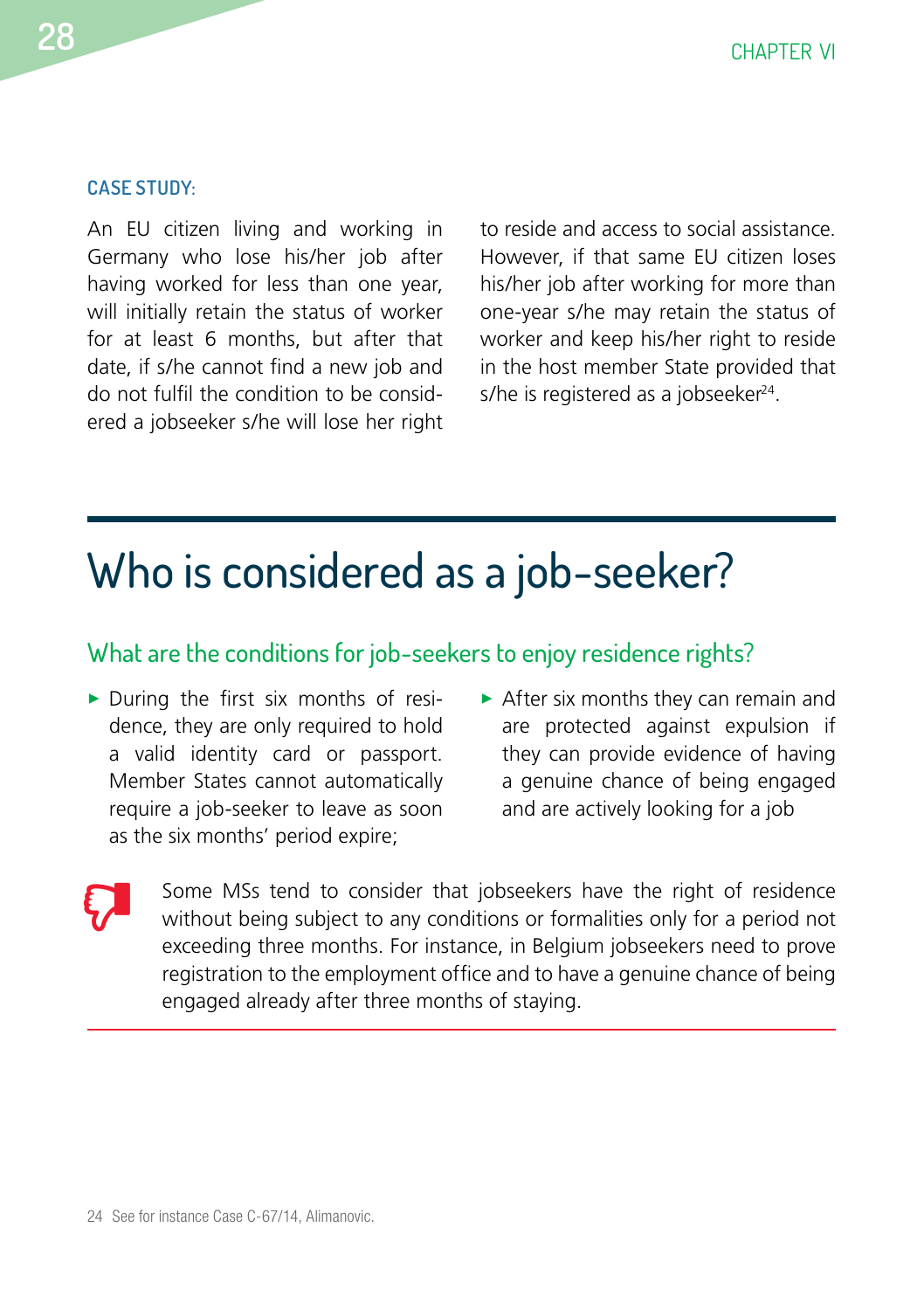### <span id="page-30-0"></span>Who decides whether the individual concerned can be considered a job-seeker?

This varies according to Member States. EU citizens are normally required to register in a job centre as jobseekers but the assessment of the genuine chance to find a job, as a condition for having a right to reside in the host MS, is responsibility of the Immigration Office.

### What does "actively looking for a job" mean?

This essentially means that the person must provide evidence of job-seeking. This normally requires being registered to a job centre and actively using the services offered there (as following action plans proposed by the job consultants at job centres), updating the CV and submitting reports on job applications

### What does "having a genuine chance to find a job" mean?

National authorities must take into account the personal situation of the person concerned, including any diploma that s/he has obtained, any professional trainings that s/he has undertaken and the duration of the period of unemployment in order to assess whether the person has a genuine chance to find a job. Registering with the employment office is not sufficient for being considered as having a genuine chance. Intensive personal initiative is required and it must be possible to verify that the individual is actively seeking a position, e.g. through correspondence with potential employers or by way of job interviews and newspaper advertisements.

#### **EXAMPLES OF THE IMPLEMENTATION OF THE GENUINE CHANCE REQUIREMENT**

A person still seeking work but who provides evidence that s/he has recently undertaken further training which guarantees her/him a position as an apprentice upon completion of the training course must be considered as having a genuine chance of being engaged in work.

An individual who is not registered at a job centre or who systematically refuses to accept any referred suitable employment offer or that does not accept to participate in job training courses and other relevant activities will not be considered as having a genuine chance of being engaged.

A long period of inactivity may be taken as demonstration that a jobseeker does not have a genuine chance of being engaged.

Taking language classes or engaging in vocational training have not been considered as sufficient to demonstrate a genuine chance of being engaged.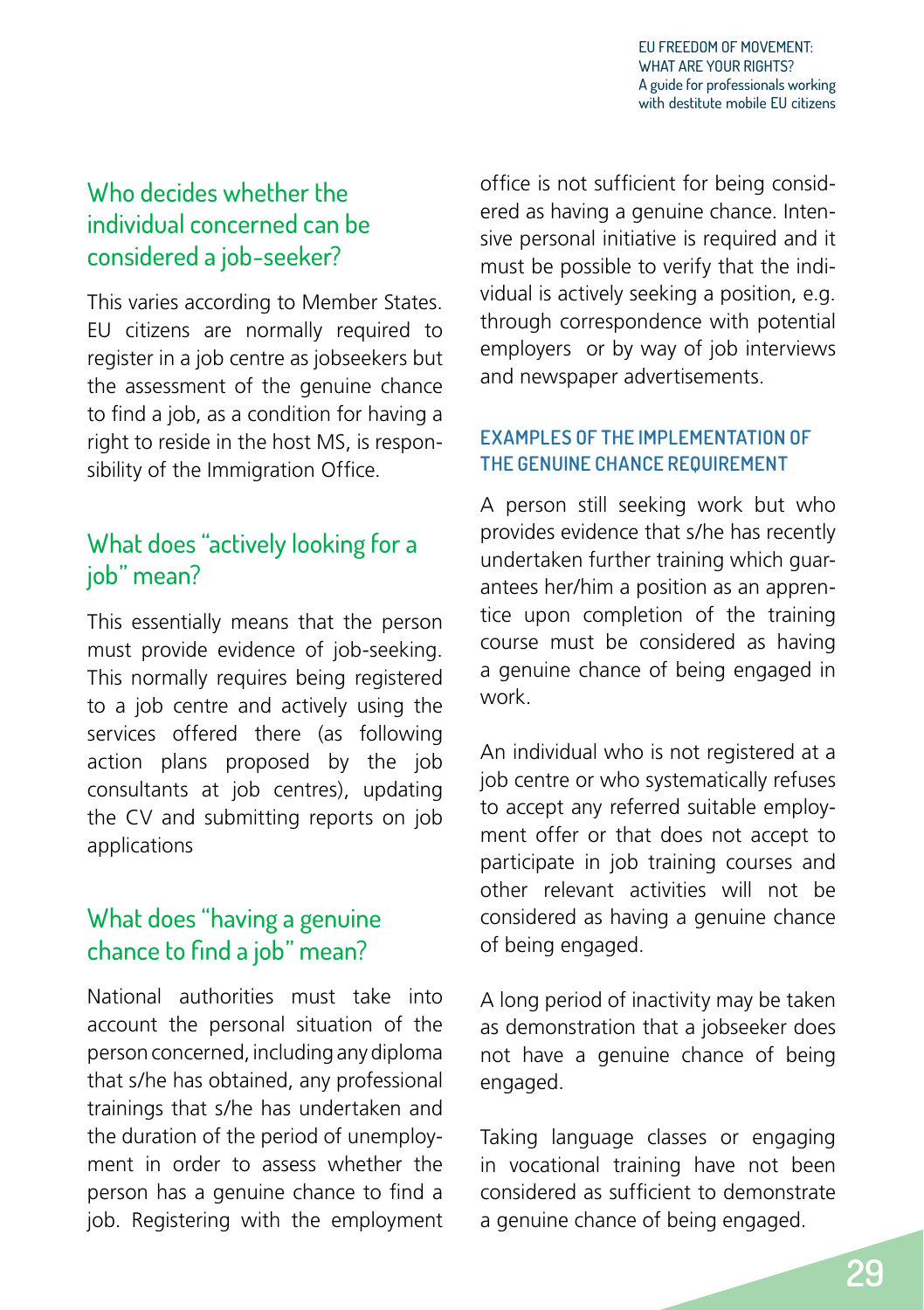### <span id="page-31-1"></span><span id="page-31-0"></span>Who can be considered as having 'sufficient resources'?

 Having sufficient resources is the only status, besides being a family member or student, that allows economically inactive EU citizens to stay for more than 3 months. The condition to have a right of residence for economically inactive EU citizens is to have *sufficient resources* for themselves and their family members not to become *a unreasonable burden on the social assistance system*. This means they need to have enough money to live in the host MS without making recourse to social assistance.

#### **CASE STUDY**

In Germany for instance the existence of sufficient means of subsistence can be assumed if no application is made for social benefits. The immigration office can, however, require proof of the existence of sufficient means of subsistence after a stay of 3 months.

### How much money is needed to be considered as having 'sufficient resources'?

EU citizens are generally considered having sufficient resources when the level of their resources is higher than the threshold below which social assistance benefits are granted in the host MS (a minimum subsistence benefit or a minimum social security pension). In practice proof of sufficient resources can be demonstrated by means such as the possession of a credit card or a certification of having funds at a bank or being entitled to social benefits such as pensions or contributory unemployment benefits.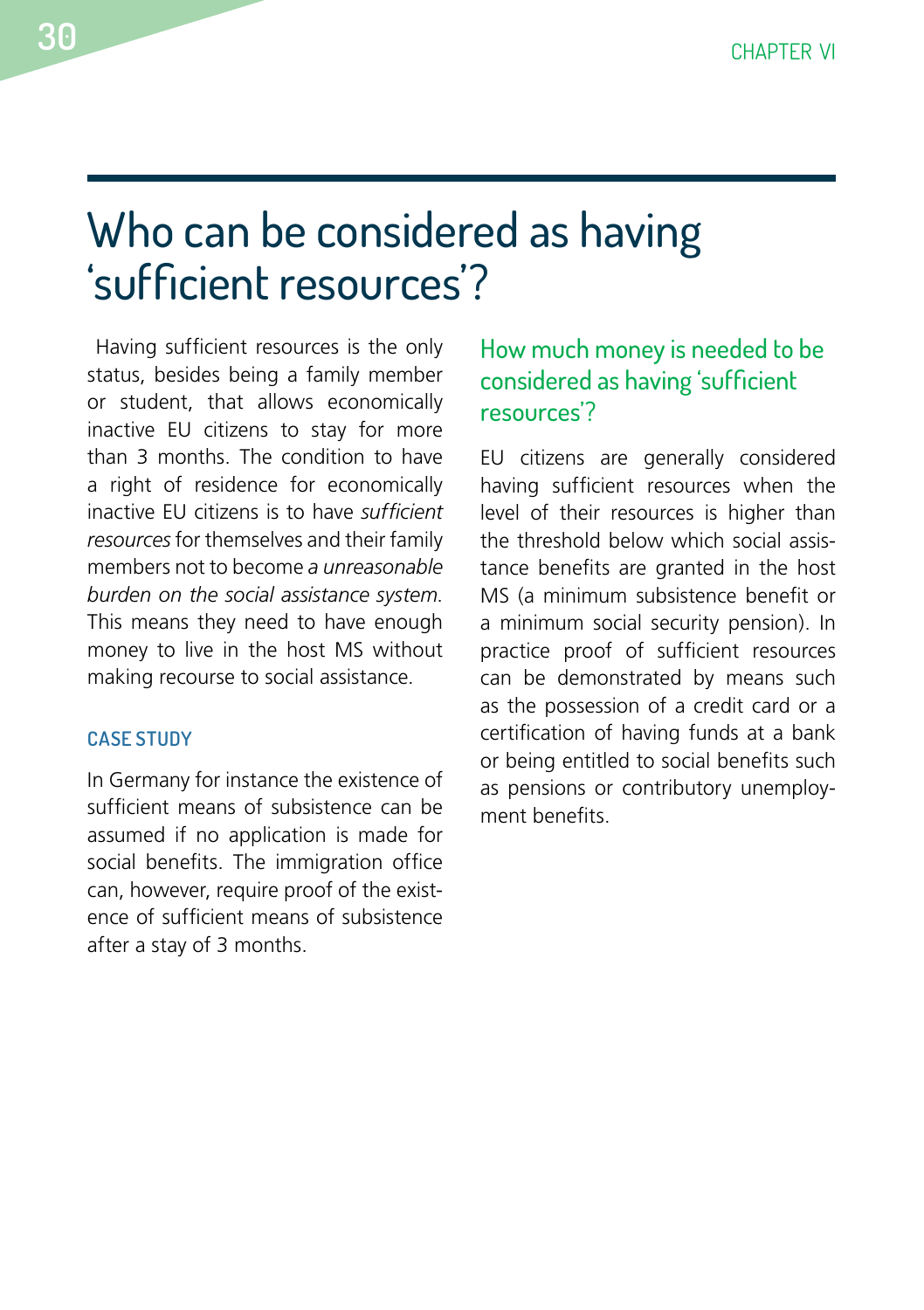#### <span id="page-32-0"></span>**CASE STUDY**

*In Belgium an amount of* €*892,70 per month corresponding to the threshold below which a person may be eligible for social assistance has been considered as the minimum level of sufficient resources to have a right to reside.* 

*A person with a limited amount of resources (like a 500 euro invalidity pension from another MS) and with accommodation in the host MS may be considered having sufficient resources.* 

### Is the origin of the resources important?

The origin of resources does not matter; it may come for instance from previous employment or private savings and do not have to be periodic and can be in the form of accumulated capital. The resources may also come from social benefits such as pensions or from third parties as family members, from alimony paid by former partner or also from a person not having a legal link with the beneficiary.

### Can social assistance be considered when assessing 'sufficient resources'?

Sufficient resources must be assessed without considering the social assistance granted by the host MS. Money coming from social assistance must not be considered but money coming from other social benefits, such as pensions or contributory unemployment benefits, must be taken account of.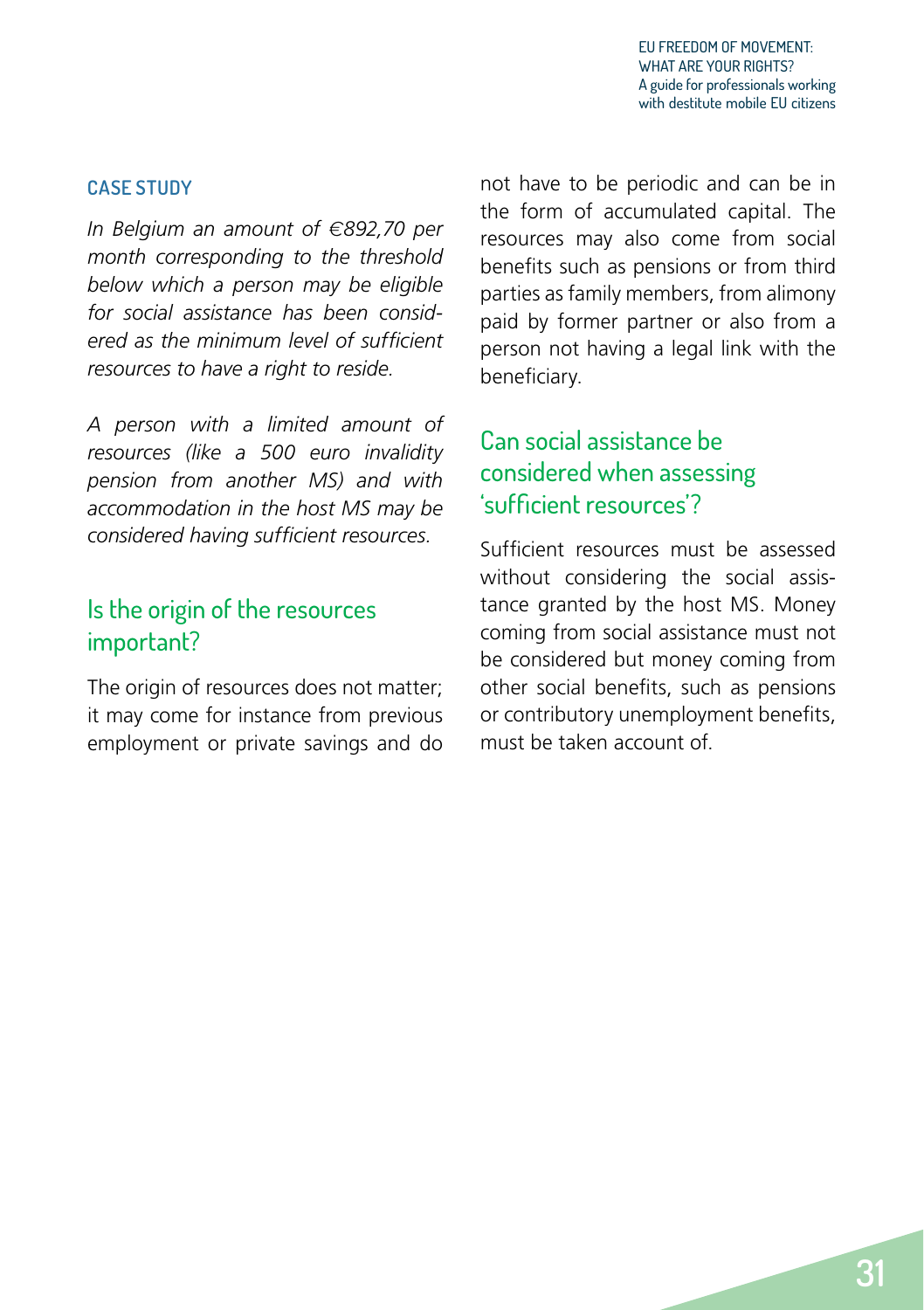### <span id="page-33-1"></span><span id="page-33-0"></span>What is a comprehensive sickness insurance?

Any health insurance, private or public, contracted in the host MS or elsewhere that provides comprehensive coverage and does not create a burden on the public finances of the host MS.

The European Health Insurance Card offers such comprehensive cover during short period of stay in the host Member State (when the EU citizen concerned does not move her/his residence in the host MS and has the intention to return in the home MS, as in case of studies or posted workers).

### Who needs to prove that s/he has a comprehensive sickness insurance?

Students and economically inactive EU citizens. Pensioners fulfil the condition of comprehensive sickness insurance cover if the MS that pays their pension also covers for health treatment.

**Example**: a German national brought his Colombian family to the UK. They lived off private income and did not rely on public financial assistance. They also had comprehensive medical cover back in Germany. UK refused to renew their residence permit because they did not have emergency cover in UK. The Court of Justice considered that B already satisfied the condition of having medical insurance and that it would have been disproportionate to deny his right of residence simply on the ground that his sickness insurance did not cover emergency treatments<sup>25</sup>.

In the UK, EU mobile citizens may use public National Health system (NHS), but affiliation to the NHS does not count as comprehensive sickness insurance. Inactive mobile EU citizens who cannot rely on coverage by their home MS need additional coverage by contracting private insurance.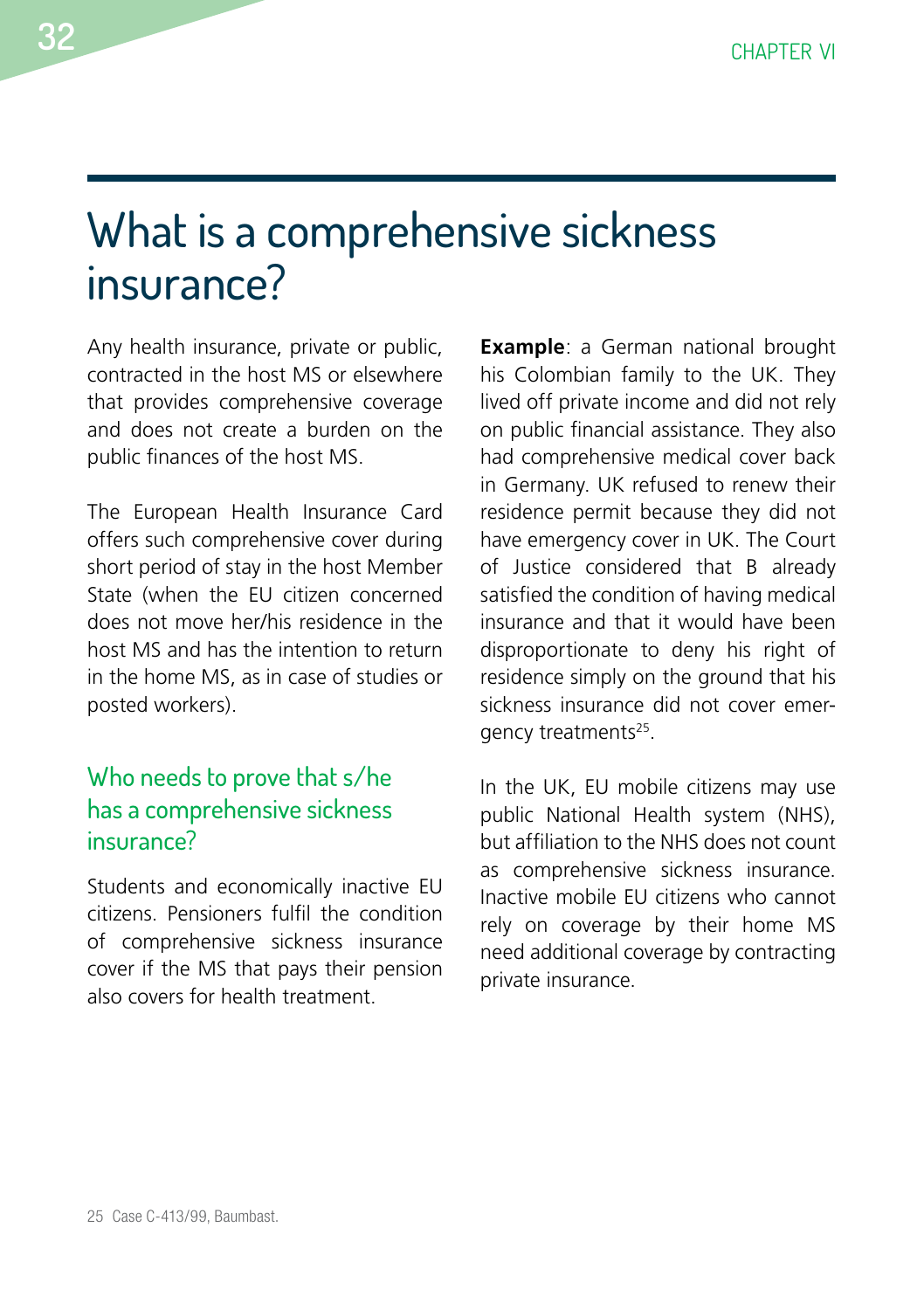# <span id="page-34-0"></span>**CHAPTER VII**

# Can MS expel mobile EU citizens and for which reasons?

EU rules allow for expulsions of mobile EU citizens and the members of their families:

- $\triangleright$  for reasons related to [public policy or public security](#page-35-1)<sup>26</sup> (as for criminal activity or social harming behaviours). This ground applies to all mobile EU citizens;
- $\triangleright$  for reasons related to [loss of residence rights](#page-39-1). This ground applies only to economically inactive persons without sufficient resources;
- $\triangleright$  for reasons related to [fraud or abuse of rights](#page-42-1) (falsification of documents or marriage of conveniences). This ground applies to all mobile EU citizens.

### What happens to mobile EU citizens once they are expelled?

They can re-enter the territory of which they are nationals without any formality and they can also move to another Member State. Moreover, they can re-enter the MS that expelled them, unless they were object of a re-entry ban, which can be issued only on grounds of public policy or public security.

<sup>26</sup> Under the Directive public health is also mentioned as a ground for adopting restrictions on free movement. The limitation on threat to public health is in fact more a condition for refusal of access to the territory of the host MS or to release a first residence card or certificate than a ground for expulsion. Once recognized the right of residence cannot be contested on health grounds.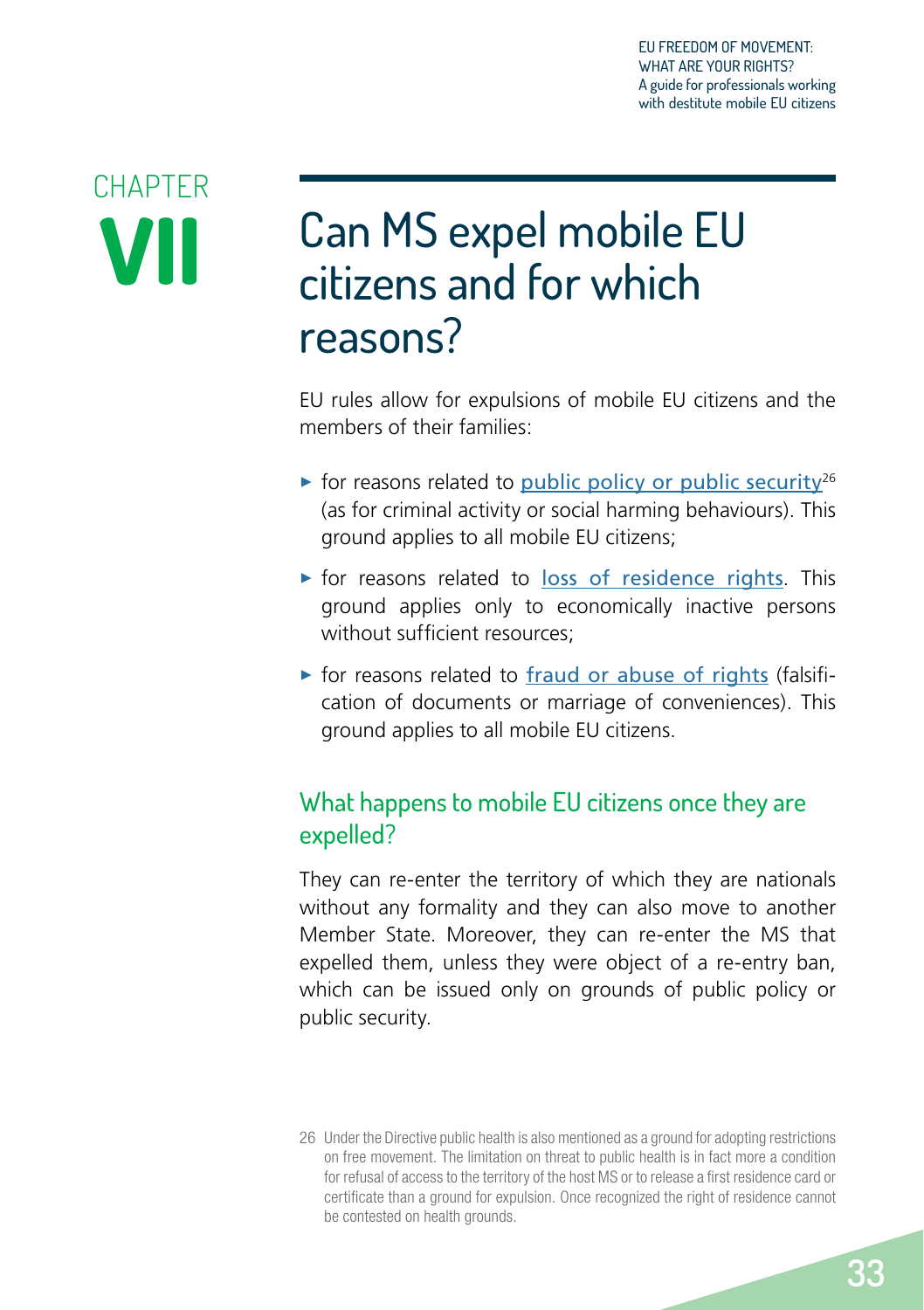### <span id="page-35-0"></span>What should be included in an expulsion order?

An expulsion order must be notified in writing and include:

- $\blacktriangleright$  a full justification to understand the reasons of the decision and its implications;
- $\triangleright$  the time limit and the court or administrative authority to lodge and appeal;
- $\blacktriangleright$  the time allowed for the individual concerned to leave the territory of the MS. Save in cases of urgency, the time allowed to leave the territory cannot be less than one month from the date of notification. In assessing the need to reduce this time in cases of urgency, the authorities must consider the impact of an immediate or urgent removal on the personal and family life (e.g. need to give notice at work, terminate a lease, need to arrange for personal belongings to be sent to the place of new residence, the education of children, etc.).

### <span id="page-35-1"></span>What is public policy or public security as a ground for expulsion?

The notions of public policy and security are established at national level by Member States in accordance with their needs, which can vary from one period to another.

Public policy aims at preventing disturbance of social order (criminal offence, unlawful possession of drugs, violent actions to overthrow the order of the state or others social harmful behaviours) while public security covers internal and external security of the MS. Terrorism, trafficking in human beings, sexual exploitation, drug and arms trafficking, money laundering, corruption, counterfeiting means of payment, computer crimes and organised crime might all be considered as imperative grounds of public security.

### Is the residence period important in the assessment of whether a mobile EU citizen must be expelled on ground of public policy or security?

The longer a person has resided in the host MS the stronger the safeguards against expulsion:

- $\blacktriangleright$  less than 5 years: s/he might be expelled only if the personal conduct represents a genuine, present and sufficiently serious threat affecting one of the fundamental interests of society;
- $\triangleright$  more than 5 years: s/he may be expelled only on serious grounds of public security or public policy;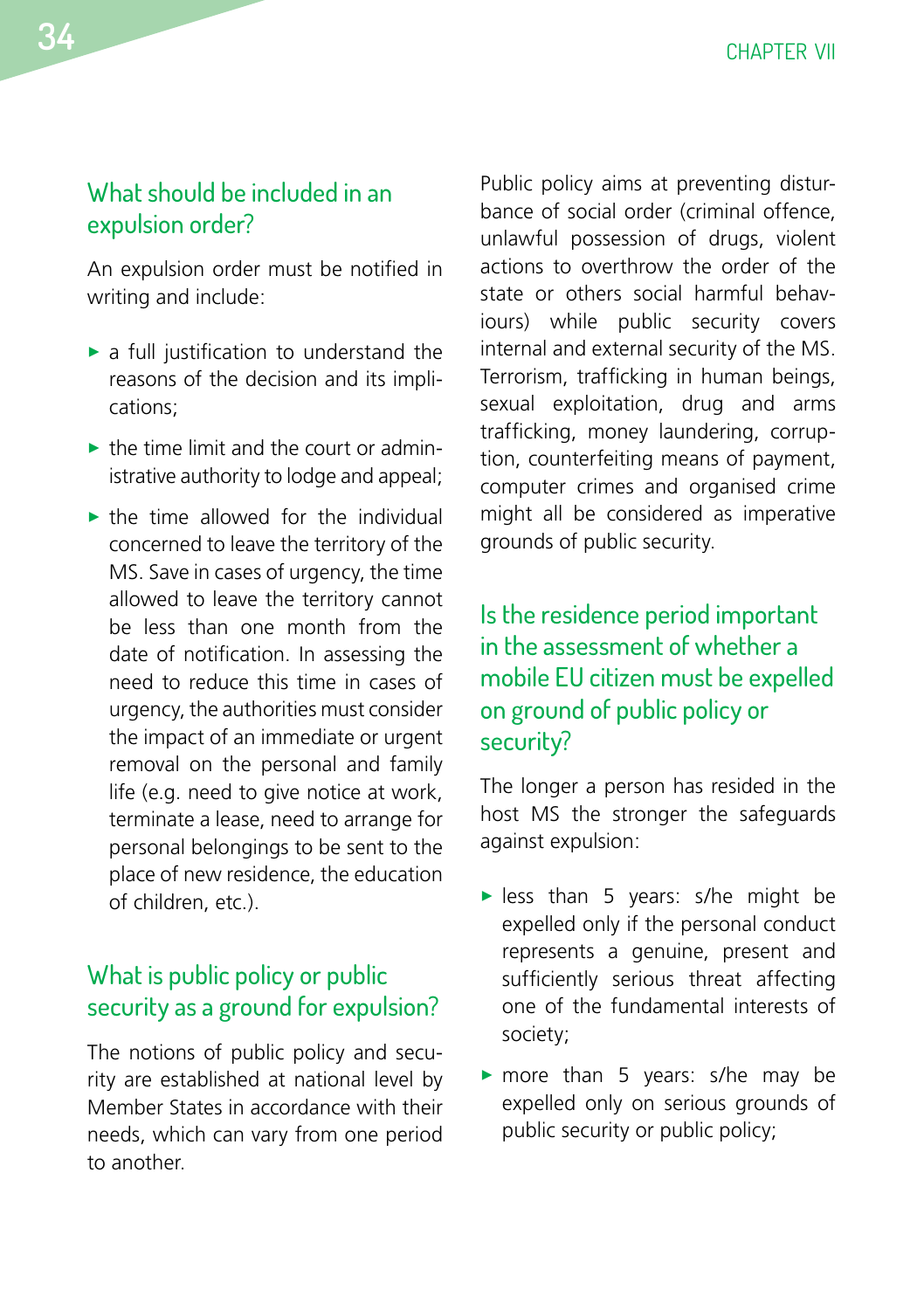<span id="page-36-0"></span> $\triangleright$  more than 10 years or minors: may be expelled only on imperative grounds of public security. Trafficking in narcotics as part of an organised group27 and sexual exploitation of children28 have both been recognised as criminal offences covered by the concept of 'imperative grounds of public security.

### What needs to be considered in the assessment of a threat to public policy or security?

- $\blacktriangleright$  The nature and seriousness of the offences;
- $\blacktriangleright$  their frequency and time elapsed since the offences (good behaviour? release on parole?);
- $\blacktriangleright$  the damage or harm caused:
- $\blacktriangleright$  the degree of social danger resulting from the presence of the person in that MS.

Past conduct, previous criminal conviction or actual imprisonment shall not in themselves constitute grounds for expulsion and can be considered only as evidence of personal conduct where there is a likelihood of reoffending<sup>29</sup>.

A simple infringement of the social order by breaching the law - as possessing drugs or prostitution or city begging - is not enough, but persistent petty criminality may represent a threat to public policy, even though any single crime, individually, would be insufficient. Danger of re-offending may be considered greater in the case of drug dependency if there is a risk of further criminal offences committed in order to fund the dependency.

### **CASE STUDIES**

- $\triangleright$  Collective expulsions of mobile EU citizens found to be living in illegal settlements or in abandoned flats. without financial means, are in breach of EU law if adopted without considering their personal conduct and the background of the individuals concerned. Illegal occupation of property is not sufficient to qualify as a threat;
- $\triangleright$  a Bulgarian citizen is sleeping rough in the streets of Copenhagen and is begging to make his end meets. He is arrested by the police and receives a deportation order because he is considered a threat to public policy.

<sup>27</sup> Case C-145/09, Tsakouridis.

<sup>28</sup> Case C-348/09, P.I.

<sup>29</sup> See Cases C-482/01 and 493/01 Orfanopoulos and Olivero (paras 82 and 100) and C-50/06 Commission v Netherlands (paras 42-45).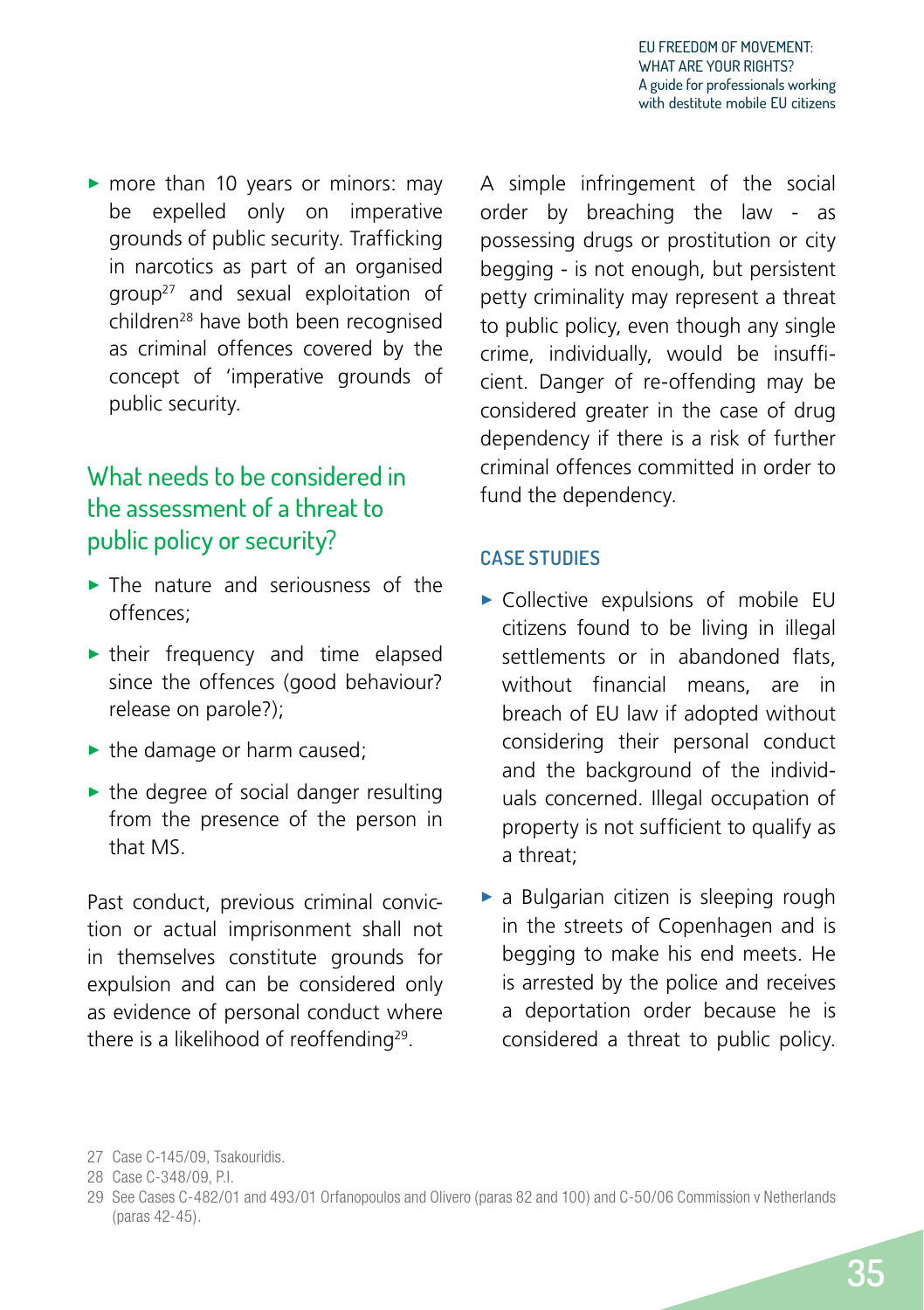<span id="page-37-0"></span>Expulsions must not be automatic: in this case the Foreign Office, after having assessed the existence of a serious and present threat on public policy, to justify the expulsion should take into account the personal conduct and the degree of social integration of the person;

 $\triangleright$  A and Z have finished serving their two-year sentence for robbery. This was A's first conviction and since she left prison she has found a job. She does not represent a genuine, present and sufficiently serious threat. For Z, this was her fourth conviction and in less than two weeks, she is caught planning another robbery. Her conduct may be considered a threat to public policy and therefore a sufficient ground for expulsion.

### When is an expulsion order adopted on ground of public policy or security proportionate ?

Once the authorities established the existence of a threat, they also have to assess whether the expulsion measure is appropriate and whether there are less stringent measures.

MSs must consider the personal situation of the individual concerned and in particular:

- $\blacktriangleright$  the length of residence and social integration in the host MS (family links, language skills);
- $\blacktriangleright$  age and health;
- $\blacktriangleright$  the impact of the expulsion on other family members who would have a right to remain;
- $\blacktriangleright$  the links with the country of origin.

#### **CASE STUDY**

The expulsion of a French citizen who was raised in Germany from an early age and who does not speak French may be considered disproportionate because of the lack of ties with the MS of origin and the strong ties with the host MS. On the contrary, the expulsion of a mobile EU citizen, who committed the same crime but who has been living in the host MS only for a few months, could be considered proportionate.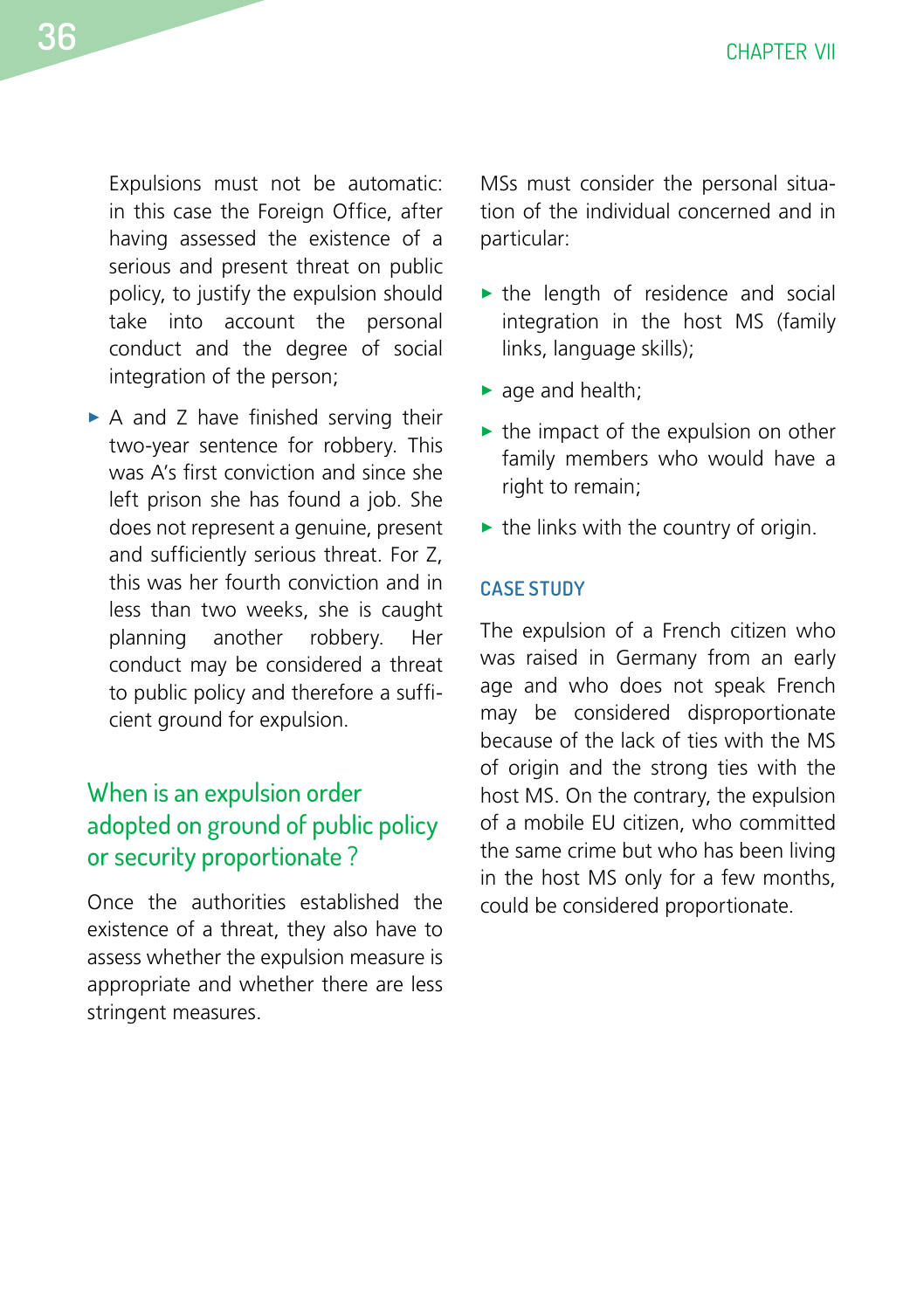*See table on the following page*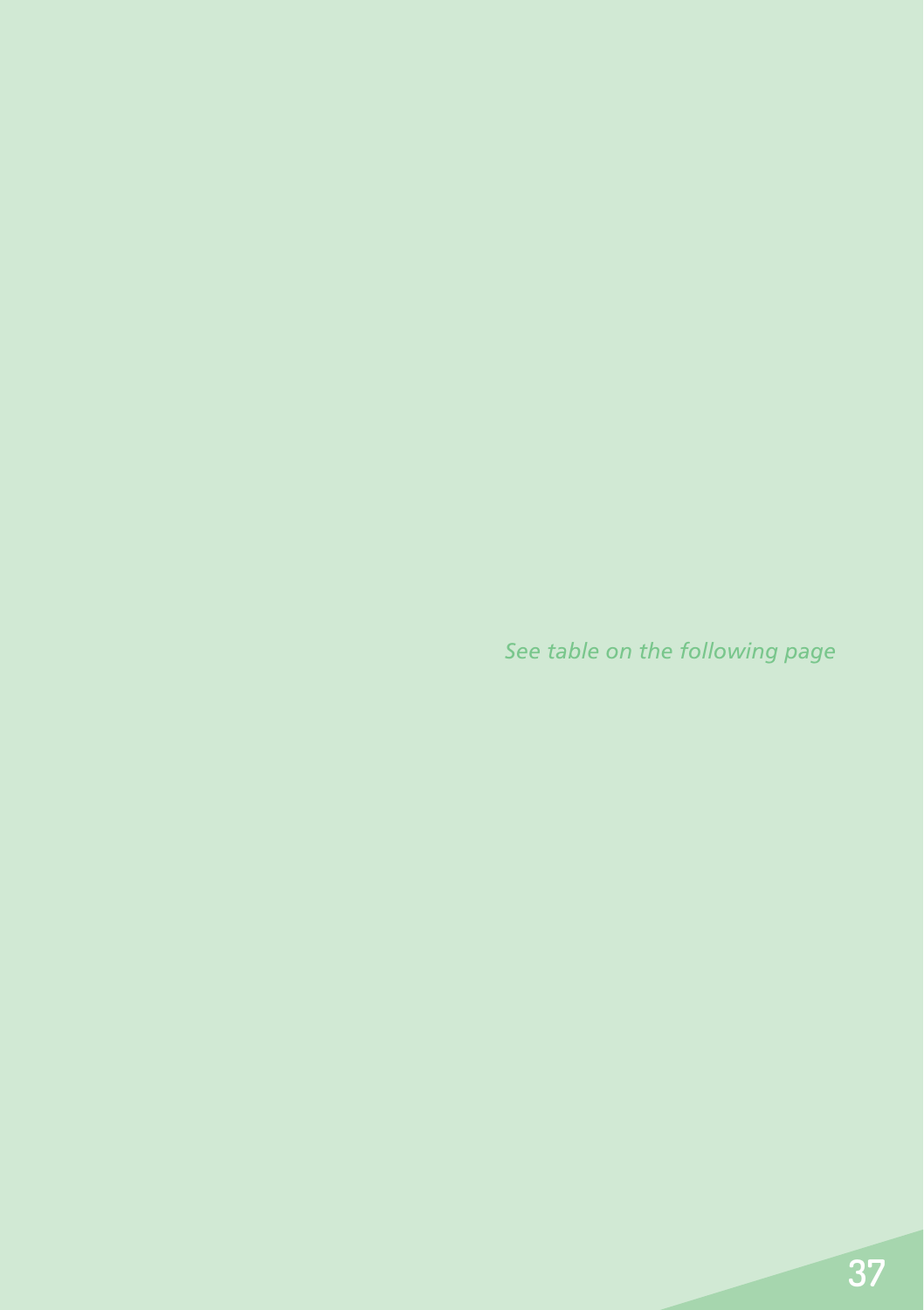<span id="page-39-0"></span>**38** CHAPTER VII

### <span id="page-39-1"></span>When are expulsions possible in case of loss of residence rights?

These grounds only target economically inactive mobile EU citizens who do not have sufficient resources and ask for social benefits in the host MS.

| <b>Economically active</b><br>persons (and persons<br>treated as such) and their<br>family members                                                          | always retain their right of residence and in no case<br>should be expelled on grounds related to residence<br>conditions                                                                                                                                                                                                                                                                            |
|-------------------------------------------------------------------------------------------------------------------------------------------------------------|------------------------------------------------------------------------------------------------------------------------------------------------------------------------------------------------------------------------------------------------------------------------------------------------------------------------------------------------------------------------------------------------------|
| <b>Economically inactive</b><br>persons during the first<br>three months                                                                                    | retain a right of residence as long as they do not become<br>an unreasonable burden on the social assistance system<br>of the host MS                                                                                                                                                                                                                                                                |
| <b>Economically inactive</b><br>persons with a right to<br>reside (student or self-<br>sufficient persons) after 3<br>months                                | retain a right of residence as long as they satisfy<br>the conditions on financial resources and sickness<br>insurance.                                                                                                                                                                                                                                                                              |
| <b>Economically inactive</b><br>persons not regularly<br>residing after 3 months las<br>jobseekers who do not have<br>a genuine chance of being<br>engaged) | can be expelled if they become an unreasonable<br>burden on the social assistance system of the host MS.<br>Expulsions must not be the automatic consequence<br>of recourse by an EU mobile citizen and his family<br>members to the social assistance system of the host MS.<br>But If an EU mobile citizen without sufficient resources<br>apply for social benefits he may be considered a burden |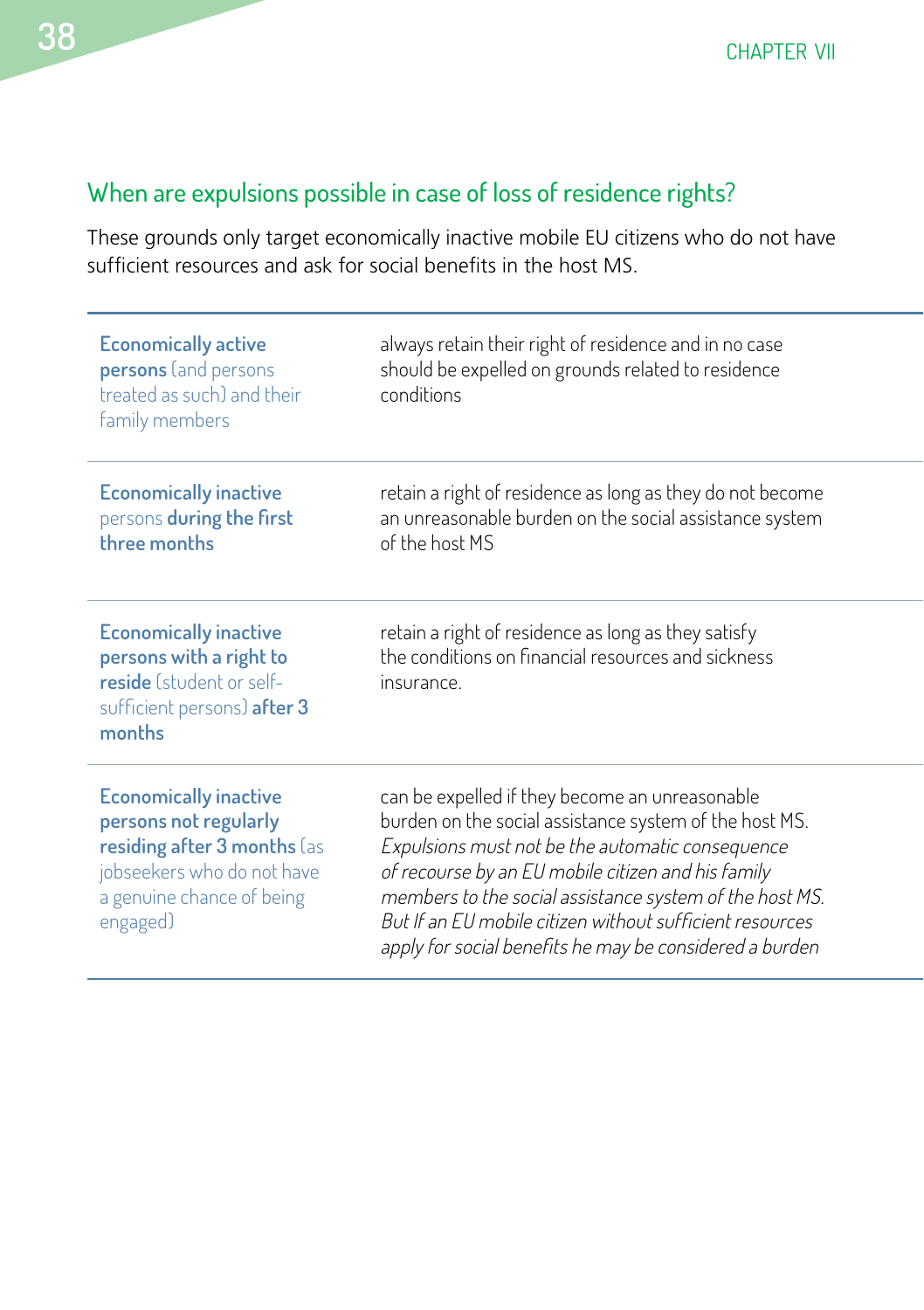M, an Italian citizen entered Germany to seek employment and found a job. He and his family members may not be expelled on this ground as long as M keeps the status of worker

Jobseekers may not be expelled as long as they demonstrate to have a genuine chance of being engaged

However, under EU law these persons are not entitled to social assistance in that period. Only a repeated and protracted use of social assistance would justify an expulsion measure during the first 3 months of staying in the host MS. In practice, they are generally not allowed to apply for welfare assistance

A homeless person in Berlin has no resources nor health insurance; consequently, s/he does not meet the conditions to have a right to reside in the host MS. If s/he is not using any emergency care or shelter in the host MS s/he cannot be considered an unreasonable burden for the social assistance of the host MS and therefore s/he must cannot be expelled. If s/he is using emergency care or shelter provided by the host MS s/he may considered an unreasonable burden and therefore s/he may be expelled.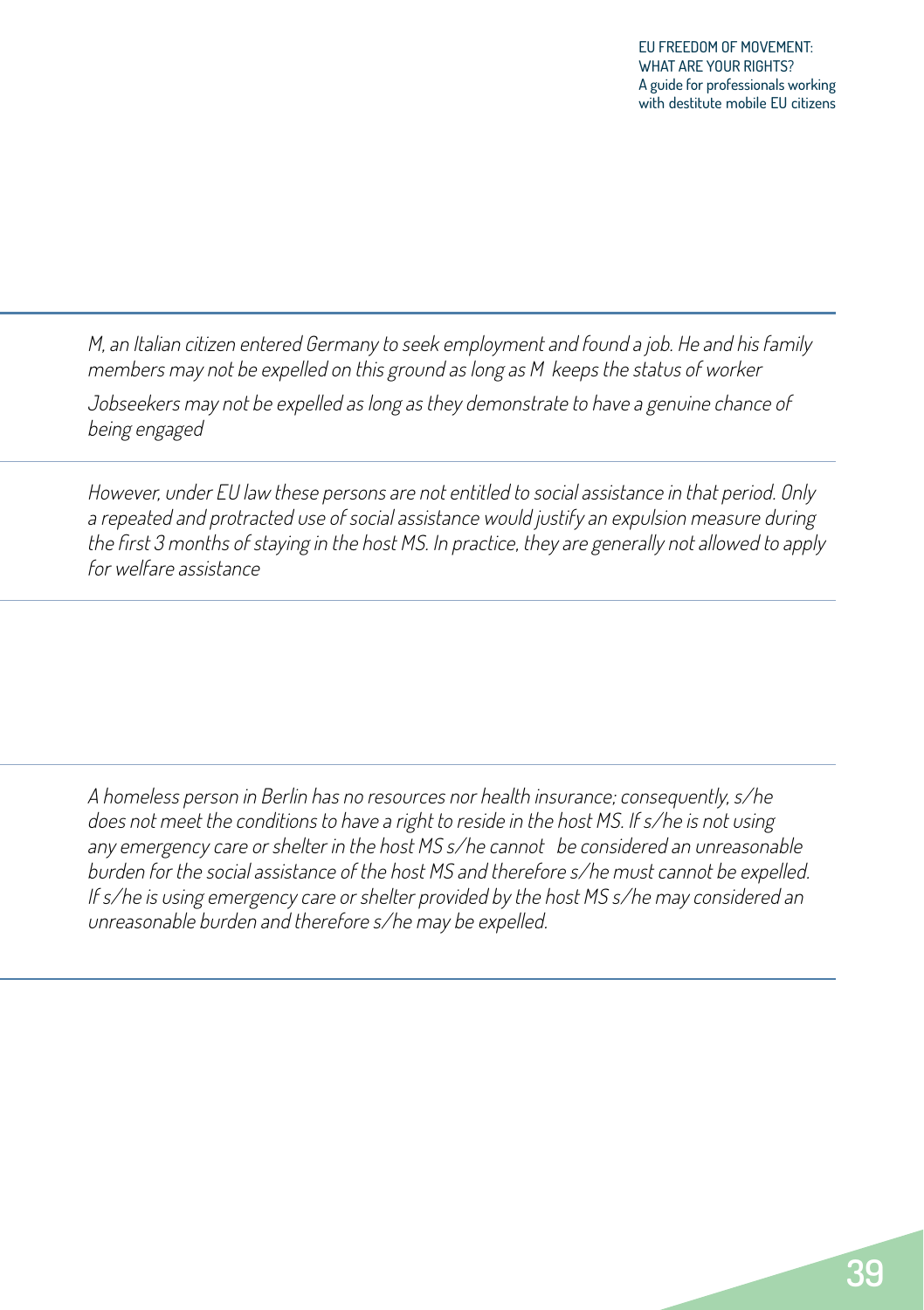### <span id="page-41-0"></span>When and how can a MS check if a mobile EU citizen is regularly residing?

The burden of proof is on the MSs. They have therefore to prove that the individual concerned does not have sufficient resources or a sickness insurance before issuing a removal order. When there is a reasonable doubt, MSs may verify if these conditions are fulfilled. This verification of residence rights cannot be carried out systematically.

For instance, a national policy controlling the residence rights of all the mobile EU citizens found rough sleeping or asking for social benefits in the host MS would amount to a systematic verification of EU rights that is against EU law.

### <span id="page-41-1"></span>When do mobile EU citizens become an unreasonable burden?

In assessing whether an individual who was granted social benefits is an unreasonable burden, public authorities must carry out a proportionality test, which features three sets of criteria:

- Duration:
	- $\triangleright$  for how long is the benefit being granted? Is it a case of temporary difficulties?
- $\blacktriangleright$  Is it likely that the EU citizen will get out of the safety net soon?
- $\blacktriangleright$  How long has the residence lasted in the host MS?
- **> Personal situation and individual** circumstances:
	- $\triangleright$  what is the level of connection of the EU citizen with the society of the host MS?
	- $\triangleright$  Are there special considerations on age, state of health, family and economic situation?
- $\blacktriangleright$  Amount:
	- $\triangleright$  what is the total amount of aid granted?
	- $\triangleright$  Does the EU citizen have a history of relying heavily on social assistance?
	- $\triangleright$  Does the EU citizen have contributed to the financing of social assistance in the host MS?

#### **CASE STUDY**

A Polish citizen moved to Belgium and found a job in the construction sector. After X months, he was made redundant and lost his job. He then applied for social assistance that was granted. However, the social security authori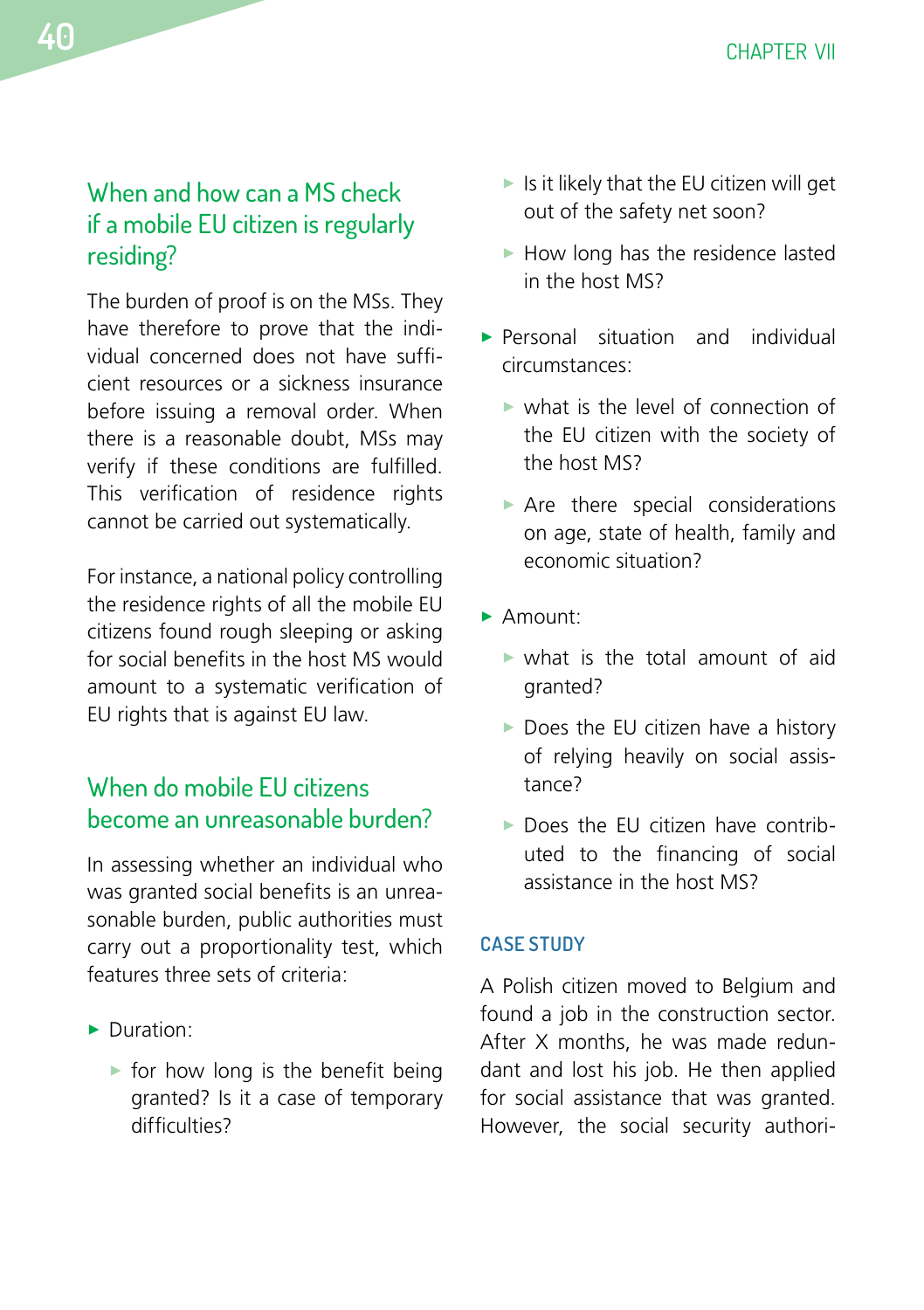<span id="page-42-0"></span>ties sent his details to the Immigration office, that served him with an order to leave the territory because he did not have sufficient resources and was considered an unreasonable burden on the social assistance system. Even though he was not deported, he was unregistered and lost his social security number and access to health insurance in the host MS.

Belgium is accused of systematically controlling the economic situation of economically inactive EU migrants. Details of EU citizens who have claimed unemployment benefits are routinely passed on by the Belgian National Employment Office to the Immigration Office which then proceeds to determine if action can be taken to put an end to their right of residence.

### <span id="page-42-1"></span>What is fraud or abuse of rights? What can that entail?

MSs may adopt the necessary measures to refuse, terminate or withdraw any residence right in the case of abuse of rights or fraud. This ground covers artificial conducts, such as marriages of convenience, entered solely with the purpose of enjoying the right of free movement and residence.

#### **CASE STUDIES**

According to French immigration Law<sup>30</sup> a suspicion by the French authorities that the EU citizen is residing in France with the secret aim of benefiting from the welfare system justifies his expulsion. This definition of abuse of rights seems to go beyond the notion of abuse of rights existing under EU law that merely refers to artificial conducts like marriage of convenience and falsification of documents.

In the United Kingdom, the Home Office introduced the concept of rough sleeping as an abuse of rights in May 2016. Homeless charities have reported a vast increase in the numbers of mobile EU citizens, often legally residing in the UK, being removed on grounds of misuse of right because they were found rough sleeping. That policy was recently found to be unlawful by the UK High Court. The Home Office have confirmed that no further action was being taken against EU citizens for rough sleeping, and their most recent guidance has removed all references to rough sleeping as a misuse of rights<sup>31</sup>.

<sup>30</sup> Code de l'entrée et du séjour des étrangers et du droit d'asile - Article L511-3-1.

<sup>31</sup> In R (Gureckis) v Secretary of State for Home Department, on 14 December 2017.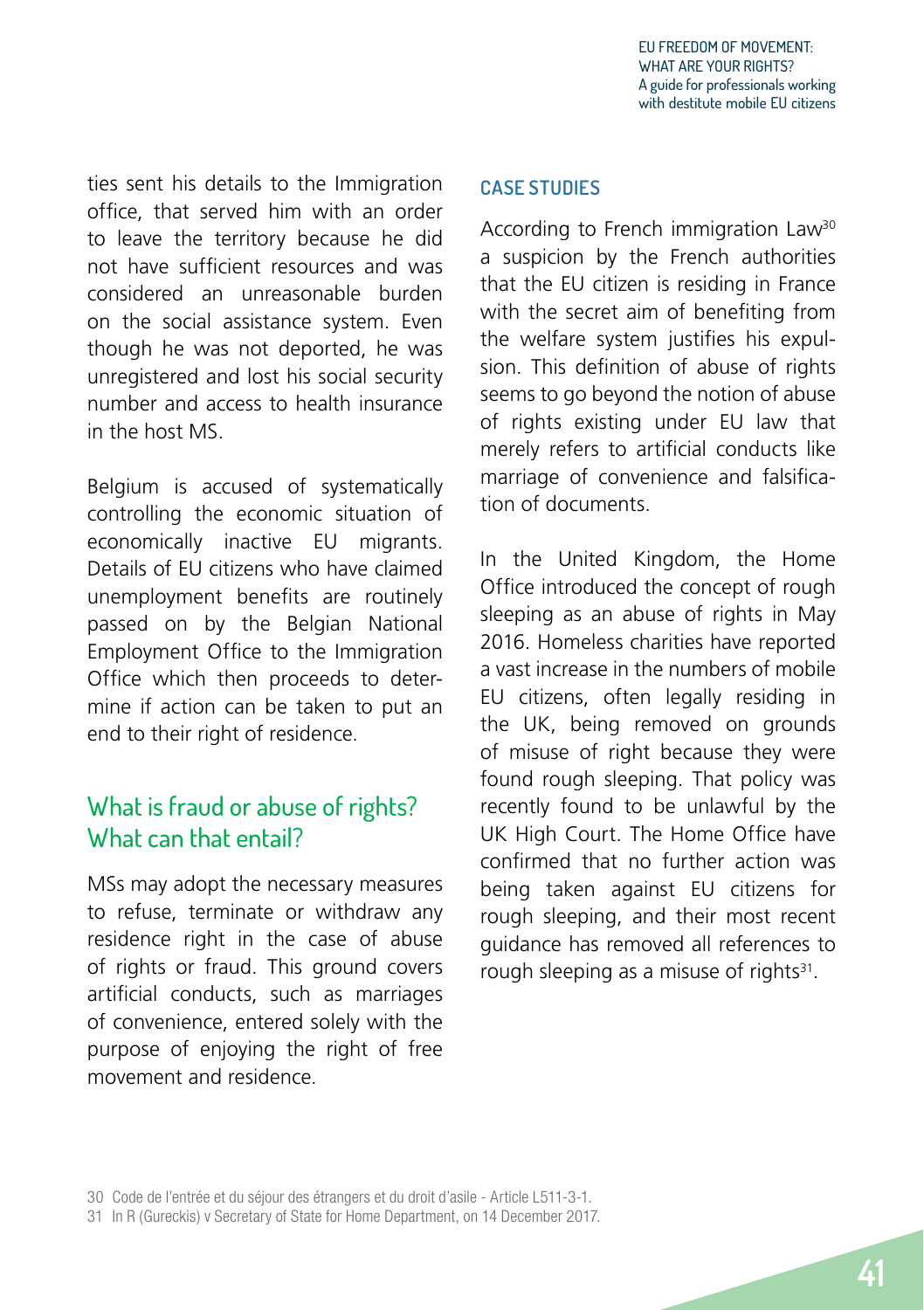

| PERIOD OF STAYING                                            | <b>STATUS</b>                                                                                                                                                                                                        |
|--------------------------------------------------------------|----------------------------------------------------------------------------------------------------------------------------------------------------------------------------------------------------------------------|
| <b>FIRST THREE MONTHS</b>                                    | Inactive EU citizens receiving social assistance                                                                                                                                                                     |
|                                                              | All other EU citizens                                                                                                                                                                                                |
| <b>RESIDENCE BETWEEN</b><br><b>3 MONTHS AND 5 YEARS</b>      | Inactive without resources:<br>Not worker or self-employed;<br>$\blacktriangleright$ worked less than one year and run out the<br>6 months period; or<br>not still seeking a job or does not have genuine<br>chance. |
|                                                              | Jobseekers<br>Former Active                                                                                                                                                                                          |
|                                                              | Workers or self-employed                                                                                                                                                                                             |
|                                                              | EU mobile citizens with sufficient resources and<br>insurance                                                                                                                                                        |
| <b>PERMANENT RESIDENT</b><br>(over 5 years)                  | All EU citizens and their family members                                                                                                                                                                             |
| <b>RESIDENCE FOR MORE THAN</b><br><b>10 YEARS OR A MINOR</b> | All EU citizens and their family members                                                                                                                                                                             |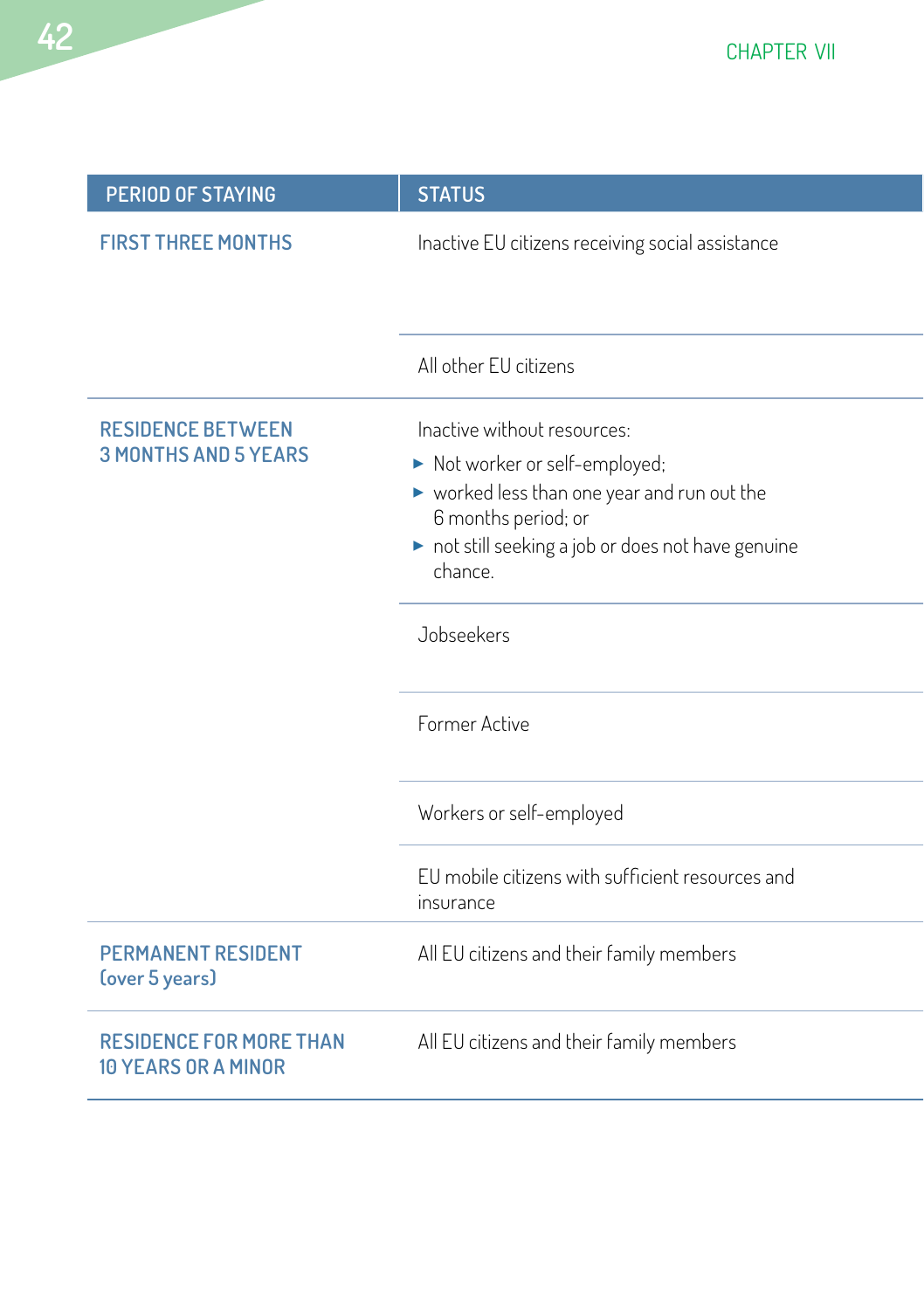### **IN WHICH CASES IS EXPULSION POSSIBLE?**

On grounds of non-fulfilment of residence conditions if they are considered an unreasonable burden

On grounds of public policy and security or on grounds of abuse of rights

Only on grounds of public policy and security or on grounds of abuse of rights

On grounds of non-fulfilment of residence conditions if they are considered an unreasonable burden (assessment case by case). The expulsion must not be the automatic consequence of recourse to social assistance.

On grounds of public policy and security or on grounds of abuse of rights

If evidence of job seeking & genuine chance of being engaged, only on grounds of public policy and security or on grounds of abuse of rights

As long as they retain the status, only on grounds of public policy and security or on grounds of abuse of rights

Only on grounds of public policy and security or on grounds of abuse of rights

Only on grounds of public policy and security or on grounds of abuse of rights

Only on serious grounds of public policy and security or on grounds of abuse of rights

Only on imperative grounds of public security or on grounds of abuse of rights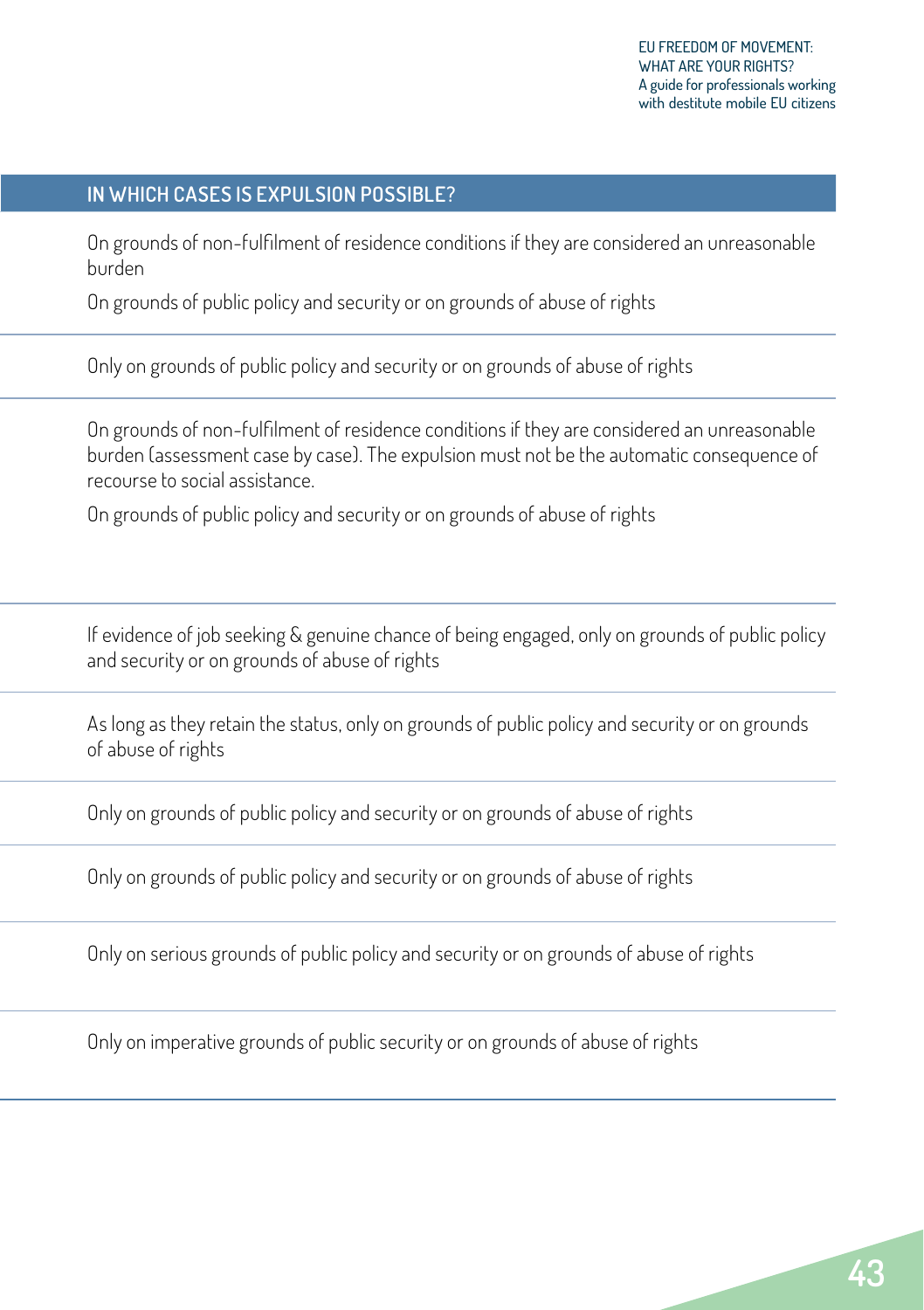# **NOTES**